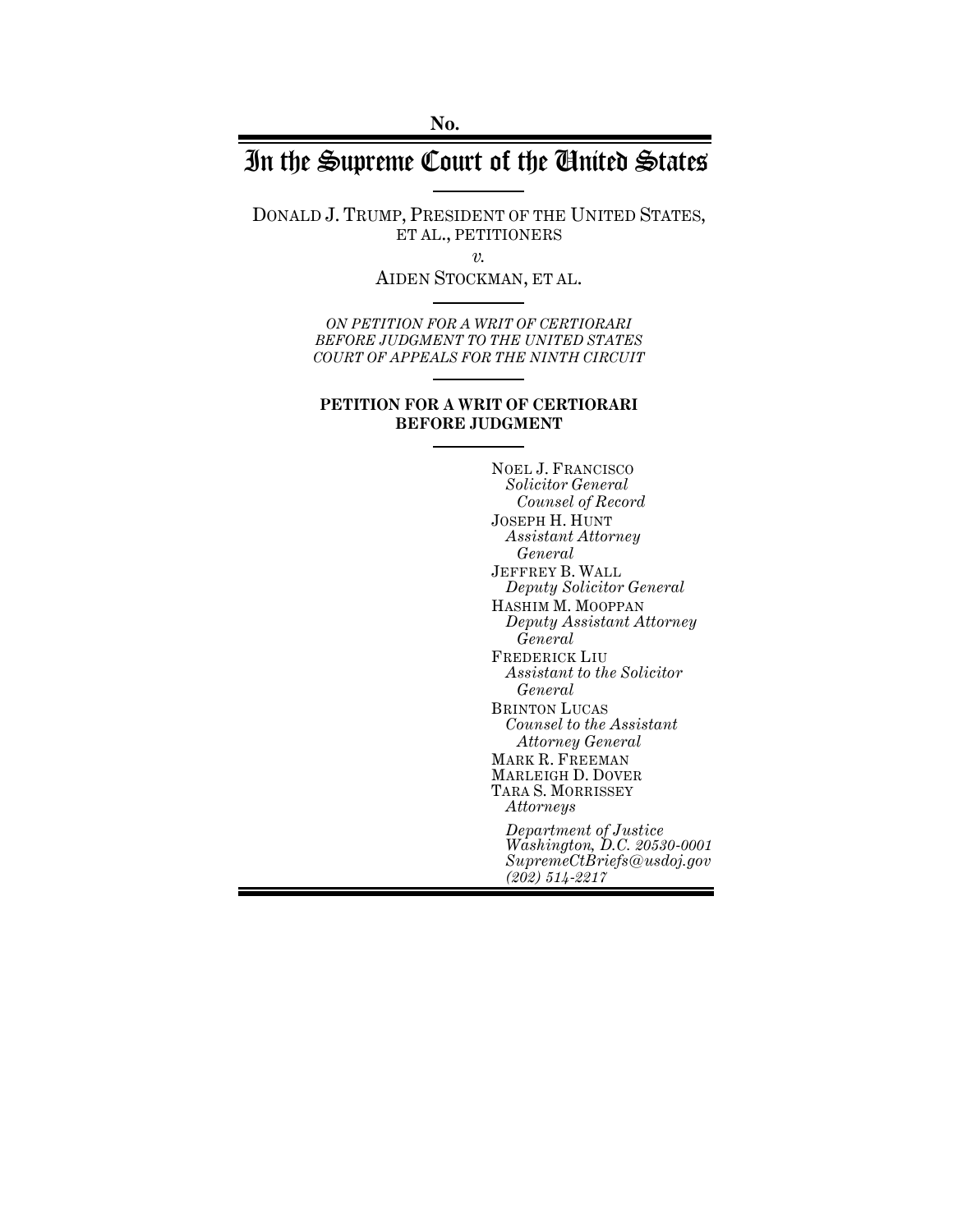# **QUESTION PRESENTED**

In 2018, Secretary of Defense James Mattis announced a new policy concerning military service by transgender individuals. Under the Mattis policy, transgender individuals would be permitted to serve in the military, while individuals with a history of a medical condition called gender dysphoria would be disqualified from military service unless they meet certain conditions. The question presented is:

Whether the district court erred in preliminarily enjoining the military from implementing the Mattis policy nationwide.

(I)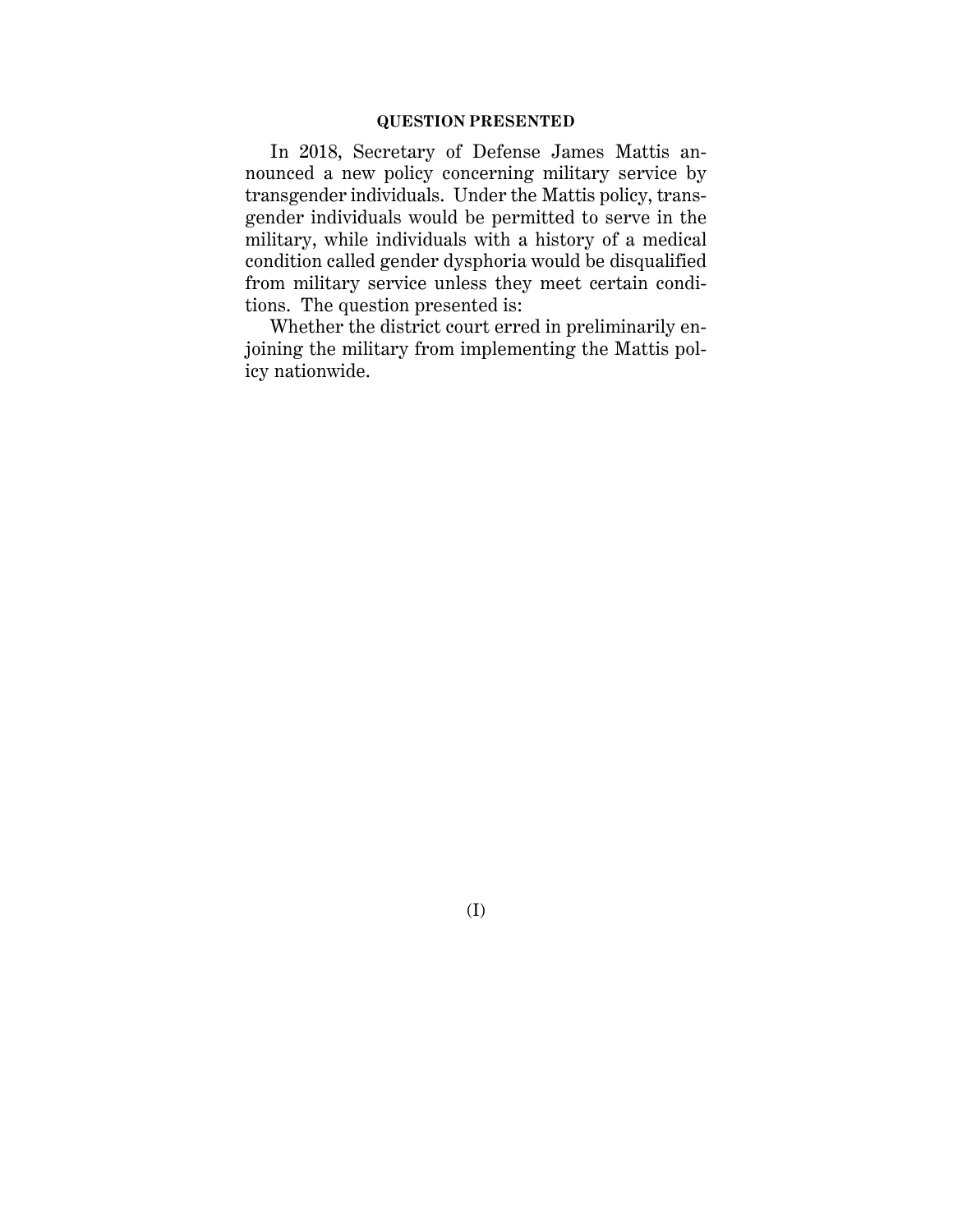#### **PARTIES TO THE PROCEEDING**

Petitioners (defendants-appellants below) are Donald J. Trump, in his official capacity as President of the United States; James N. Mattis, in his official capacity as Secretary of Defense; Joseph F. Dunford, Jr., in his official capacity as Chairman of the Joint Chiefs of Staff; Richard V. Spencer, in his official capacity as Secretary of the Navy; Mark T. Esper, in his official capacity as Secretary of the Army; Heather A. Wilson, in her official capacity as Secretary of the Air Force; and Kirstjen M. Nielsen, in her official capacity as Secretary of Homeland Security.[\\*](#page-2-0)

Respondents (plaintiffs-appellees below) are Aiden Stockman, Nicolas Talbott, Tamasyn Reeves, Jaquice Tate, John Doe 1, John Doe 2, Jane Doe, and Equality California. Respondents also include the State of California (intervenor-plaintiff-appellee below).

 $\overline{a}$ 

 $(II)$ 

<span id="page-2-0"></span><sup>\*</sup> Former Acting Secretary of Homeland Security Elaine C. Duke was a defendant below in this case. When Kirstjen M. Nielsen became the Secretary of Homeland Security, Secretary Nielsen was automatically substituted. Former Acting Secretary of the Army Ryan D. McCarthy was a defendant below in this case. When Mark T. Esper became Secretary of the Army, Secretary Esper was automatically substituted.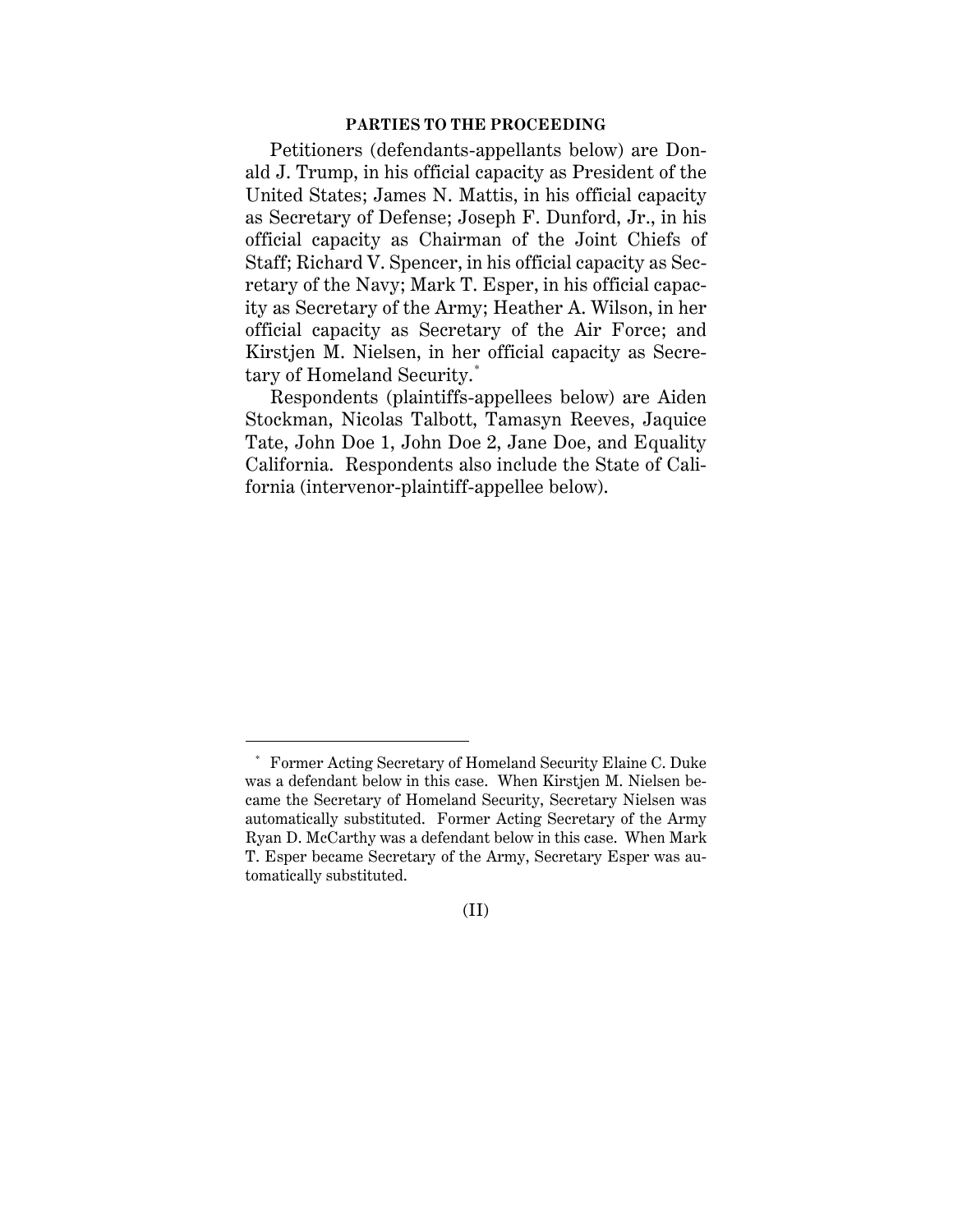# **TABLE OF CONTENTS**

Page

| А.                                                       |  |  |
|----------------------------------------------------------|--|--|
|                                                          |  |  |
|                                                          |  |  |
| The question presented warrants this Court's<br>А.       |  |  |
|                                                          |  |  |
| This case squarely presents the equal-protection<br>В.   |  |  |
|                                                          |  |  |
| The Court should grant each of the government's<br>C.    |  |  |
| petitions and consolidate the cases for consider-        |  |  |
|                                                          |  |  |
|                                                          |  |  |
| Appendix $A$ — District court order granting preliminary |  |  |
|                                                          |  |  |
| Appendix $B -$ District court order denying motion to    |  |  |
| dissolve preliminary injunction                          |  |  |
|                                                          |  |  |
|                                                          |  |  |

# **TABLE OF AUTHORITIES**

# Case:

*Stone* v. *Trump*, 280 F. Supp. 3d 747 (D. Md. 2017).......... 10

Constitution and statute:

| U.S. Const.: |  |
|--------------|--|
|              |  |
|              |  |
|              |  |
|              |  |

# (III)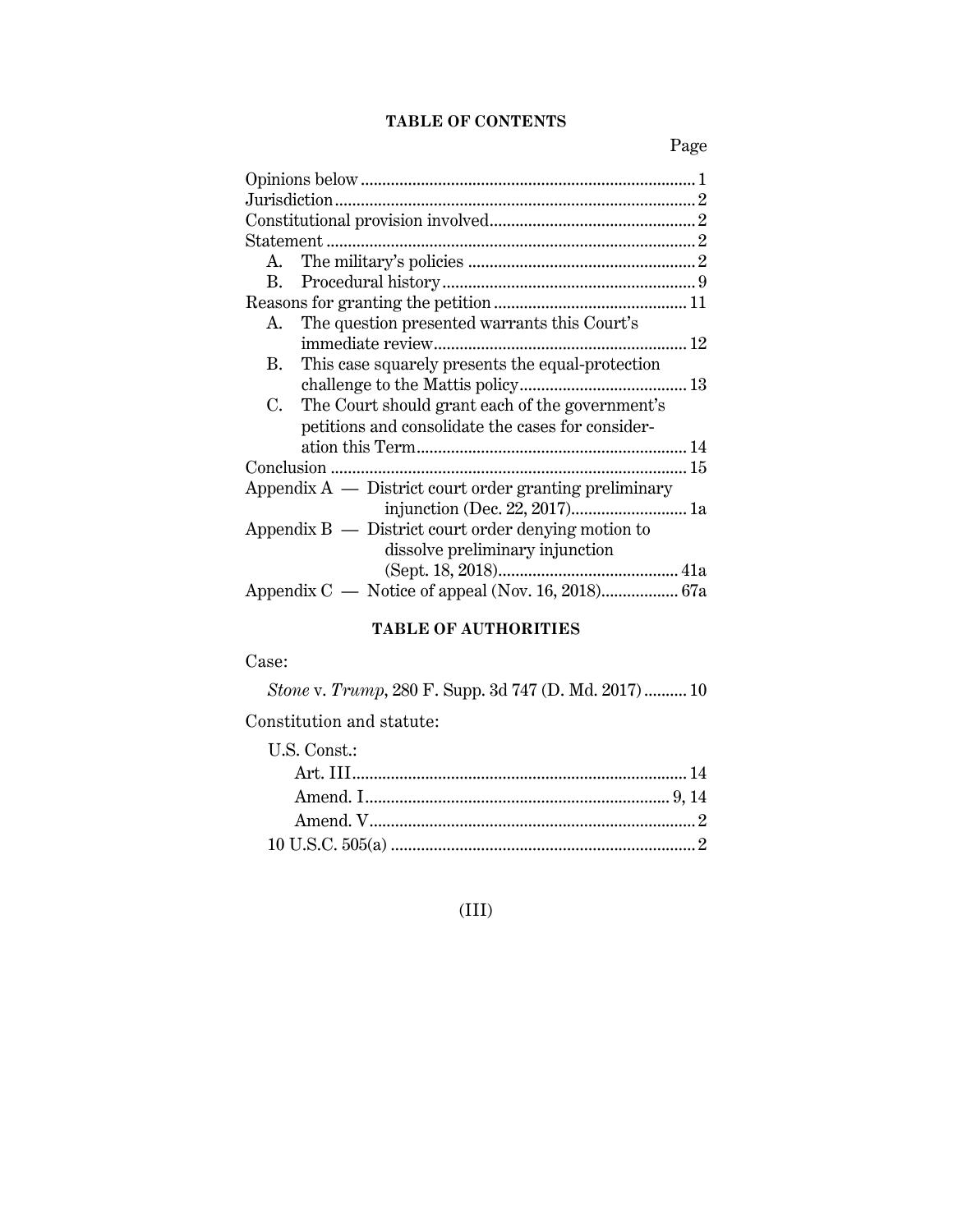# In the Supreme Court of the United States

 $No.$ 

DONALD J. TRUMP, PRESIDENT OF THE UNITED STATES, ET AL., PETITIONERS

*v.*

AIDEN STOCKMAN, ET AL.

*ON PETITION FOR A WRIT OF CERTIORARI BEFORE JUDGMENT TO THE UNITED STATES COURT OF APPEALS FOR THE NINTH CIRCUIT*

#### **PETITION FOR A WRIT OF CERTIORARI BEFORE JUDGMENT**

The Solicitor General, on behalf of President Donald J. Trump, et al., respectfully petitions for a writ of certiorari before judgment to the United States Court of Appeals for the Ninth Circuit.

#### **OPINIONS BELOW**

<span id="page-4-0"></span>The order of the district court granting respondents' motion for a preliminary injunction (App., *infra*, 1a-40a) is not published in the Federal Supplement but is available at 2017 WL 9732572. The order of the district court denying the government's motion to dissolve the preliminary injunction (App., *infra*, 41a-66a) is not yet published in the Federal Supplement but is available at 2018 WL 4474768.

(1)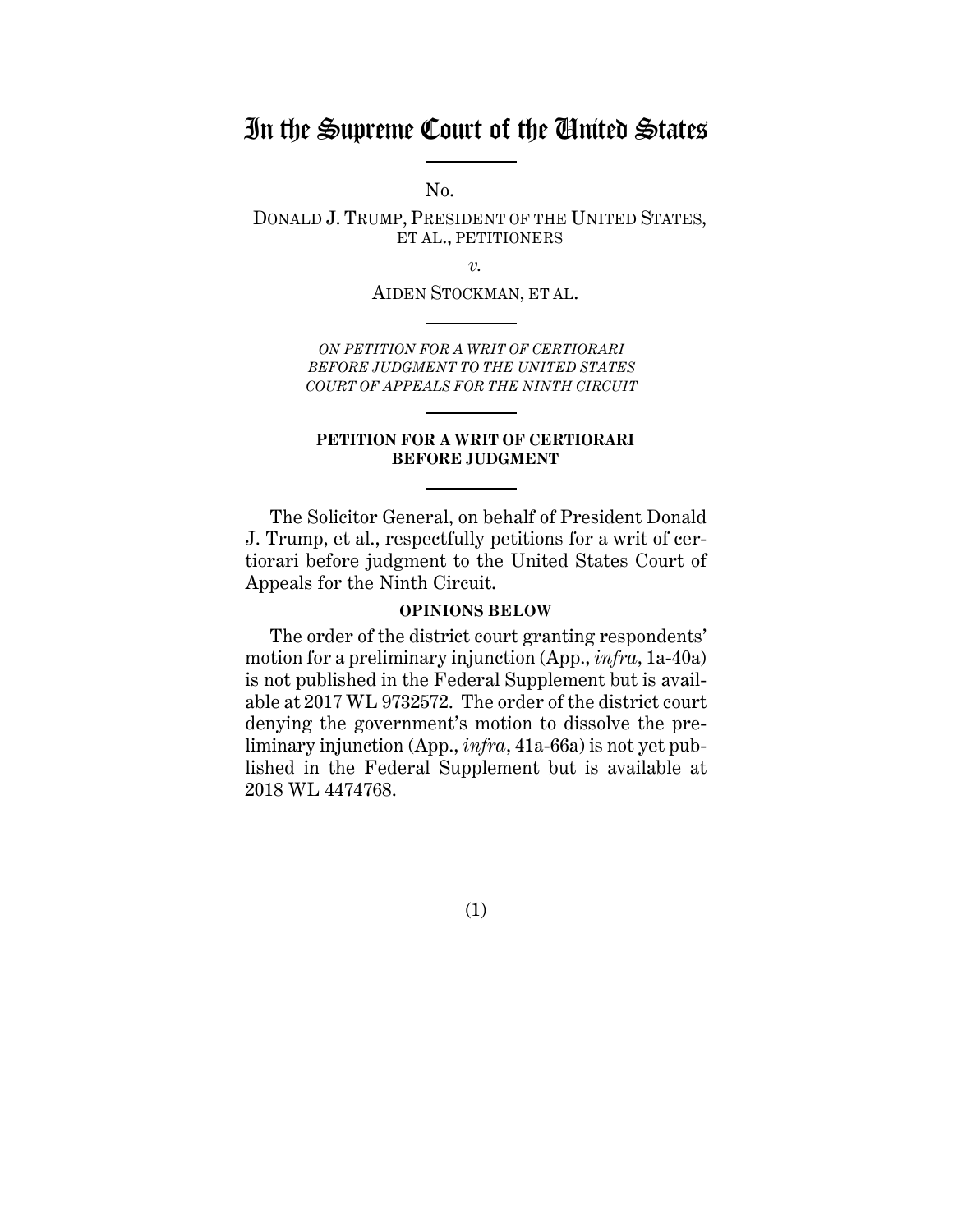#### **JURISDICTION**

<span id="page-5-0"></span>On September 18, 2018, the district court denied the government's motion to dissolve a preliminary injunction. The government filed a notice of appeal on November 16, 2018 (App., *infra*, 67a-68a). The court of appeals' jurisdiction rests on 28 U.S.C. 1292(a)(1). The jurisdiction of this Court is invoked under 28 U.S.C. 1254(1) and 28 U.S.C. 2101(e).

#### **CONSTITUTIONAL PROVISION INVOLVED**

<span id="page-5-1"></span>The Fifth Amendment to the Constitution provides in pertinent part: "No person shall be \* \* \* deprived of life, liberty, or property, without due process of law." U.S. Const. Amend. V.

#### **STATEMENT**

#### <span id="page-5-3"></span><span id="page-5-2"></span>**A. The Military's Policies**

 $\overline{a}$ 

1. To assemble a military of "qualified, effective, and able-bodied persons," 10 U.S.C. 505(a), the Department of Defense (Department) has traditionally set demanding standards for military service, *Karnoski* Pet. App. [1](#page-5-4)16a.<sup>1</sup> "The vast majority of Americans from ages 17 to 24—that is, 71%—are ineligible to join the military without a waiver for mental, medical, or behavioral reasons." *Id.* at 125a.

Given the "unique mental and emotional stresses of military service," *Karnoski* Pet. App. 132a, a history of "[m]ost mental health conditions and disorders" is "automatically disqualifying," *id.* at 151a. In general, the military has aligned the disorders it has deemed dis-

<span id="page-5-4"></span><sup>&</sup>lt;sup>1</sup> References to the "*Karnoski* Pet." and "*Karnoski* Pet. App." are to the petition for a writ of certiorari before judgment and the appendix to that petition filed in *Trump* v. *Karnoski*, No. 18-\_\_\_, simultaneously with this petition.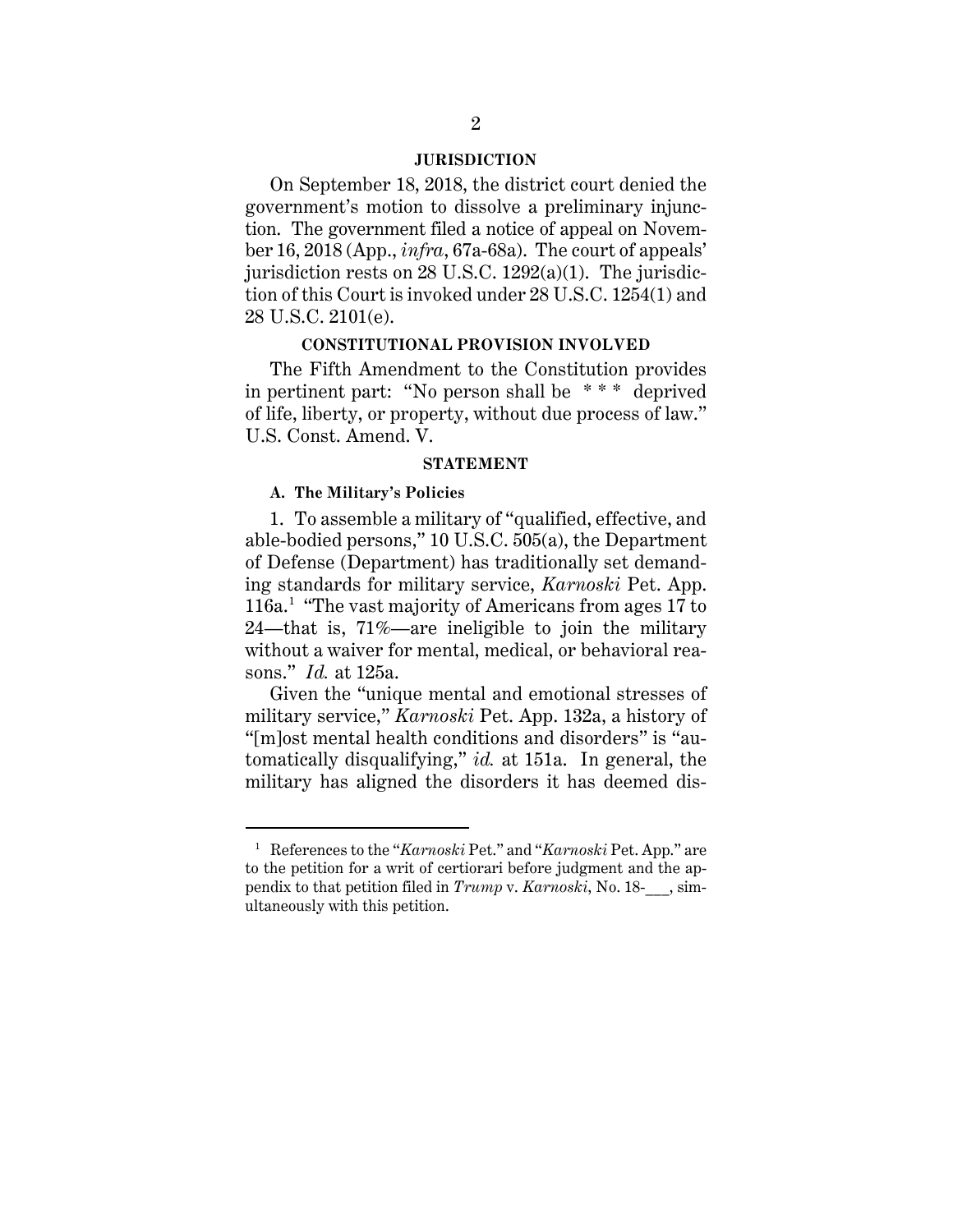qualifying with those listed in the *Diagnostic and Statistical Manual of Mental Disorders* (*DSM*), published by the American Psychiatric Association (APA). *Id.* at 132a-133a. The 1980 edition of the *DSM* listed, among other disorders, "transsexualism." *Id.* at 133a. When the *DSM* was updated in 1994, "transsexualism" was subsumed within, and replaced by, the term "'gender identity disorder.'" *Ibid.* (citation omitted); see C.A. E.R.  $416.2$  $416.2$ 

Consistent with the inclusion of "'transsexualism'" in the *DSM*, the military's accession standards—the "standards that govern induction into the Armed Forces"—had for decades disqualified individuals with a history of "'transsexualism'" from joining the military. *Karnoski* Pet. App. 126a-127a; see *id.* at 133a; C.A. E.R. 482. And although the military's retention standards the "standards that govern the retention and separation of persons already serving in the Armed Forces"—did not "require" separating "'transsexual[]'" servicemembers from service, "'transsexualism'" was a "permissible basis" for doing so. *Karnoski* Pet. App. 127a.

2. In 2013, the APA published a new edition of the *DSM*, which replaced the term "gender identity disorder" with "gender dysphoria." *Karnoski* Pet. App. 136a. That change reflected the APA's view that, when there are no "accompanying symptoms of distress, transgender individuals"—individuals who identify with a gender different from their biological sex—do not have "a diagnosable mental disorder." C.A. E.R. 416; see *Karnoski* Pet. App. 204a.

According to the APA, a diagnosis of gender dysphoria should be reserved for individuals who experience a

 $\overline{a}$ 

<span id="page-6-0"></span><sup>2</sup> References to the "C.A. E.R." are to the excerpts of record filed in *Karnoski* v. *Trump*, No. 18-35347 (9th Cir. May 29, 2018).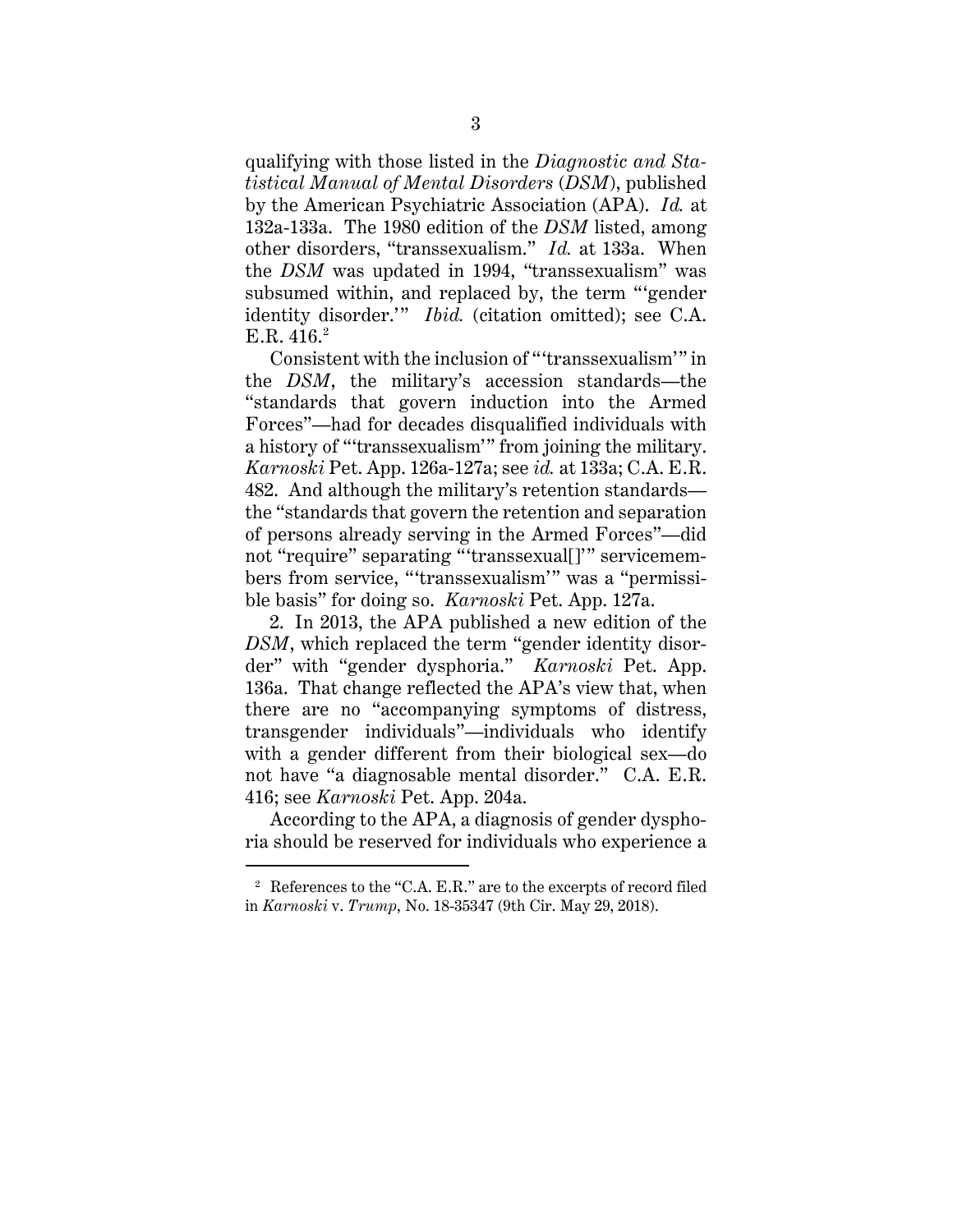"marked incongruence between [their] experienced/ expressed gender and assigned gender, of at least 6 months' duration," associated with "clinically significant distress or impairment in social, occupational, or other important areas of functioning." C.A. E.R. 417; see *Karnoski* Pet. App. 136a-138a. Treatment for gender dysphoria often involves psychotherapy and, in some cases, may include gender transition through cross-sex hormone therapy, sex-reassignment surgery, or living and working in the preferred gender. *Karnoski* Pet. App. 155a-156a; C.A. E.R. 345-346. The APA emphasizes that "[n]ot all transgender people suffer from gender dysphoria." *Karnoski* Pet. App. 152a (citation omitted; brackets in original). "Conversely, not all persons with gender dysphoria are transgender." *Id.* at 152a n.57; see *ibid.* (giving the example of men who suffer genital wounds in combat and who "feel that they are no longer men because their bodies do not conform to their concept of manliness") (citation omitted).

3. In 2015, then-Secretary of Defense Ashton Carter ordered the creation of a working group to "formulate policy options \* \* \* regarding the military service of transgender Service members," and instructed the group to "start with the presumption that transgender persons can serve openly without adverse impact on military effectiveness and readiness." *Karnoski* Pet. App. 84a. As part of that review, the Department commissioned the RAND National Defense Research Institute to conduct a study. *Id.* at 139a. The resulting RAND report concluded that allowing transgender personnel to undergo gender transition and serve in their preferred gender would increase health-care costs and undermine military readiness and unit cohesion, C.A. E.R. 330-331, but that those harms would be "minimal"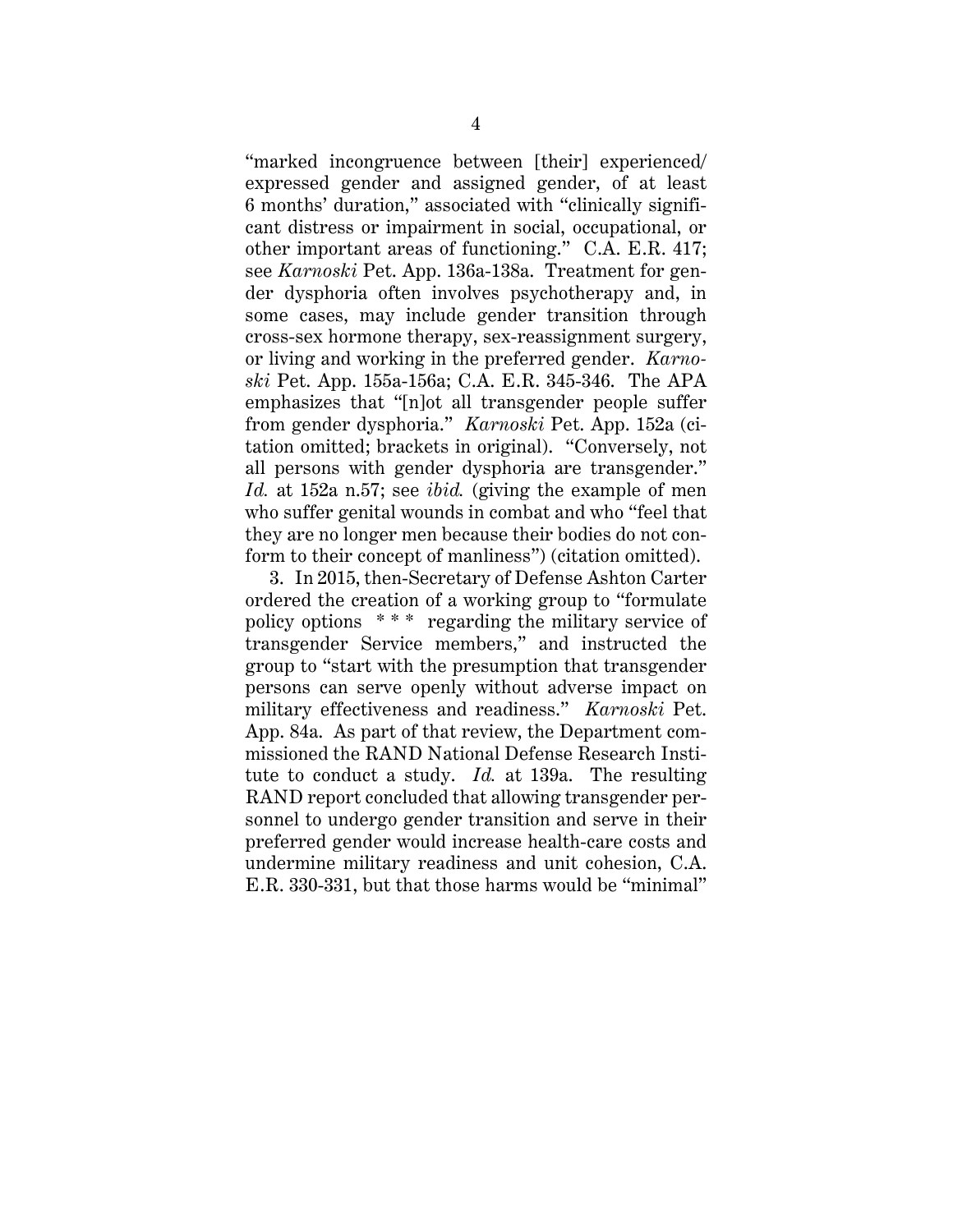because only a small percentage of the "total force would seek transition-related care," *id.* at 331; see *id.* at 408.

In June 2016, following the issuance of the RAND report, Secretary Carter ordered the armed forces to adopt a new policy on "Military Service of Transgender Service Members." *Karnoski* Pet. App. 87a. In a shift from the military's longstanding policy, Secretary Carter declared that "transgender individuals shall be allowed to serve in the military." *Id.* at 88a. But Secretary Carter recognized the need for "[m]edical standards" to "help to ensure that those entering service are free of medical conditions or physical defects that may require excessive time lost from duty." *Id.* at 91a. Secretary Carter thus ordered the military to adopt, by July 1, 2017, new accession standards that would "disqualify[]" any applicant with a history of gender dysphoria or a history of medical treatment associated with gender transition (including a history of sex reassignment or genital reconstruction surgery), unless the applicant met certain medical criteria. *Id.* at 92a. An applicant with a history of medical treatment associated with gender transition, for example, would be disqualified unless the applicant provided certification from a licensed medical provider that the applicant had completed all transition-related medical treatment and had been stable in the preferred gender for 18 months. *Ibid.* If the applicant provided the requisite certification, the applicant would be permitted to enter the military and serve in the preferred gender.

Secretary Carter also imposed new retention standards, effective immediately, prohibiting the discharge of any servicemember on the basis of gender identity. *Karnoski* Pet. App. 91a. Under the Carter policy, cur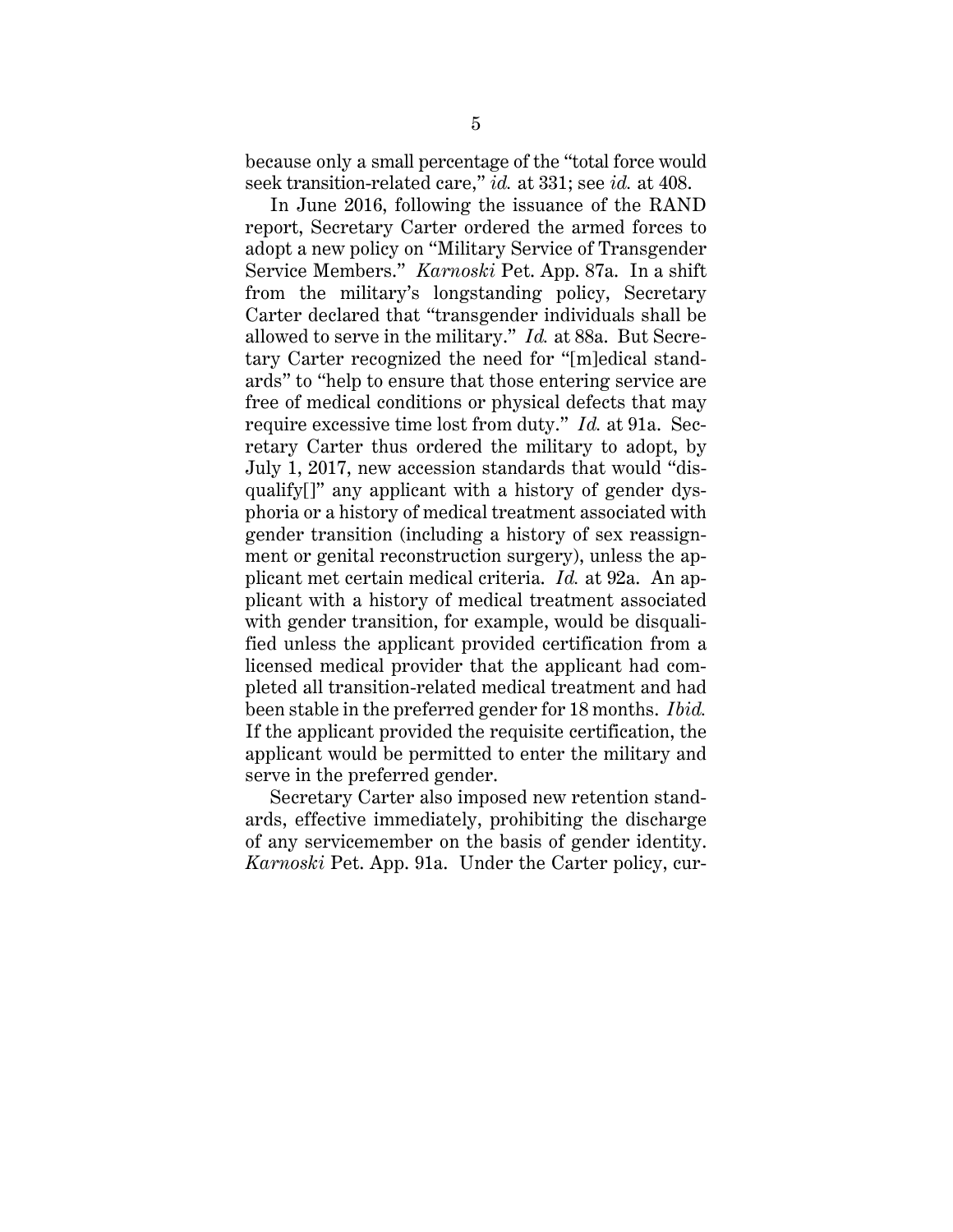rent servicemembers who received a diagnosis of gender dysphoria from a military medical provider would be permitted to undergo gender transition at government expense and serve in their preferred gender upon completing the transition. C.A. E.R. 219-236; see *Karnoski* Pet. App. 93a. Transgender servicemembers without a diagnosis of gender dysphoria, by contrast, would be required to continue serving in their biological sex. See *Karnoski* Pet. App. 128a; C.A. E.R. 221-222.

4. On June 30, 2017—the day before the Carter accession standards were set to take effect—Secretary of Defense James Mattis determined, "after consulting with the Service Chiefs and Secretaries," that it was "necessary to defer" those standards until January 1, 2018, so that the military could "evaluate more carefully" their potential effect "on readiness and lethality." *Karnoski* Pet. App. 96a. Without "presuppos[ing] the outcome" of that study, Secretary Mattis explained that it was his intent to obtain "the views of the military leadership and of the senior civilian officials who are now arriving in the Department" and to "continue to treat all Service members with dignity and respect." *Id.* at 97a.

While that study was ongoing, the President stated on Twitter on July 26, 2017, that "the United States Government will not accept or allow" "Transgender individuals to serve in any capacity in the U.S. Military." *Karnoski* Pet. App. 98a. The President issued a memorandum in August 2017 noting the ongoing study and directing the military to "return to the longstanding policy and practice on military service by transgender individuals that was in place prior to June 2016 until such time as a sufficient basis exists upon which to conclude that terminating that policy and practice would not have \* \* \* negative effects" on the military. *Id.* at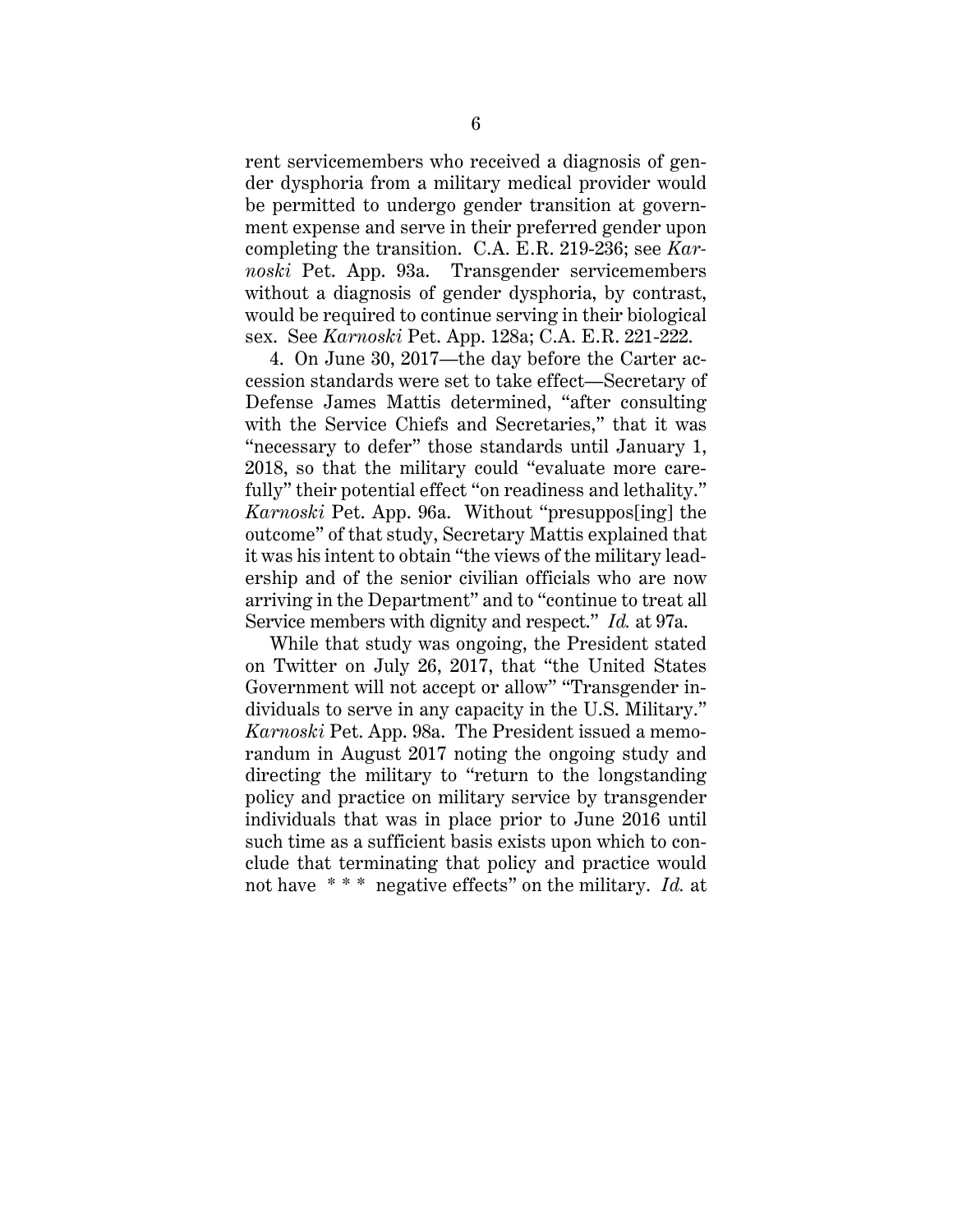100a. The President ordered Secretary Mattis to submit "a plan for implementing" a return to the longstanding pre-Carter policy by February 2018, while emphasizing that the Secretary could "advise [him] at any time, in writing, that a change to th[at] policy is warranted." *Id.* at 100a-101a.

5. Secretary Mattis established a panel of experts to "conduct an independent multi-disciplinary review and study of relevant data and information pertaining to transgender Service members." *Karnoski* Pet. App. 106a. The panel consisted of "senior uniformed and civilian Defense Department and U.S. Coast Guard leaders." *Id.* at 205a. After "extensive review and deliberation" over several months—including input from transgender servicemembers—the panel "exercised its professional military judgment" and presented its independent recommendations to the Secretary. *Id.* at 148a.

In February 2018, Secretary Mattis sent the President a memorandum proposing a new policy consistent with the panel's conclusions, along with a lengthy report explaining the policy. *Karnoski* Pet. App. 113a-209a. Like the Carter policy, the Mattis policy holds that "transgender persons should not be disqualified from service solely on account of their transgender status." *Id.* at 149a. And like the Carter policy, the Mattis policy draws distinctions on the basis of a medical condition (gender dysphoria) and related treatment (gender transition). *Id.* at 207a-208a. Under the Mattis policy—as under the Carter policy—transgender individuals without a history of gender dysphoria would be required to serve in their biological sex, whereas individuals with a history of gender dysphoria would be presumptively disqualified from service. *Ibid.* The two policies differ in their exceptions to that disqualification.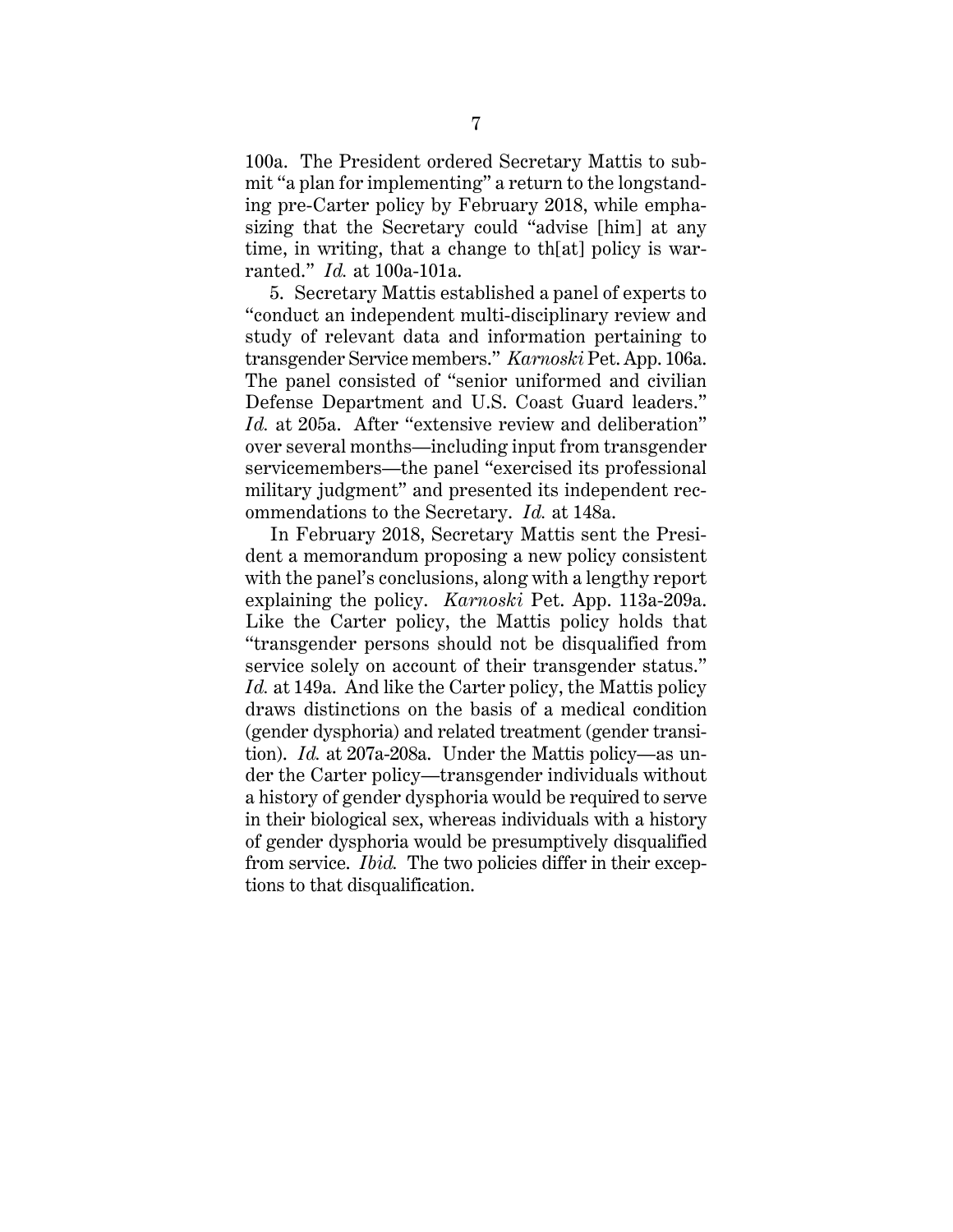Under the Mattis accession standards, individuals with a history of gender dysphoria would be permitted to join the military if they have not undergone gender transition, are willing and able to serve in their biological sex, and can show 36 months of stability (*i.e.*, the absence of gender dysphoria) before joining. *Karnoski* Pet. App. 123a. Under the Mattis retention standards, servicemembers who are diagnosed with gender dysphoria after entering service would be permitted to continue serving if they do not seek to undergo gender transition, are willing and able to serve in their biological sex, and are able to meet applicable deployability requirements. *Id.* at 123a-124a.

Under both the accession and the retention standards of the Mattis policy, individuals with gender dysphoria who have undergone gender transition or seek to do so would be ineligible to serve, unless they obtain a waiver. *Karnoski* Pet. App. 123a. The Mattis policy, however, contains a categorical reliance exemption for "transgender Service members who were diagnosed with gender dysphoria and either entered or remained in service following the announcement of the Carter policy." *Id.* at 200a. Under that exemption, those servicemembers "who were diagnosed with gender dysphoria by a military medical provider after the effective date of the Carter policy, but before the effective date of any new policy, may continue to receive all medically necessary treatment \*\*\* and to serve in their preferred gender, even after the new policy commences." *Ibid.* The Department has since confirmed that the exemption would also extend to any servicemember "who was diagnosed with gender dysphoria prior to the effective date of the Carter policy and has continued to serve and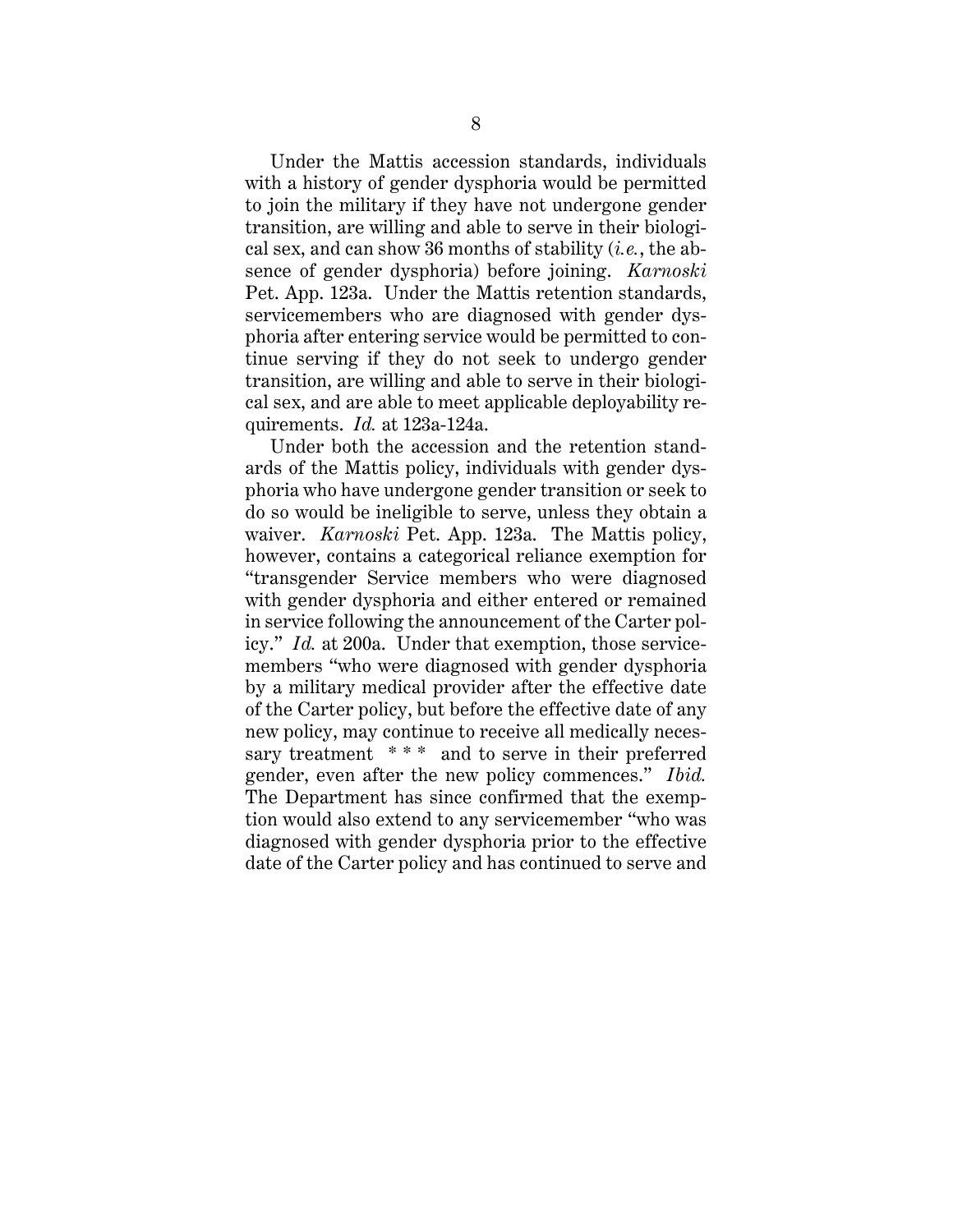receive treatment pursuant to the Carter policy after it took effect." C.A. E.R. 489.

6. In March 2018, the President issued a new memorandum "revok[ing]" his 2017 memorandum "and any other directive [he] may have made with respect to military service by transgender individuals." *Karnoski* Pet. App. 211a. The 2018 memorandum recognized that the Mattis policy reflected "the exercise of [Secretary Mattis's] independent judgment," and it permitted the Secretaries of Defense and Homeland Security "to implement" that new policy. *Id.* at 210a-211a.

#### <span id="page-12-0"></span>**B. Procedural History**

1. Shortly after the President issued his 2017 memorandum, respondents—current and aspiring servicemembers as well as an advocacy organization—brought suit in the Central District of California, challenging as a violation of their equal-protection, due-process, privacy, and First Amendment rights what they described as "the ban" on military service by transgender individuals reflected in the President's 2017 tweets and memorandum. D. Ct. Doc. 1, at 3 (Sept. 5, 2017); see *id.* at 15-19. The State of California subsequently intervened in the suit as a plaintiff. D. Ct. Doc. 66 (Nov. 16, 2017).

Similar suits were filed in the Western District of Washington and in the District of Columbia. See *Karnoski* v. *Trump*, No. 17-cv-1297 (W.D. Wash. filed Aug. 28, 2017); *Doe* v. *Trump*, No. 17-cv-1597 (D.D.C. filed Aug. 9, 2017). A summary of the proceedings in the suit filed in the Central District of California (*Stockman*) follows. A summary of the proceedings in the other suits can be found in the government's petitions for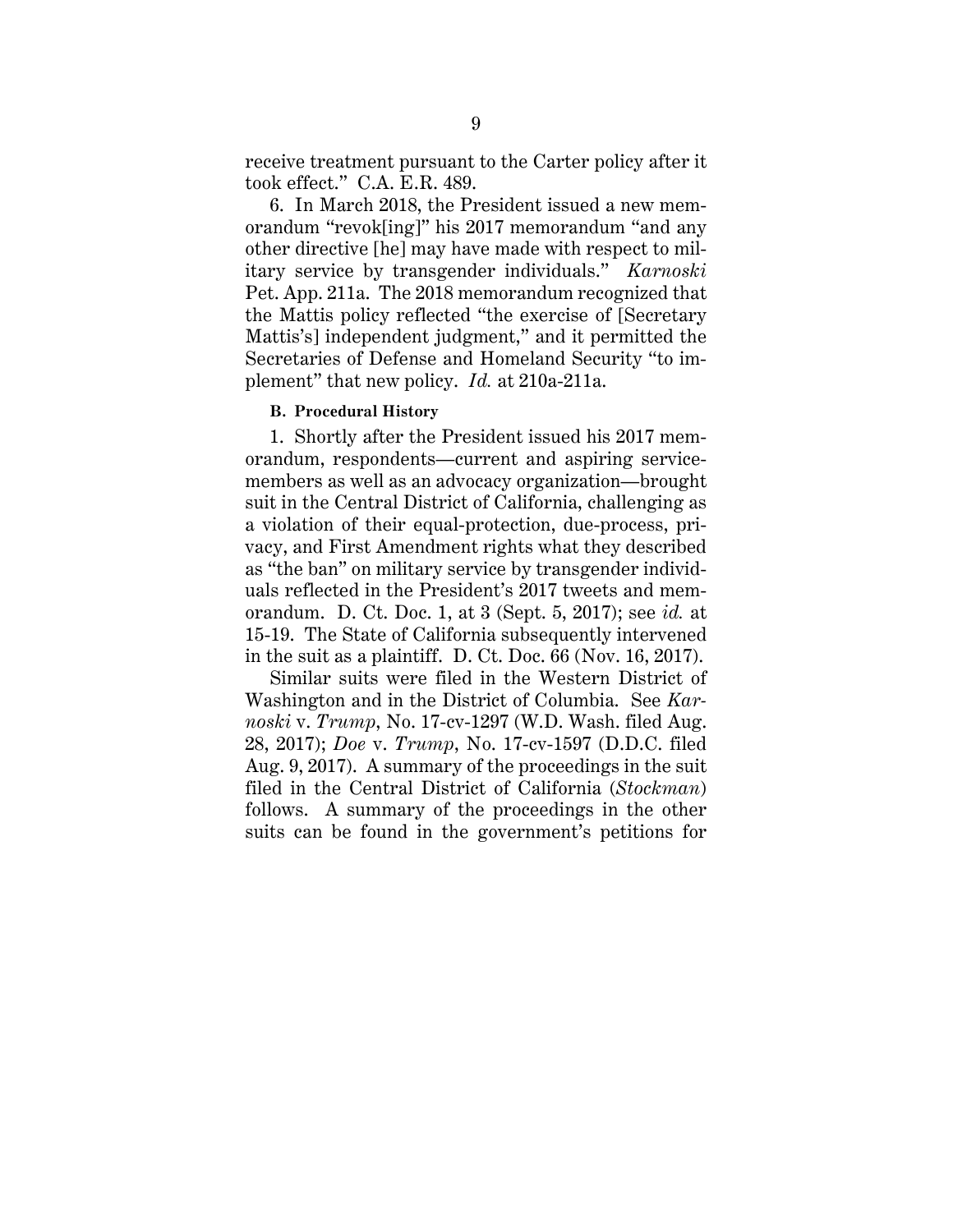writs of certiorari before judgment in those cases, filed simultaneously with this petition.<sup>[3](#page-13-0)</sup>

2. In December 2017, the district court issued a nationwide preliminary injunction, requiring the military to maintain and implement the Carter policy. See App., *infra*, 39a-40a. The court construed the President's 2017 tweets and memorandum as reflecting a "ban" on military service by "transgender people." *Id.* at 35a. The court determined that such "discrimination on the basis of one's transgender status is subject to intermediate scrutiny." *Id.* at 36a. And in the court's view, the government's justifications for the "ban[]" did not survive such scrutiny. *Id.* at 36a-37a. The court therefore concluded that respondents were likely to succeed in their equal-protection challenge. *Id.* at 37a.

3. In March 2018, the government informed the district court that the President had issued the new memorandum, which revoked his 2017 memorandum (and any similar directive) and allowed the military to adopt Secretary Mattis's proposed policy. D. Ct. Doc. 82, at 4 (Mar. 23, 2018); see D. Ct. Doc. 80 (Mar. 23, 2018). In

 $\overline{a}$ 

<span id="page-13-0"></span><sup>3</sup> A similar suit was also filed in the District of Maryland. See *Stone* v. *Trump*, No. 17-cv-2459 (D. Md. filed Aug. 28, 2017). Like the district courts in the other suits, the district court in *Stone* issued a nationwide preliminary injunction requiring the military to maintain and implement the Carter retention and accession standards. See *Stone* v. *Trump*, 280 F. Supp. 3d 747 (D. Md. 2017). Unlike the other district courts, however, the district court in *Stone* has yet to rule on the government's motion to dissolve that injunction, which the government filed in March 2018, after the President revoked his 2017 memorandum and permitted the military to implement the Mattis policy. See Gov't Mot. to Dissolve the Prelim. Inj., *Stone*, *supra* (No. 17-cv-2459) (Mar. 23, 2018).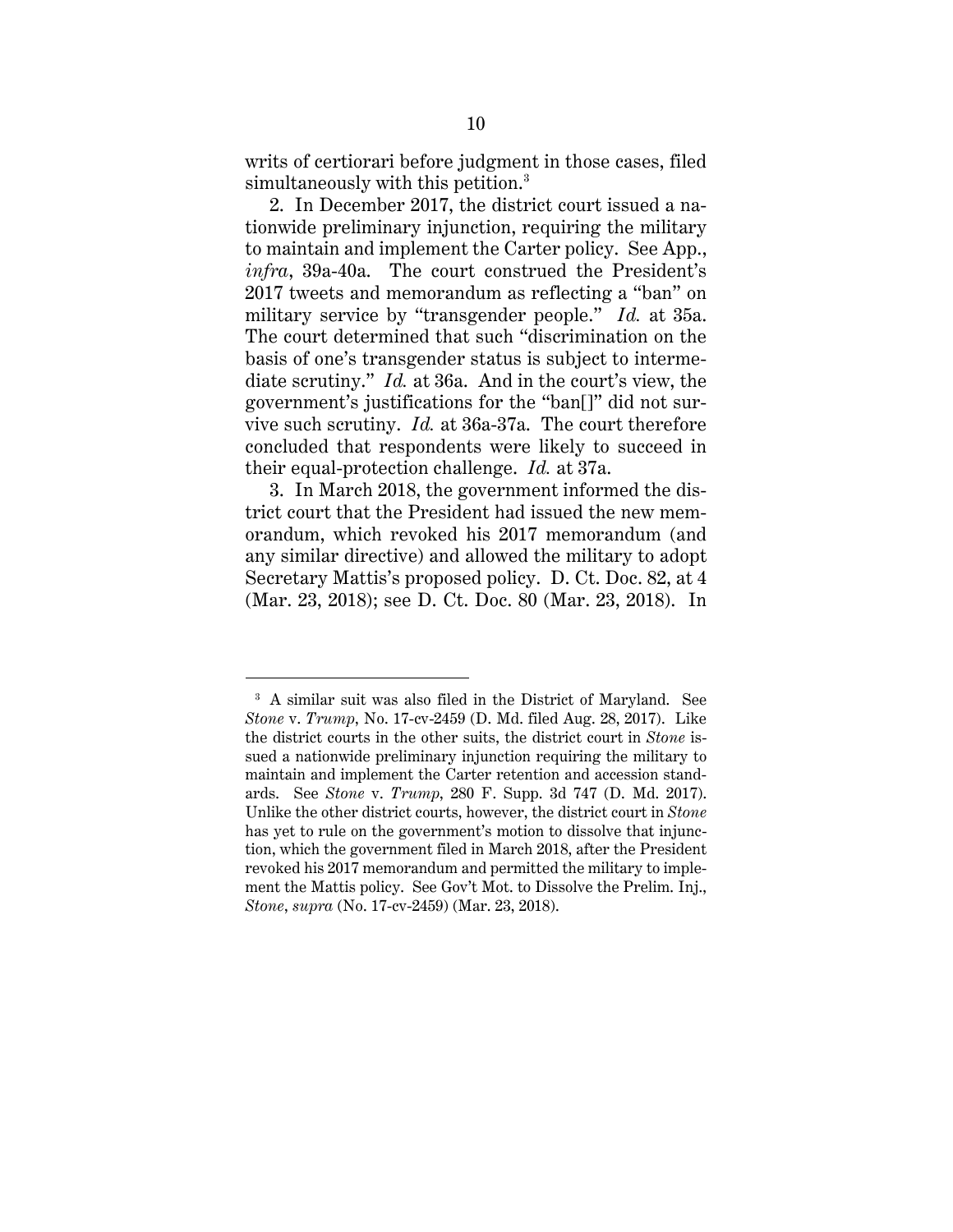light of that new policy, the government moved to dissolve the December 2017 injunction. D. Ct. Doc. 82, at 1-28.

In September 2018, the district court denied the government's motion. App., *infra*, 41a-66a. The court found "the new policy" to be "essentially the same as the first policy," "continu[ing]" the "ban[]" on "transgender people" in the military that the President had supposedly "announced" in 2017. *Id.* at 59a. The court reiterated its determination that "intermediate scrutiny" applies to "transgender discrimination." *Id.* at 61a. And it concluded that the military's justifications for "the transgender ban" were still not "persuasive" enough to survive such scrutiny. *Id.* at 66a.

<span id="page-14-0"></span>The government appealed. App., *infra*, 67a-68a.

# **REASONS FOR GRANTING THE PETITION**

This case and related cases in Washington and the District of Columbia involve constitutional challenges to a policy that Secretary Mattis announced earlier this year after an extensive review of military service by transgender individuals. In arriving at that new policy, Secretary Mattis and a panel of senior military leaders and other experts determined that the prior policy, adopted by Secretary Carter, posed too great a risk to military effectiveness and lethality. As a result of nationwide preliminary injunctions issued by various district courts, however, the military has been forced to maintain that prior policy for nearly a year. And absent this Court's prompt intervention, it is unlikely that the military will be able to implement its new policy any time soon.

Accordingly, the government is filing this petition and two other petitions for writs of certiorari before judgment to the Ninth and D.C. Circuits, which have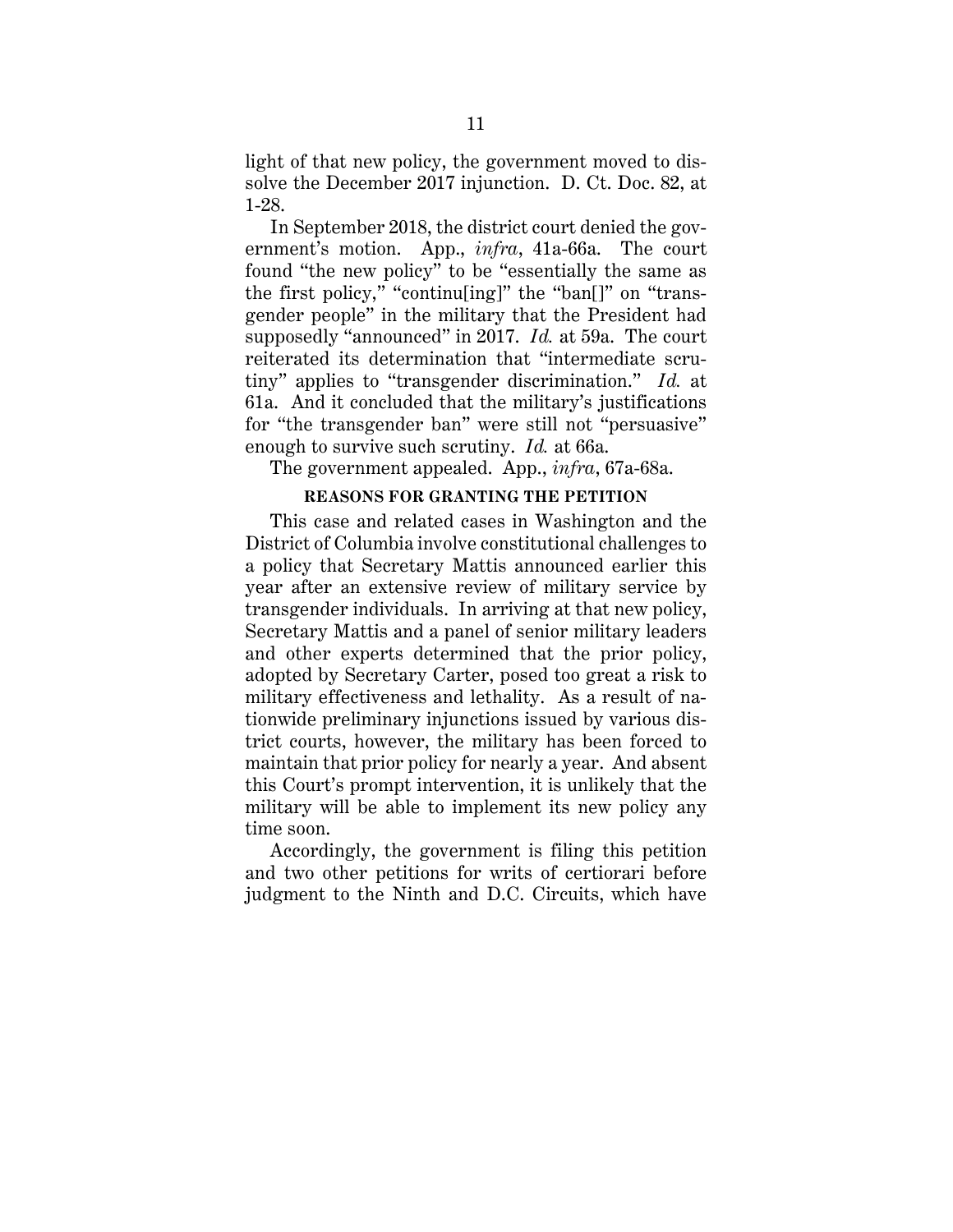before them a total of three injunctions enjoining the military from implementing the Mattis policy nationwide. As explained in the *Karnoski* petition (at 19-27), the decisions imposing those injunctions are wrong, and they warrant this Court's immediate review. The government presents each of the petitions to ensure that the Court has an adequate vehicle in which to resolve the question presented in a timely and definitive manner. The government respectfully submits that the Court should grant the petitions for writs of certiorari before judgment, consolidate the cases for decision, and consider this important dispute this Term. [4](#page-15-1)

# <span id="page-15-0"></span>**A. The Question Presented Warrants This Court's Immediate Review**

The government's petition in *Karnoski* explains in detail (at 16-19) why this Court's immediate review is necessary. The district court in this case entered a nationwide preliminary injunction blocking the implementation of a policy that, in Secretary Mattis's professional judgment, "will place the Department of Defense in the strongest position to protect the American people, to

 $\overline{a}$ 

<span id="page-15-1"></span><sup>4</sup> The government has previously sought stays in the lower courts of the preliminary injunction in *Karnoski*, and the government intends to do the same in this case and *Doe*. In the event that the lower courts do not stay the injunctions, the government intends to file applications in this Court, seeking, as an alternative to certiorari before judgment, stays of the injunctions or, at a minimum, stays of the nationwide scope of the injunctions. Should the Court decline to grant certiorari before judgment, such stays would at least allow the military to implement the Mattis policy in whole or in part while litigation proceeds through the Court's 2019 Term. Either way, whether through certiorari before judgment or stays of the injunctions, what is of paramount importance is permitting the Secretary of Defense to implement the policy that, in his judgment after consultation with experts, best serves the military's interests.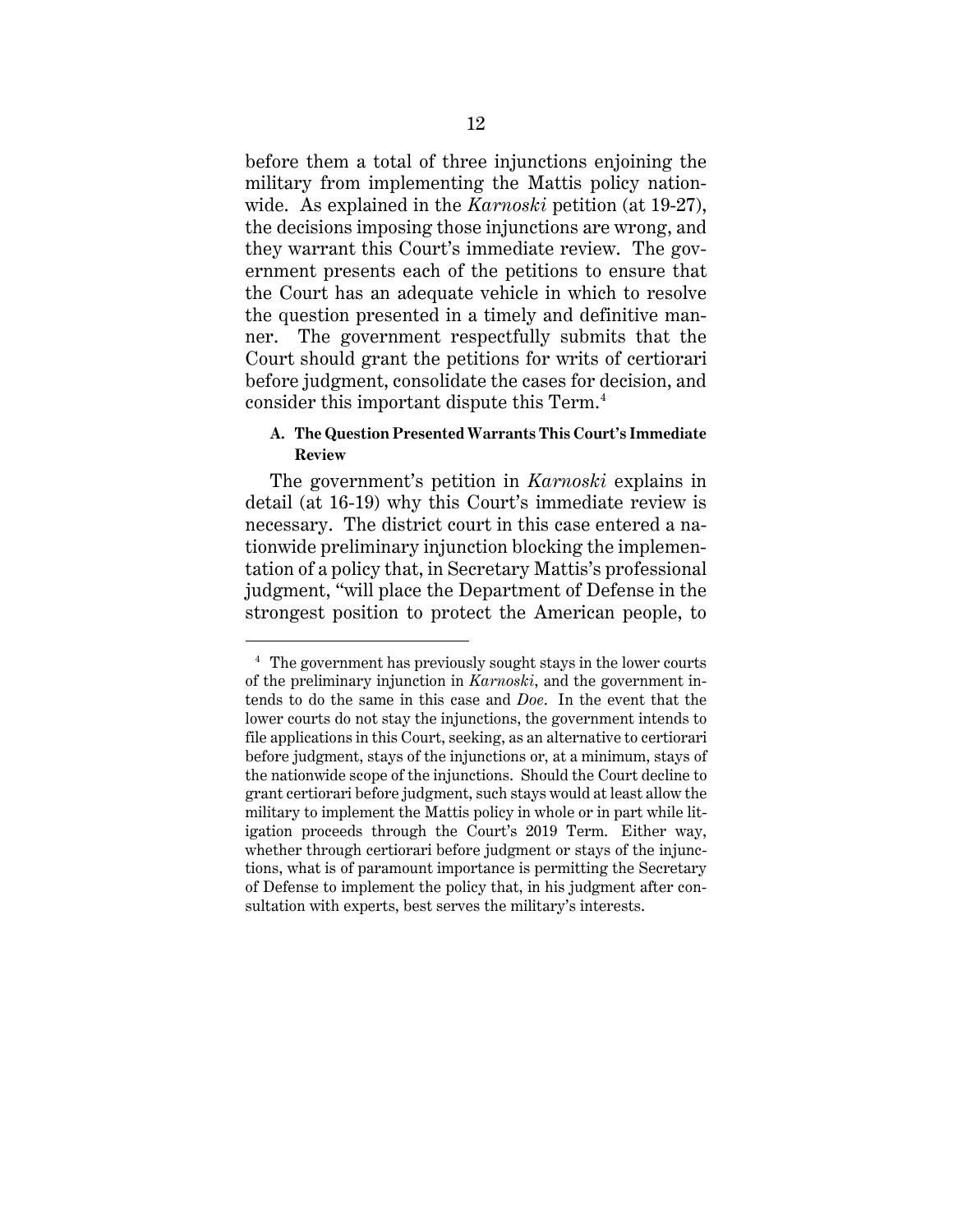fight and win America's wars, and to ensure the survival and success of our Service members around the world." *Karnoski* Pet. App. 208a. Although the government has appealed the district court's injunction, an immediate grant of certiorari is warranted to ensure that the injunction does not remain in place any longer than is necessary. Even if the government were immediately to seek certiorari from an adverse decision of the court of appeals, this Court would not be able to review that decision in the ordinary course until next Term at the earliest. In the interim, the military would be forced nationwide to maintain the Carter policy—a policy that the military has concluded poses a threat to "readiness, good order and discipline, sound leadership, and unit cohesion," which "are essential to military effectiveness and lethality." *Id.* at 197a.

## <span id="page-16-0"></span>**B. This Case Squarely Presents The Equal-Protection Challenge To The Mattis Policy**

In enjoining the government from implementing the Mattis policy in this case, the district court squarely addressed respondents' equal-protection claim. App., *infra*, 57a-66a. Adopting reasoning similar to the district courts in the other cases, the court viewed the Mattis policy as "fundamentally the same" as the "ban[]" on military service by transgender individuals that the President supposedly announced in 2017. *Id.* at 55a. It then concluded that the policy could not survive the heightened scrutiny that it had deemed applicable to "transgender discrimination." *Id.* at 61a; see *id.* at 61a-66a. A grant of certiorari before judgment in this case would thus bring before this Court the equal-protection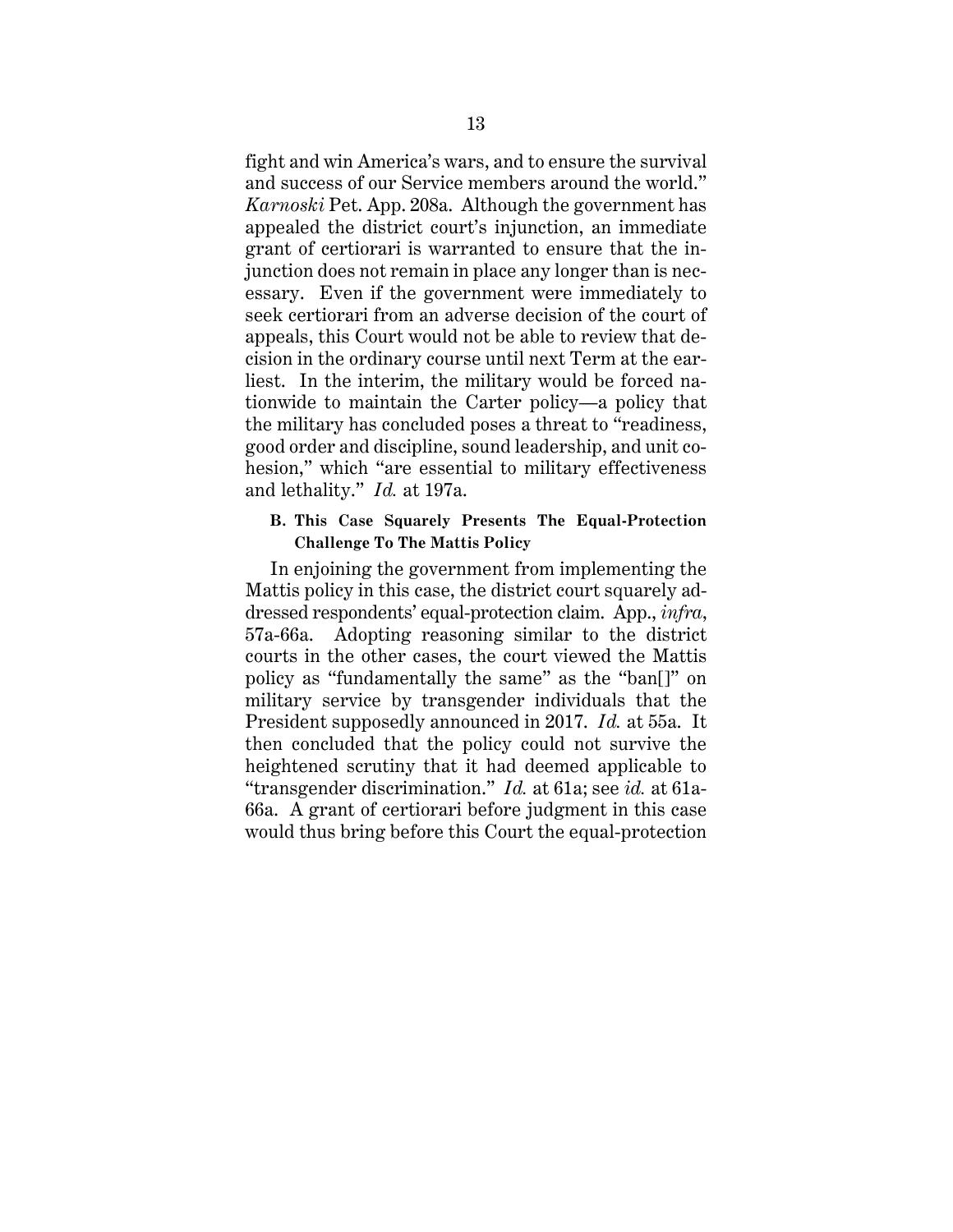claim at the center of all the suits challenging the con-stitutionality of the Mattis policy.<sup>[5](#page-17-1)</sup>

# <span id="page-17-0"></span>**C. The Court Should Grant Each Of The Government's Petitions And Consolidate The Cases For Consideration This Term**

To ensure an adequate vehicle for the timely and definitive resolution of this overall dispute, the Court should grant the government's petition in this case, as well as the petitions in *Karnoski* and *Doe*, and consolidate the cases for further review.

As noted in the *Karnoski* petition (at 27-28), both this case and *Karnoski* are before the Ninth Circuit. The district court in *Karnoski* addressed not only respondents' equal-protection claim, but also their substantive-dueprocess and First Amendment claims. *Karnoski* Pet. 10-11. This Court may thus prefer to grant certiorari in *Karnoski* over this case. The Court should, at a minimum, hold this petition pending resolution of the *Karnoski* petition and any further proceedings in this Court. An order vacating the injunction issued in *Karnoski* would have no practical consequence unless the injunction in this case were similarly vacated.<sup>[6](#page-17-2)</sup>

The government respectfully submits, however, that the Court should grant all three petitions and consolidate the cases for this Court's review. In so doing, the Court would ensure that no intervening developments

 $\overline{a}$ 

<span id="page-17-1"></span><sup>&</sup>lt;sup>5</sup> A grant of certiorari before judgment would also bring before this Court the issue of whether the district court erred in enjoining the Mattis policy on a nationwide basis. For reasons explained in the *Karnoski* petition (at 25-27), such nationwide relief violates Article III and longstanding equitable principles.

<span id="page-17-2"></span><sup>6</sup> If this Court were to vacate the injunctions in these cases in whole or in part, that decision would be binding precedent requiring the district court to similarly vacate the injunction in *Stone*.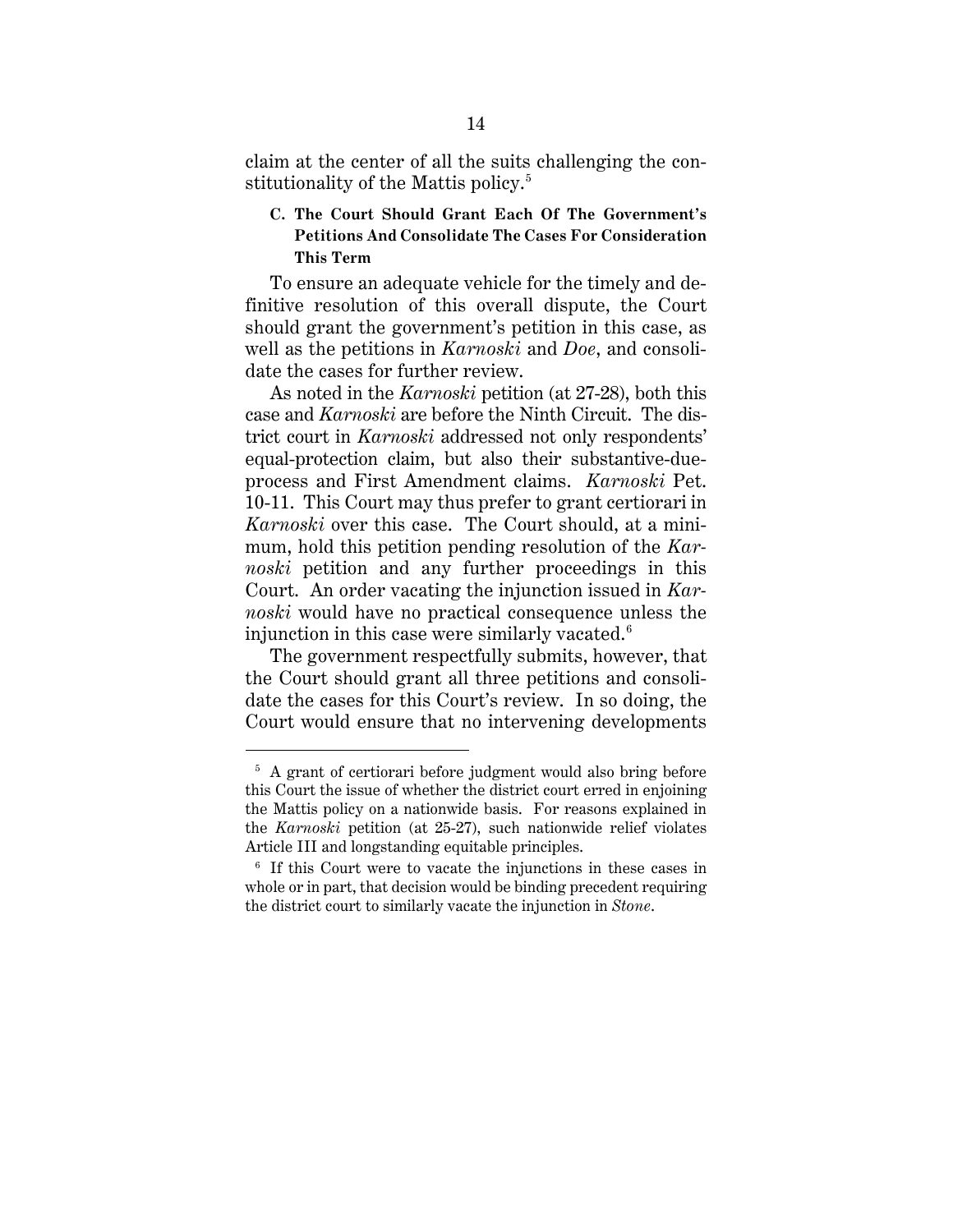in the lower courts—for example, a vacatur of the preliminary injunction in *Karnoski* by the Ninth Circuit would impede or complicate the Court's ability to address the main constitutional challenge to the Mattis policy this Term.

#### **CONCLUSION**

<span id="page-18-0"></span>The petition for a writ of certiorari before judgment should be granted.

Respectfully submitted.

NOEL J. FRANCISCO *Solicitor General* JOSEPH H. HUNT *Assistant Attorney General* JEFFREY B. WALL *Deputy Solicitor General* HASHIM M. MOOPPAN *Deputy Assistant Attorney General* FREDERICK LIU *Assistant to the Solicitor General* BRINTON LUCAS *Counsel to the Assistant Attorney General* MARK R. FREEMAN MARLEIGH D. DOVER TARA S. MORRISSEY *Attorneys*

NOVEMBER 2018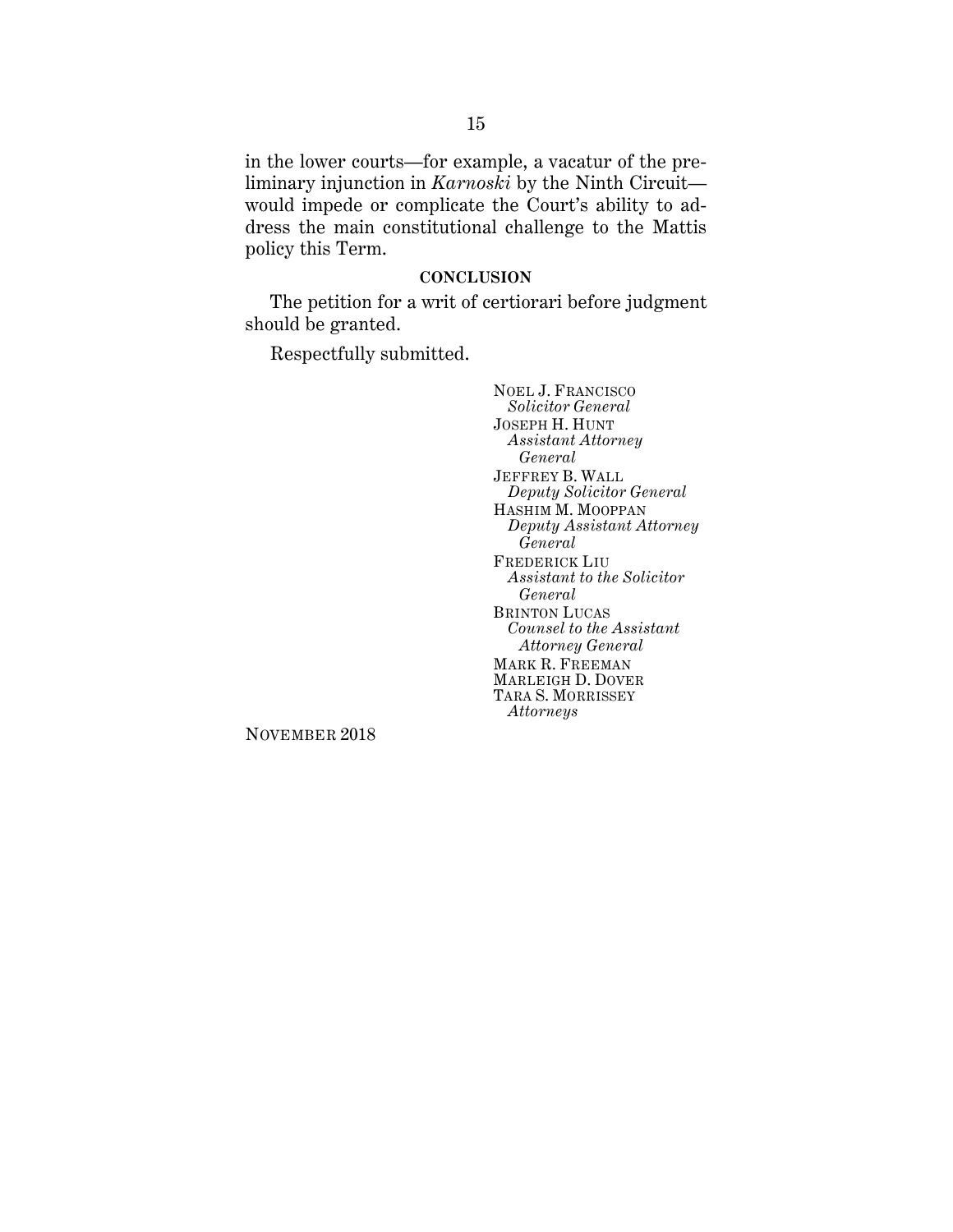#### **APPENDIX A**

# UNITED STATES DISTRICT COURT FOR THE CENTRAL DISTRICT OF CALIFORNIA

No. EDCV 17-1799 JGB (KKx)

AIDEN STOCKMAN ET AL.

*v.*

DONALD J. TRUMP ET AL.

Filed: Dec. 22, 2017

# **CIVIL MINUTES—GENERAL**

Present: The Honorable JESUS G. BERNAL, United States District Judge

Attorney(s) Present for Plaintiff(s):

None Present

Attorney(s) Present for Defendant(s):

None Present

**Proceedings: Order (1) DENYING Defendants' Motion to Dismiss Pursuant to Rule 12(b)(1) of the Federal Rules of Civil Procedure (Dkt. No. 36); and (2) GRANTING Plaintiffs' Motion for Preliminary Injunction (Dkt. No. 15)**

Two motions are before the Court. First, Plaintiffs Aiden Stockman, Nicolas Talbott, Tamasyn Reeves, Jaquice Tate, John Doe 1, John Doe 2, Jane Doe, and

(1a)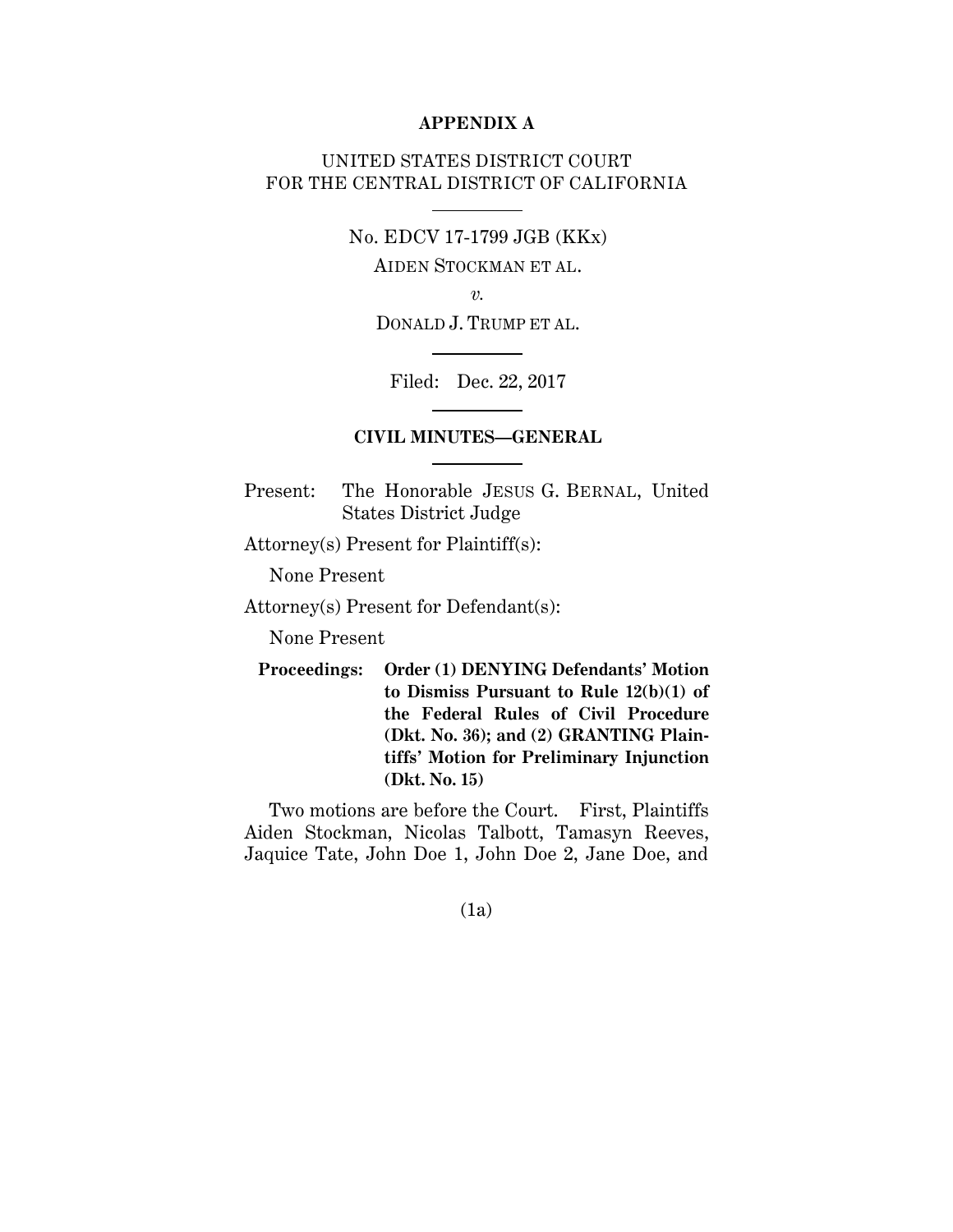Equality California (collectively, "Plaintiffs") have filed a Motion for Preliminary Injunction. ("MPI," Dkt. No. 15.) Second, Defendants Donald J. Trump ("President Trump"), in his official capacity as President of the United States; James N. Mattis, in his official capacity as Secretary of Defense; Joseph F. Dunford, Jr., in his official capacity as Chairman of the Joint Chiefs of Staff; Richard V. Spencer, in his official capacity as Secretary of the Navy; Ryan D. McCarthy, in his official capacity as Acting Secretary of the Army; Heather A. Wilson, in her official capacity as Secretary of the Air Force; and Elaine C. Duke, in her official capacity as Acting Secretary of Homeland Security (collectively, "Defendants,") have filed a Motion to Dismiss Pursuant to Rule 12(b)(1) of the Federal Rules of Civil Procedure. ("MTD," Dkt. No. 36.)

The Court held a hearing on these matters on December 11, 2017. After considering the issues raised in oral argument, the papers filed supporting and opposing these motions, and the amici briefs, the Court DENIES Defendants' Motion to Dismiss. Additionally, the Court GRANTS Plaintiffs' Motion for Preliminary Injunction.

#### **I. BACKGROUND**

#### **A. Procedural History**

On September 5, 2017, Plaintiffs filed a complaint against Defendants, asserting four causes of action: (1) Fifth Amendment equal protection; (2) Fifth Amendment due process; (3) Fifth Amendment right to privacy; and (4) First Amendment retaliation for free speech and expression. ("Complaint," Dkt. No. 1 ¶¶ 49-77.) Plaintiffs seek declaratory relief.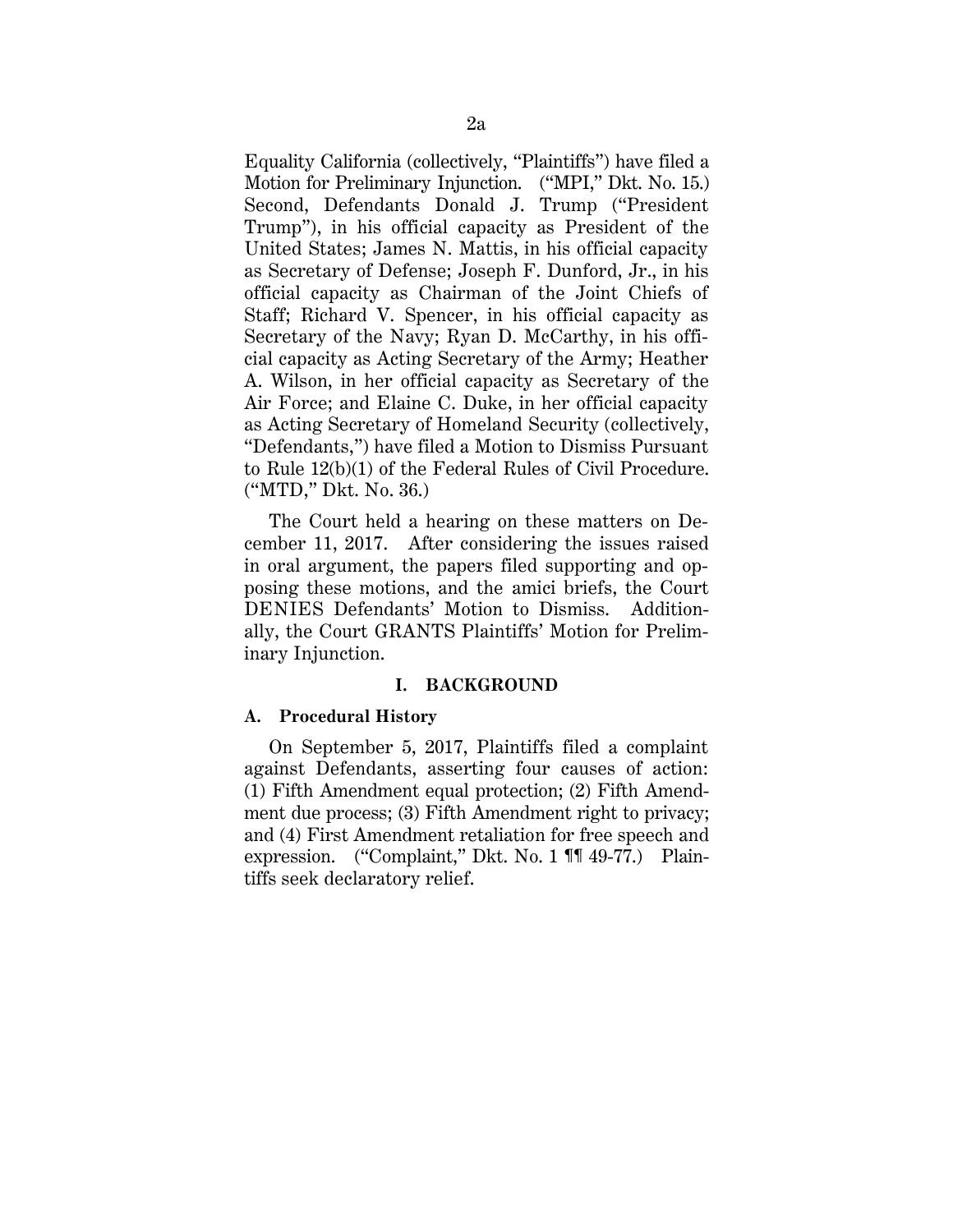Plaintiffs filed their MPI on October 2, 2017. (Dkt. No. 15.) Defendants filed their MTD and Opposition to Plaintiffs' MPI on October 23, 2017. (Dkt. No. 36.) Plaintiffs filed a Reply for their Motion to Preliminary Injunction and an Opposition to Defendants' Motion to Dismiss on November 6, 2017. ("MPI Reply," Dkt. No. 47.) Defendants filed their MTD reply on November 13, 2017. ("MTD Reply," Dkt. No. 61.)

#### **B. Factual History**

The parties do not dispute the basic facts in this case. In June 2016, after multiple years of data review, the Department of Defense ("DOD") announced it would implement a new policy allowing transgender people to serve openly in the United States military ("June 2016 Policy"). (See generally Dkt. No. 28, Exh. C.) In reliance on this policy change, many transgender individuals came out to their chain of command without incident. On July 26, 2017, President Trump changed course, tweeting:

After consultation with my Generals and military experts, please be advised that the United States Government will not accept or allow Transgender individuals to serve in any capacity in the U.S. Military. Our military must be focused on decisive and overwhelming victory and cannot be burdened with the tremendous medical costs and disruption that transgender in the military would entail. Thank you.

("President Trump's Twitter Proclamation," Dkt. No. 28,  $Exh. F.$ 

On August 25, 2017, President Trump issued a memorandum ("Presidential Memorandum") formalizing the policy he announced via Twitter. (Dkt. No. 28,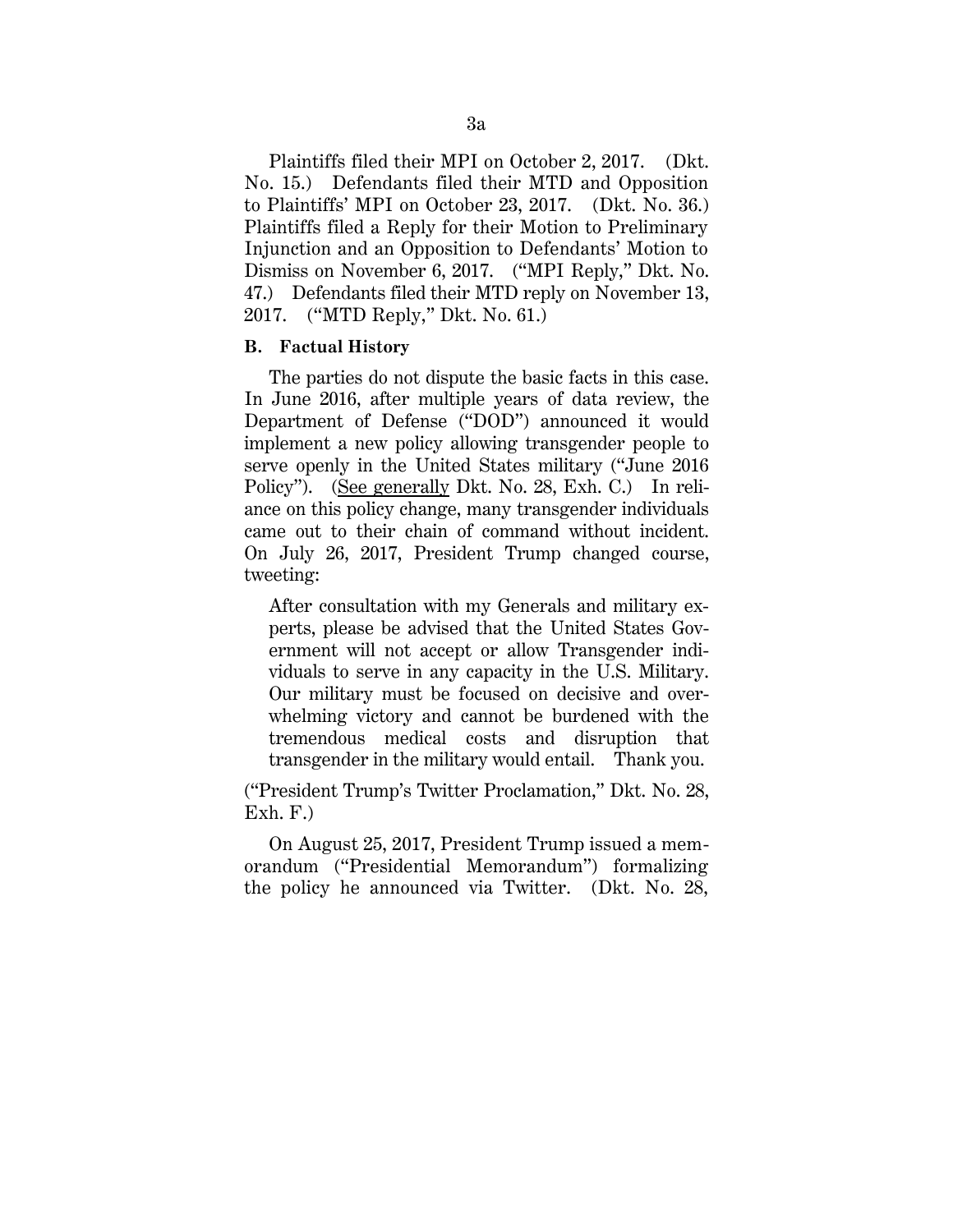Exh. G.) The Presidential Memorandum contains several operative prongs: (1) it indefinitely extends the prohibition preventing transgender individuals from entering the military (the "Accession Directive"); (2) it requires the military to authorize the discharge of transgender service members (the "Retention Directive"); and (3) it largely halts the use of DOD or Department of Homeland Security ("DHS") resources to fund sex reassignment surgical procedures for current military members ("Sex Reassignment Surgery Directive") (collectively, "Directives"). (Id. at 47.) The DOD must submit a plan implementing the Presidential Memorandum by February 2018. (Id.)

On September 14, 2017, Defendant Secretary of Defense James Mattis ("Defendant Mattis") issued an "Interim Guidance"<sup>1</sup> which established the temporary DOD policy regarding transgender persons. (MTD at 7). While the Interim Guidance is in effect, no current transgender service member will be discharged or denied reenlistment solely based on their transgender status. Id. Defendant Mattis must present a plan to implement the Presidential Memorandum to President Trump by February 21, 2018. (Id.)

## **1. Military Transgender Policy before July 2017**

In August 2014, the DOD removed references to mandatory exclusion based on gender and identity disorders from its physical disability policy. ("Declaration of Eric K. Fanning," Dkt. No. 22 ¶¶ 12-13.)

 $\overline{a}$ 

<sup>&</sup>lt;sup>1</sup> Neither party has included a copy of the Interim Guidance as an exhibit, but a copy maybe found at https://defense.gov/Portals/1/ Documents/PDFs/Military-Service-By-Transgender-Individuals-Interim-Guidance.pdf (last visited December 8, 2017).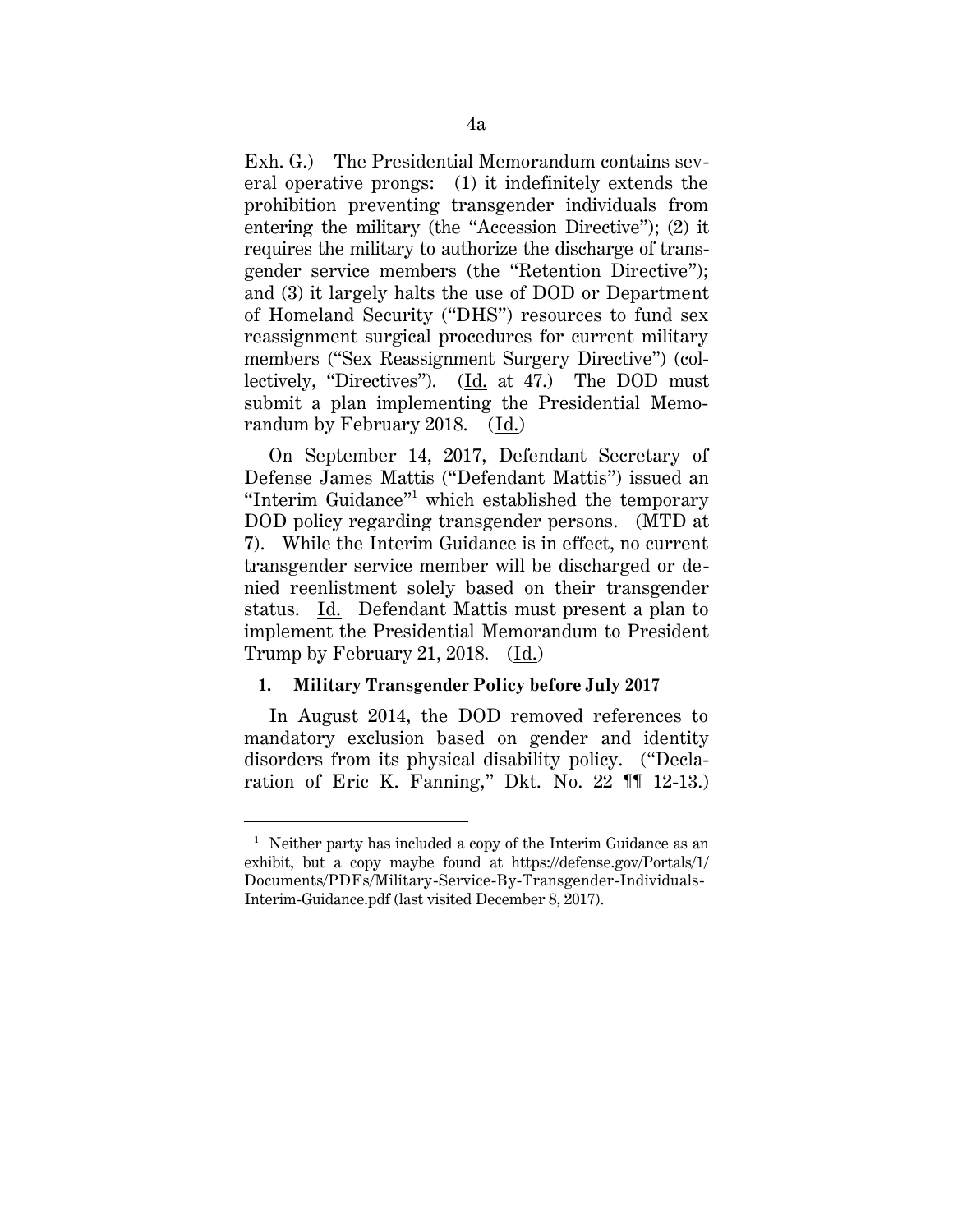Additionally, the DOD directed each branch of the armed forces to assess whether there remained any justification to prohibit service by openly transgender individuals. (Id. at 13.)

In July 2015, then-Secretary of Defense Ashton B. Carter created a group to begin comprehensively analyzing whether any justification remained validating the ban on open service by transgender individuals. ("Declaration of Brad Carson," Dkt. No. 26 ¶¶ 8-9.) The working group created by Secretary Carter included the Armed Services, the Joint Chiefs of Staff, the service secretaries, and other specialists from throughout the DOD (the "Working Group"). (Id. ¶ 9.) The review process included analyzing evidence from a variety of sources, such as scholarly materials and consultations with medical experts, personnel experts, readiness experts, health insurance companies, civilian employers, and commanders of units with transgender service members.  $(Id. \mathbf{10.})$ 

Additionally, the Working Group commissioned the RAND Corporation, a nonprofit research institution that provides analysis to the military, to complete a comprehensive study on the impact of permitting transgender individuals to serve openly. (Id. ¶ 11.) The 113-page study, "Assessing the Implications of Allowing Transgender Personnel to Serve Openly" (the "RAND Report," Dkt. No. 26, Exh. B), examined factors such as the health care costs and readiness implications of allowing open service by transgender persons. The RAND Report also analyzed the other 18 foreign militaries which permit military service by transgender individuals, focusing on Australia, Canada, Israel, and the United Kingdom—the four countries "with the most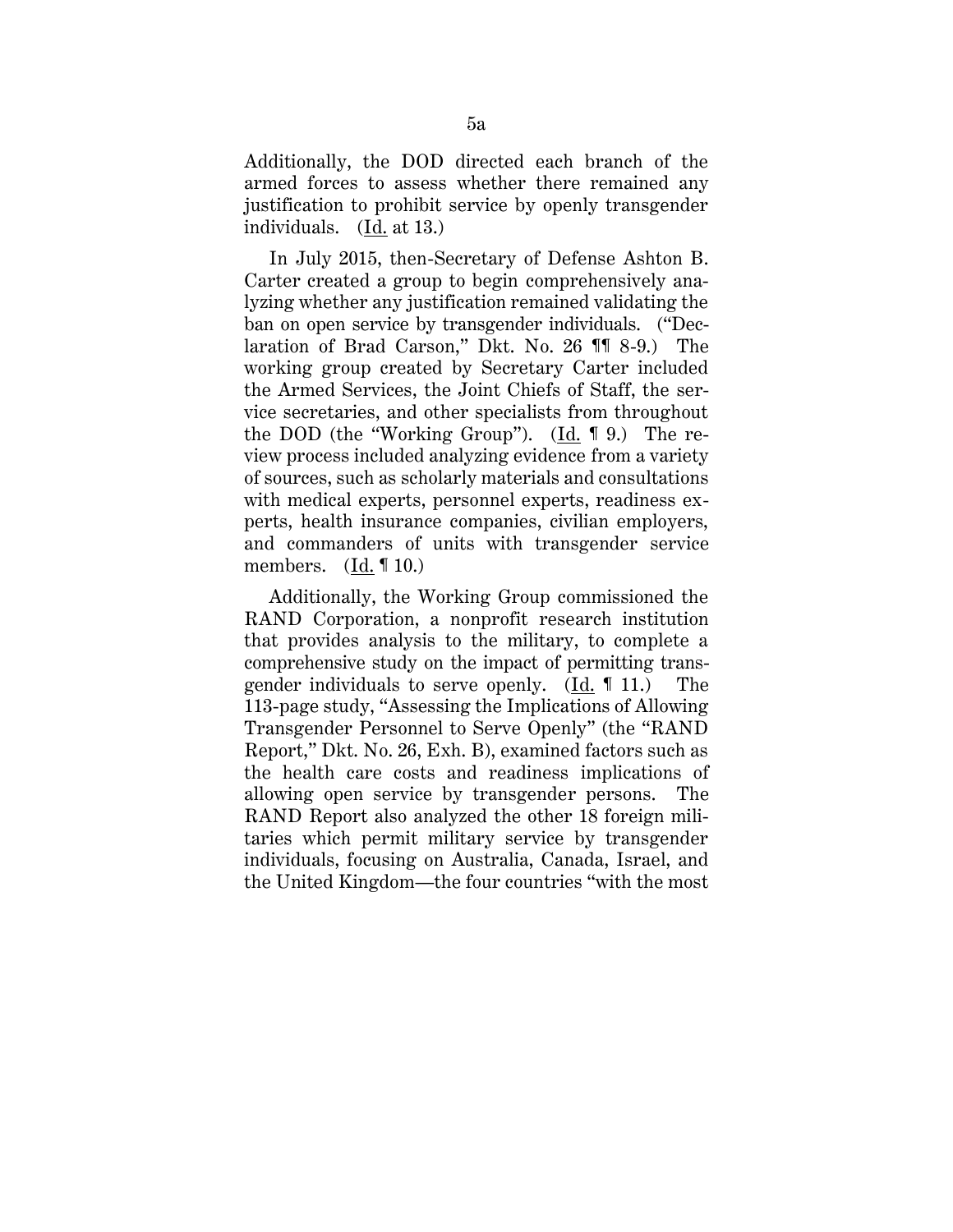well-developed and publicly available policies on transgender military personnel." (RAND Report at 23.) This comparative analysis found no evidence that allowing open service by transgender persons would negatively affect operational effectiveness, readiness, or unit cohesion. (Id. at 24.) Moreover, the RAND Report concluded healthcare costs for transgender service members would "have little impact on and represents an exceedingly small proportion of [the DOD's] overall health care expenditures."  $(Id. at 22-23.)$  Specifically, the RAND Report found health care costs would increase "by between \$2.4 million and \$8.4 million annually." (Id. at 22.) By contrast, the overall healthcare cost of those serving in the active component of the military is approximately \$6 billion annually, while the overall healthcare cost for the DOD is \$49.3 billion annually. (Id. at 22-23.) Furthermore, the RAND Report noted discharging transgender service members, "[a]s was the case in enforcing the policy on homosexual conduct, [] can involve costly administrative processes and result in the discharge of personnel with valuable skills who are otherwise qualified." (Id. at 77.) At the conclusion of its analysis, the Working Group "did not identify any basis for a blanket prohibition on open military service of transgender people. Likewise, no one suggested . . . that a bar on military service by transgender persons was necessary for any reason, including readiness or unit cohesion." (Declaration of Eric K. Fanning ¶ 27.)

Based on the results of this review process, on June 30, 2016, Secretary Carter issued a Directive-type Memorandum announcing transgender Americans may serve openly and without fear of being discharged based solely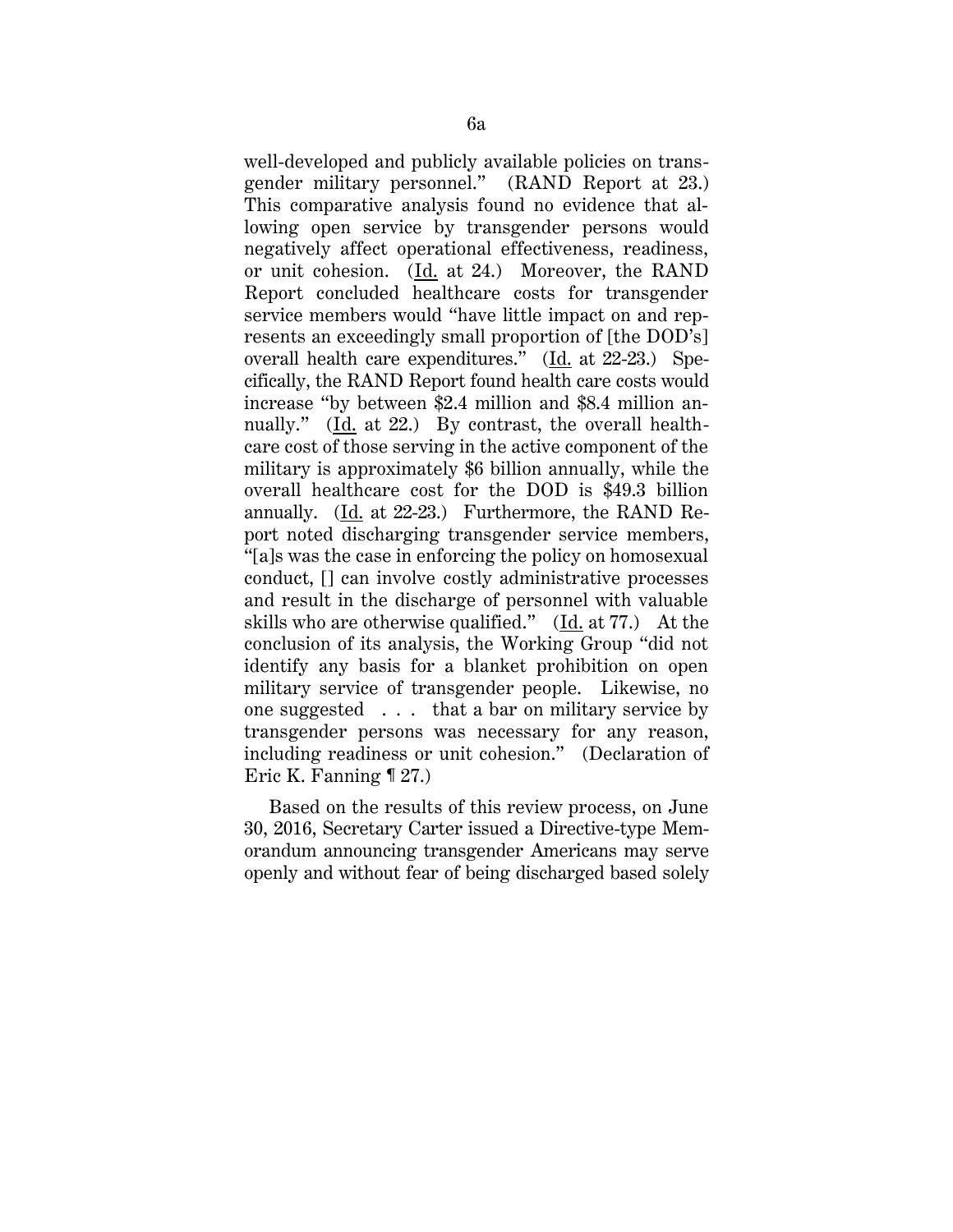on that status. ("DTM 16-005," Dkt. No. 22, Exh. C.) Secretary Carter stated:

These policies and procedures are premised on my conclusion that open service by transgender Service members while being subject to the same standards and procedures as other members with regard to their medical fitness for duty, physical fitness, uniform and grooming, deployability and retention, is consistent with military readiness and with strength through diversity.

#### (Id. at 135.)

This assessment was shared by some of the highest ranking military officials in the country. (See generally Declaration of Eric K. Fanning; "Declaration of Michael Mullen," Dkt. No. 21; "Declaration of Raymond E. Mabus," Dkt. No. 23; "Declaration of Deborah L. James," Dkt. No. 24.) According to the directive, transgender individuals would be permitted to enlist in the military and serve openly beginning on July 1, 2017. (DTM 16-005, at 137.) This date was later postponed until January 1, 2018. (See Dkt. No. 28, Exh. E.) The DOD also issued handbooks, regulations, and memorandums which provided instruction to military commanders in how to implement the new policies, set forth guidance related to medical treatment provisions, and expressly prohibited discrimination on the basis of gender identity. (See "Transgender Service in the U.S. Military," Dkt. No. 22, Exh. 6.)

The former military leaders among the Working Group, such as, former Secretary of the Army Eric K. Fanning, former Chairman of the Joint Chiefs of Staff Admiral Michael Mullen, former Secretary of the Navy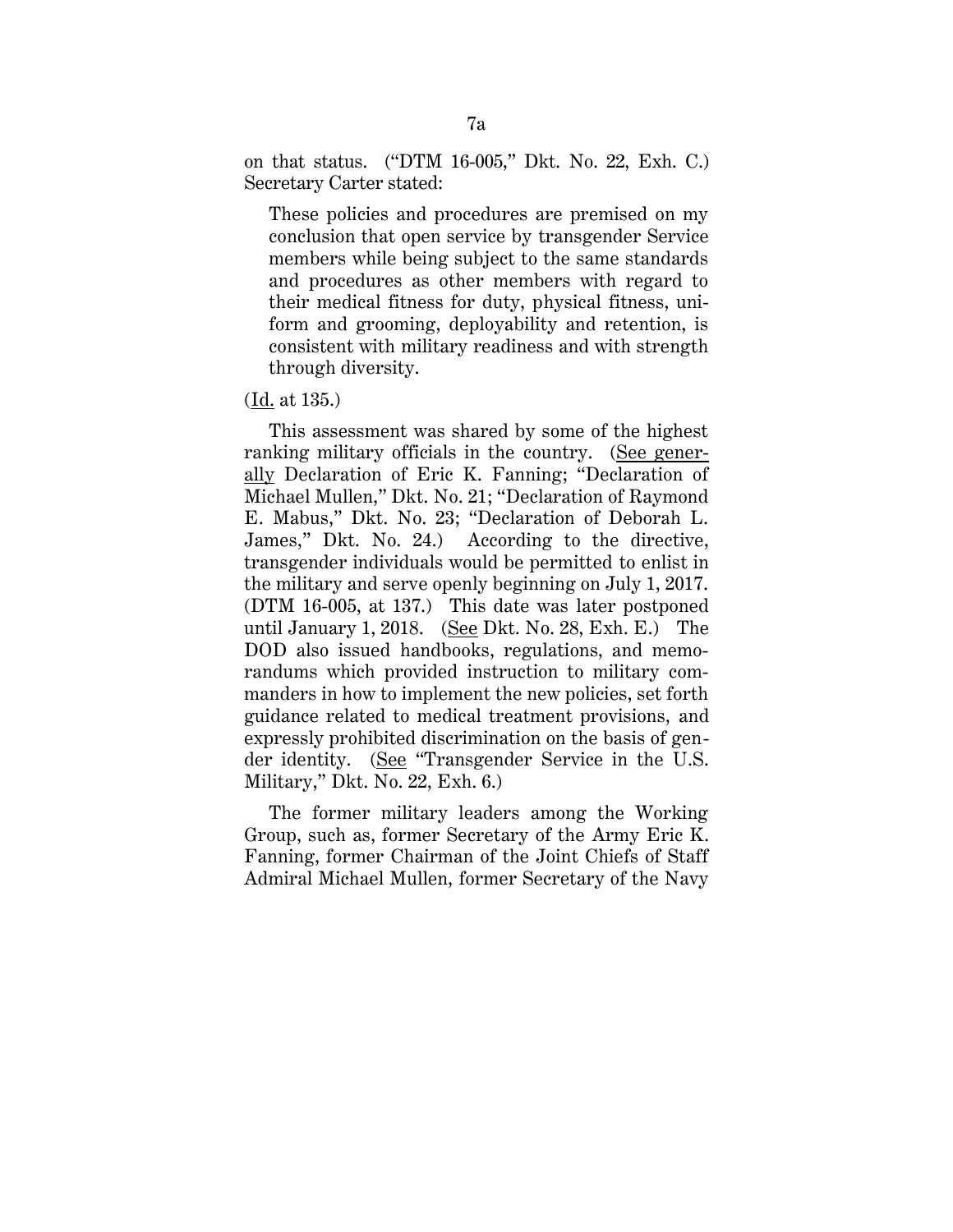Raymond E. Maubus, and former Secretary of the Air Force Deborah L. James, have all explicitly drawn parallels connecting the allowance of open service by transgender persons to the allowance of open service by gay and lesbian persons. (See Declaration of Eric K. Fanning ¶¶ 10-16; Declaration of Michael Mullen ¶¶ 9-15; Declaration of Raymond E. Mabus ¶¶ 19, 24; Declaration of Deborah L. James ¶ 44.) These leaders contend many of the same worries accompanying allowing open transgender service were vocalized, any eventually allayed, in the context of ending "Don't Ask Don't Tell." (See Declaration of Eric K. Fanning ¶¶ 10-16; Declaration of Admiral Michael Mullen ¶¶ 9-15; Declaration of Raymond E. Mabus ¶¶ 19, 24; Declaration of Deborah L. James ¶ 44.)

#### **2. Military Transgender Policy after July 2017**

On July 26, 2017, President Trump changed course, announcing via Twitter that transgender individuals would not be permitted to serve in the military. (President Trump's Twitter Proclamation.) One month later, his Presidential Memorandum promulgated the Accession Directive, Retention Directive, and Sex Reassignment Surgery Directive. (Presidential Memorandum.) President Trump stated the Obama Administration had "dismantled the [DOD and DHS's] established framework by permitting transgender individuals to serve openly in the military." (Id.) Additionally, he stated the Obama Administration failed to identify a sufficient basis to conclude ending the longstanding policy against open transgender service "would not hinder military effectiveness and lethality, disrupt unit cohesion, or tax military resources." (Id.) The Accession Directive extends the policy prohibiting open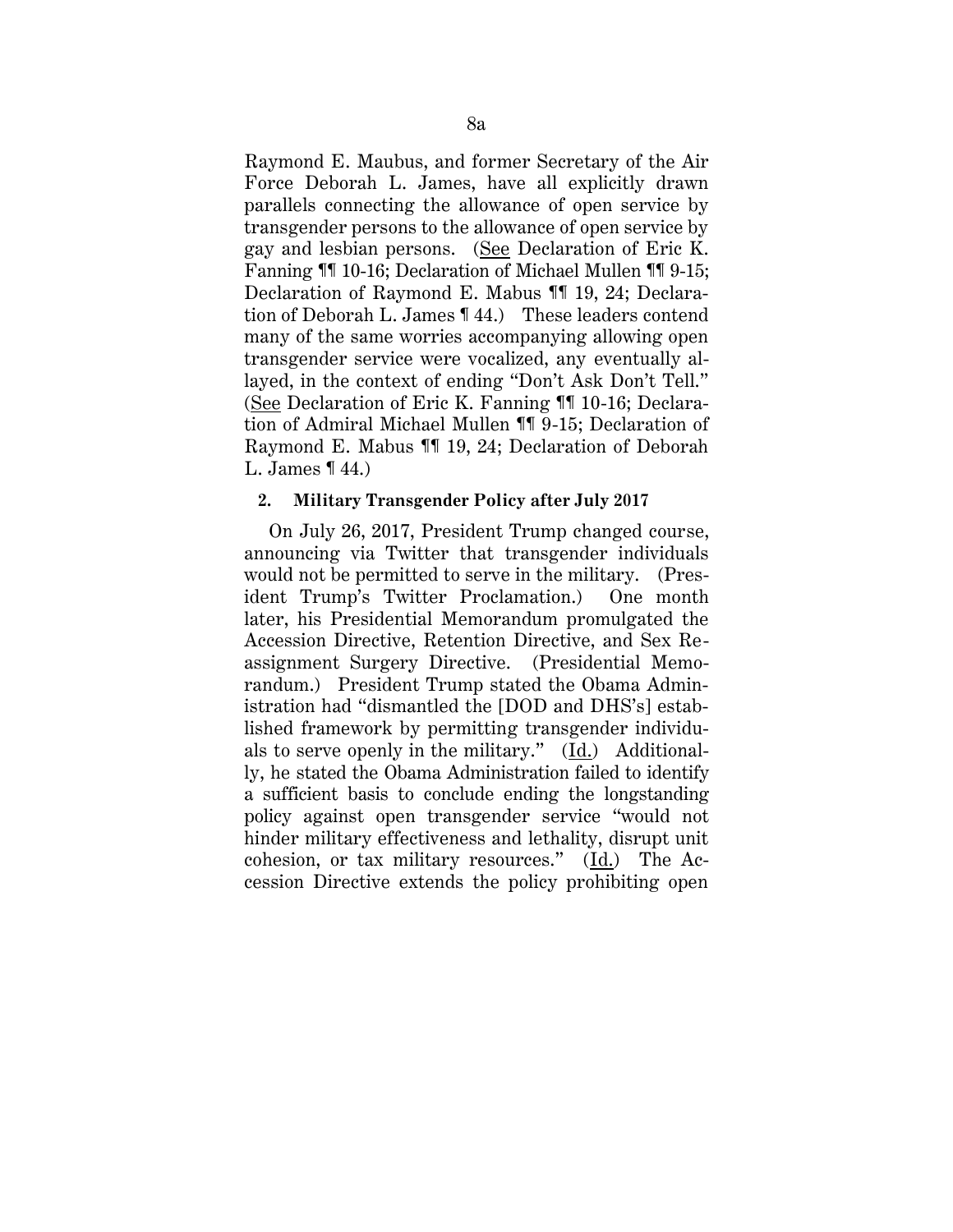accession into the military beyond January 1, 2018. The Retention and Sex Assignment Directives take effect on March 23, 2018. (Id.)

On September 14, 2017, Defendant Mattis issued the Interim Guidance, which stated the accession prohibition "remain[s] in effect because current or history of gender dysphoria or gender transition does not meet medical standards." (Interim Guidance.) The Interim Guidance notes this general prohibition is still "subject to the normal waiver process."  $(\underline{Id})$  By February 21, 2018, Defendant Mattis must submit to President Trump "a plan to implement the policy and directives in the Presidential Memorandum." (Id.)

Regarding the Sex Assignment Directive, the Interim Guidance provides "[s]ervice members who receive a gender dysphoria diagnosis from a military medical provider will be provided treatment for the diagnosed medical condition." (Id.) However, "no new sex reassignment surgical procedures for military personnel will be permitted after March 22, 2018, except to the extent necessary to protect the health of an individual who has already begun a course of treatment to reassign his or her sex." (Id.) This language essentially mirrors that of the Presidential Memorandum. (Presidential Memorandum.)

The reception to President Trump's policy change by the military has been somewhat critical. Current Chairman of the Joint Chiefs of Staff Joseph Dunford disagrees with the decision to reinstate the transgender ban, stating he "believe[s] that any individual who meets the physical and mental standards . . . should be afforded the opportunity to continue to serve." (Dkt. No. 28, Exh. I.) He has also previously told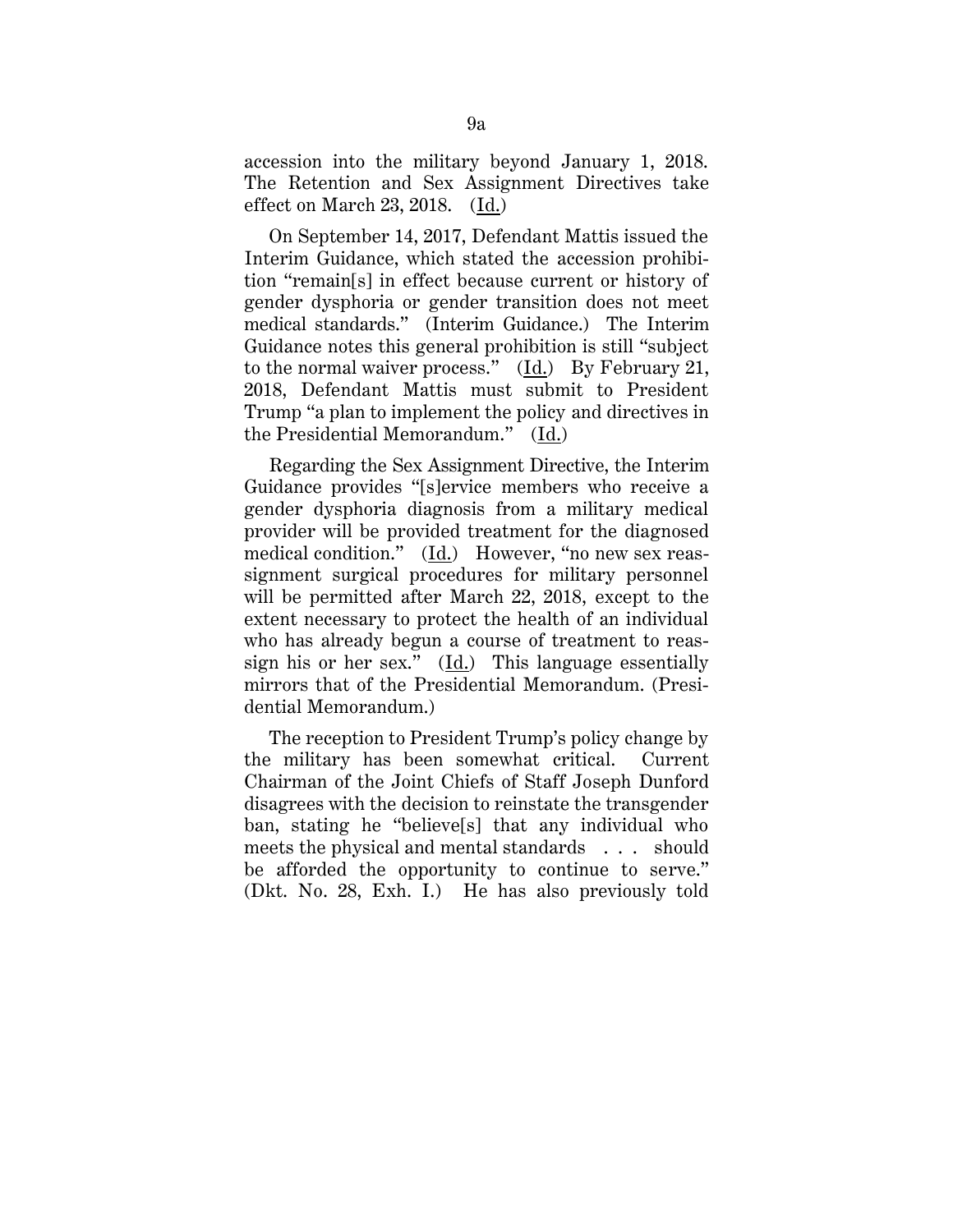lawmakers transgender troops have served the military honorably and he would continue to abide by this sentiment for as long as he holds his position. (Id.) Additionally, it is not clear the nation's top military leaders were consulted about this policy change prior to President Trump's Twitter Proclamation. (See Dkt. No. 28, Exh. M.) Moreover, after the promulgation of President Trump's tweets, 56 retired generals and admirals signed a declaration stating a ban on open service by transgender persons would degrade military readiness. (Dkt. No. 28, Exh. O.)

# **C. The Plaintiffs**

## **1. Aiden Stockman**

Plaintiff Aiden Stockman is a transgender man from California who intended to join the Air Force. ("Stockman Declaration," Dkt. No. 16 ¶ 1.) Plaintiff Stockman has conducted online research to prepare for the enlistment process, including talking to friends and neighbors stationed at an Air Force base near his home. (Id. ¶ 9.) He came out to his family as transgender during his sophomore year of high school. (Id. 14.) During his junior year, he took the Armed Services Vocational Aptitude Battery ("ASVAB") test in hopes he could join the military upon graduation. (Id. ¶ 10.) Plaintiff Stockman intends to undergo chest surgery, also called "top surgery" as soon as possible, likely in the spring of 2018. (Id. ¶ 11.) He states that if the ban were lifted, he would go talk with a recruiter about enlisting as soon as his chest surgery is completed. (Id. ¶ 15.)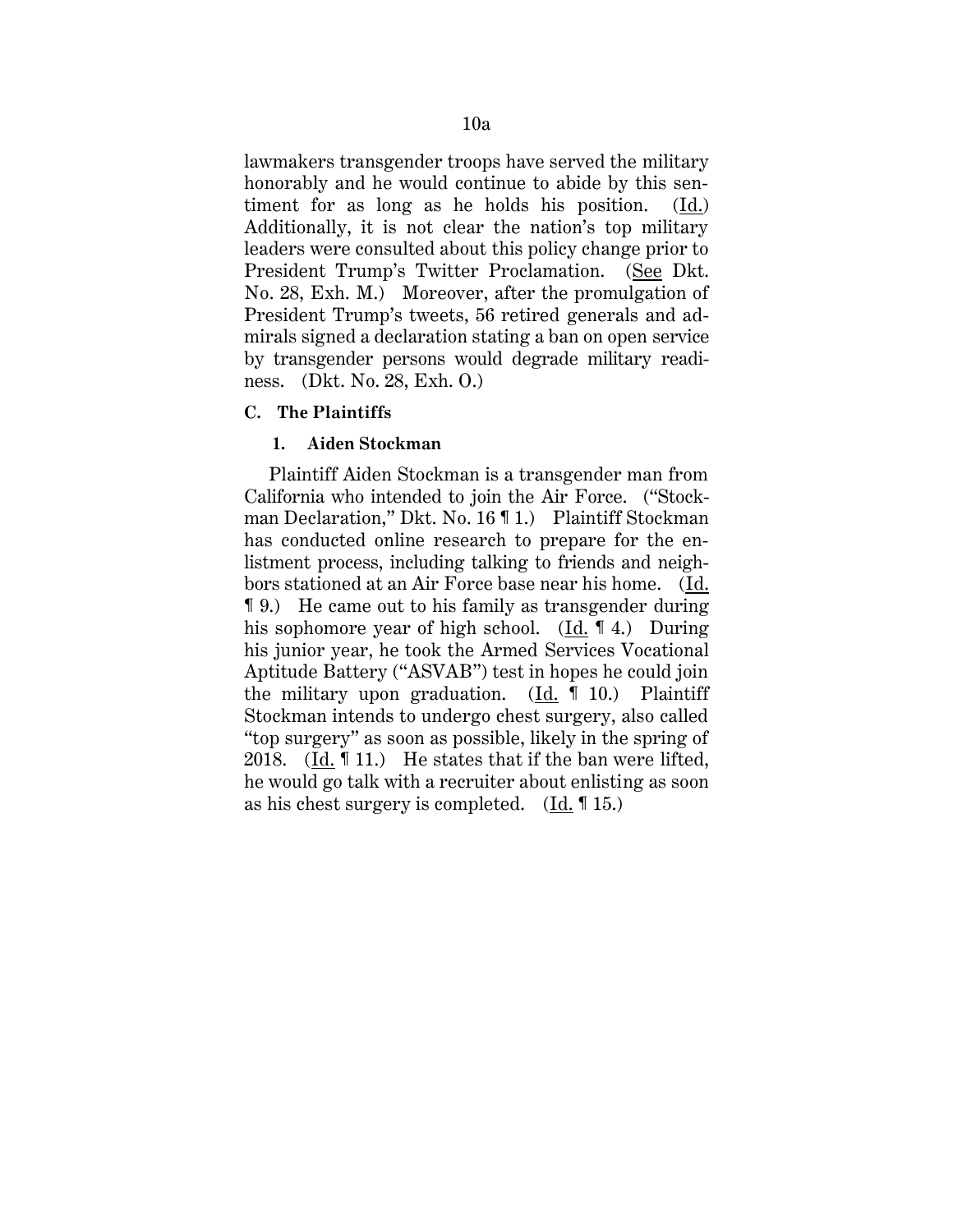#### **2. Nicolas Talbott**

Plaintiff Nicolas Talbott is a transgender man from Ohio who intended to join the Air Force National Guard. ("Talbott Declaration," Dkt. No. 17 ¶ 1.) Plaintiff Talbott came out as transgender to his mother at the age of 16 and, in 2012, started taking hormones according to his transition plan. (Id. **11** 5-6.) He states he tried to enlist but the military recruiters would not allow him because of his transgender status. (Id. ¶ 7.) After he learned the accession ban was lifted in June 2016, Plaintiff Talbott spoke with an Air Force National Guard recruiter who advised him to enlist. (Id. ¶ 11.) Plaintiff Talbott was told to get letters certifying that being transgender had no adverse effects on his ability to serve and that older, unrelated injuries would also have no adverse effects. (Id.) He then began studying for the ASVAB in anticipation of being allowed to join the military, but President Trump's Twitter Proclamation discouraged him. (Id. ¶ 14.) Plaintiff Talbott maintains he would seek immediate enlistment were the ban lifted today. (Id. ¶ 16.)

#### **3. Tamasyn Reeves**

Plaintiff Tamasyn Reeves is a transgender woman from California who wants to serve in the Navy. ("Reeves Declaration," Dkt. No. 18 ¶ 1.) Plaintiff Reeves had tried to enlist in the military in 2010, but was rejected because she, at the time, identified as gay. (Id. ¶ 5.) In 2011, she learned about what it means to be transgender and started coming out to her colleagues and friends. (Id. ¶ 6.) A year later, she started taking hormones to begin her medical transition. (Id. 17.) The policy change June 2016 excited Plaintiff Reeves, and she intended to enlist as soon as she finished her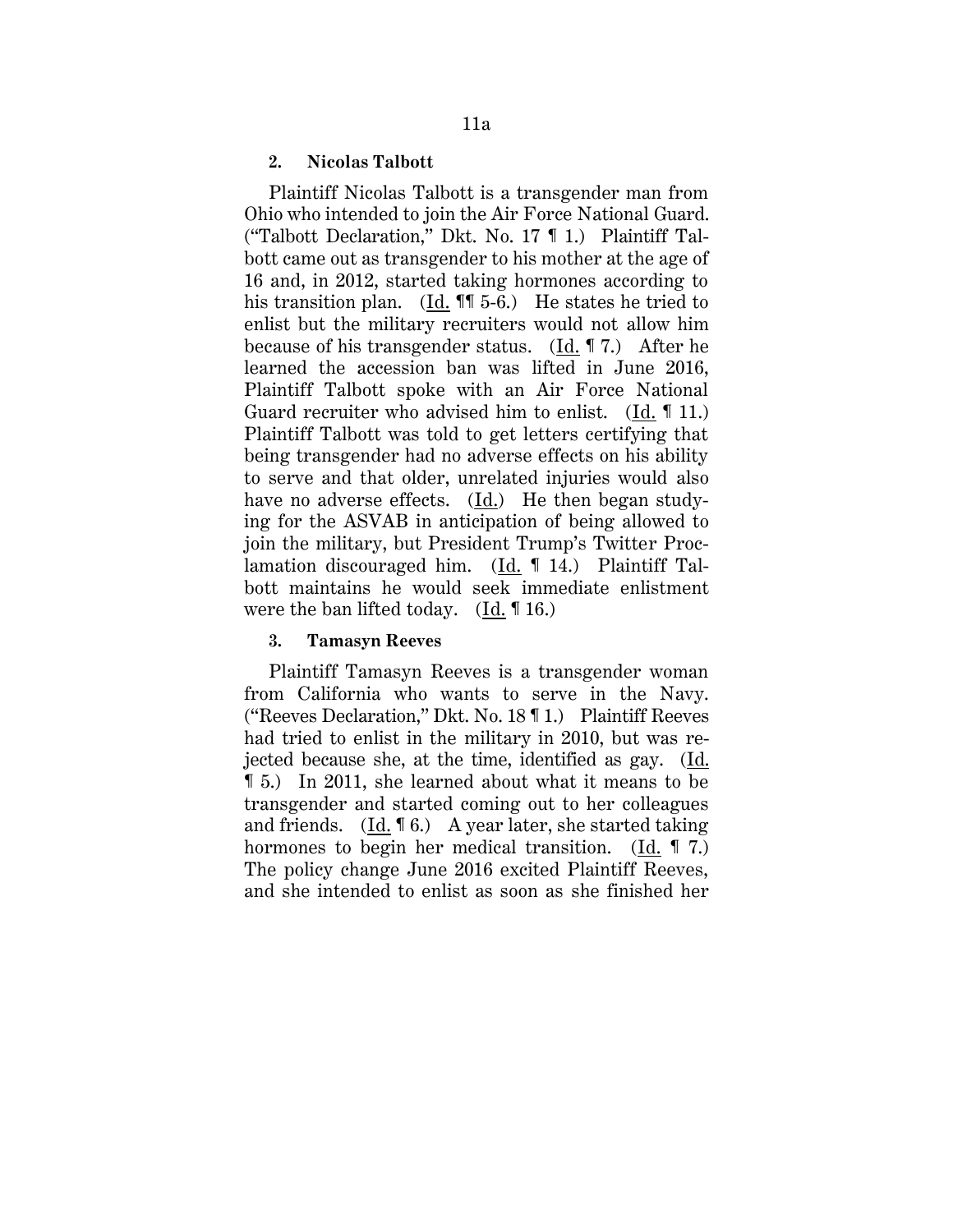college degree.  $(\underline{Id}$ . 19. The revived ban, however, sunk her hopes. (Id. ¶ 10.) She states she would immediately talk to a recruiter about enlisting upon receiving her degree in the spring of 2018 if the ban was lifted. (Id. ¶ 12.)

# **4. Jaquice Tate**

Plaintiff Jaquice Tate is a transgender man currently serving as a Sergeant in the Army. ("Tate Declaration," Dkt. No. 19 ¶ 1.) He enlisted in 2008 and has served domestically, in Germany, and on deployment in Iraq. (Id. ¶ 4.) For his service in Iraq, he was awarded an Army Commendation Medal. (Id. ¶ 6.) He has also received multiple Army Achievement Medals, Certificates of Appreciation, and two Colonel Coins of Excellence. (Id. ¶ 11.) Plaintiff Tate, in reliance on the June 2016 Policy, came out to his chain of command. (Id. ¶ 19.) In Fall of 2016, Plaintiff Tate, in conjunction with his chain of command and his doctor, created his medical transition plan. (Id. ¶ 21.) Consequently, he started taking hormones in February 2017 and received approval for chest surgery. (Id.) Plaintiff Tate expects to receive chest surgery in late 2017 or early 2018. (Id.) Plaintiff Tate feels as though the ban demeans his years of military service. (Id. 123.)

# **5. John Doe 1**

Plaintiff John Doe 1 is a transgender man who currently serves as a Non-Commissioned Officer in the Air Force. ("John Doe 1 Declaration," Dkt. No. 29, Exh. 2.) Plaintiff John Doe 1 grew up in a military family and intends to make a career out of his military service. (Id. ¶¶ 2-3.) He has received numerous commendations and endorsements from his chain of command.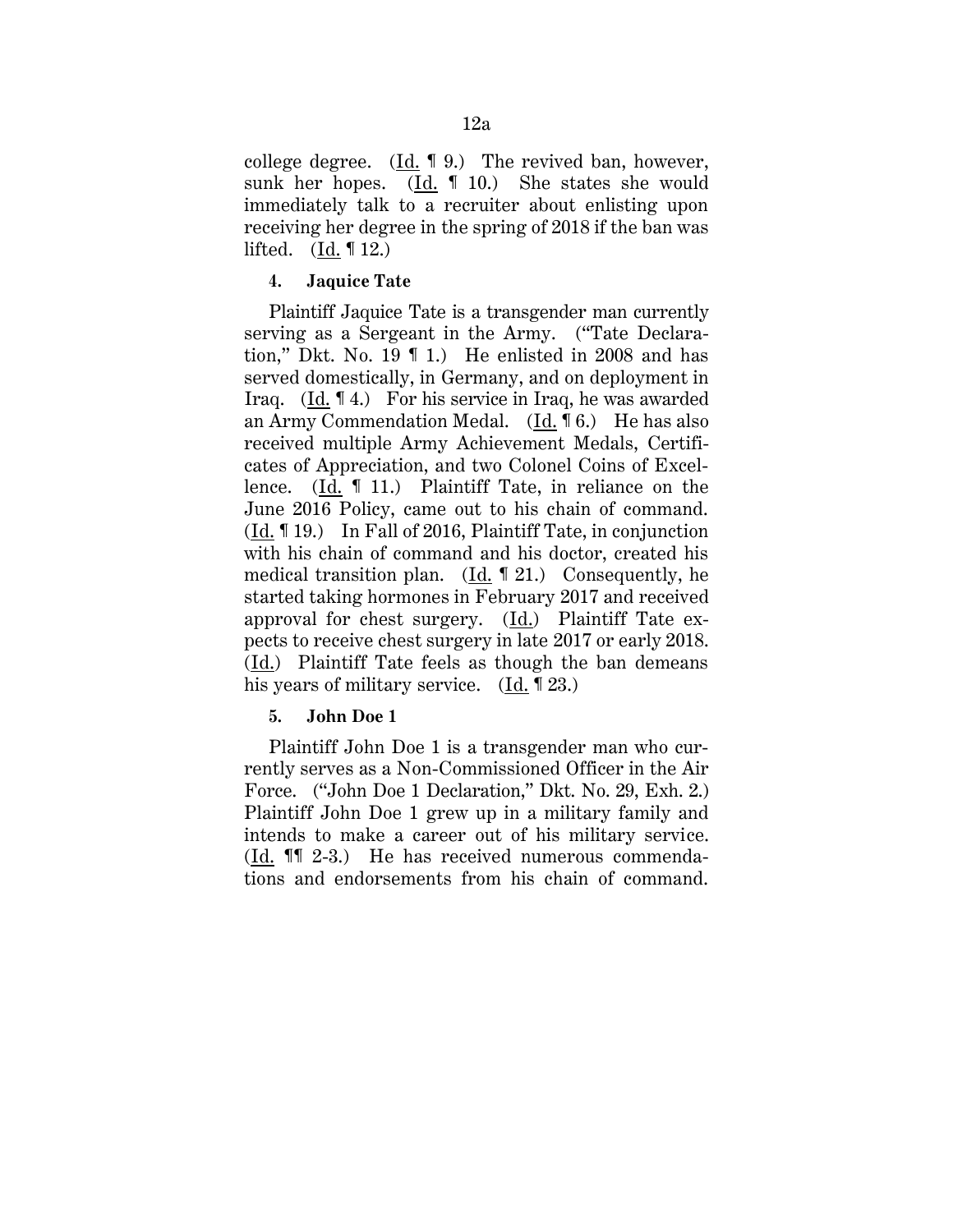$(\underline{Id}$ . **[1]** 7-8.) In April 2017, in reliance on the June 2016 Policy, he came out to his chain of command and received a medical transition plan. (Id. ¶ 17.) Plaintiff John Doe 1 fears he will be discharged under the express terms of the ban.  $(Id. \mathbf{1}19.)$  He understands the Sex Reassignment Surgery Directive denies him transitionrelated medical care. (Id. ¶ 21.) Consequently, he intends to pay out-of-pocket for chest surgery. (Id.) Plaintiff John Doe 1 is bewildered at how he went from first in his class at Airmen Leadership School to being deemed unfit to serve. (Id. ¶ 25.)

# **6. John Doe 2**

Plaintiff John Doe 2 is a transgender man who currently serves in the Army. ("John Doe 2 Declaration," Dkt. No. 29, Exh. 3.) Plaintiff John Doe 2 enlisted in 2015 at the age of 17, and earned two Colonel Coins of Excellence by August 2017. (Id. ¶ 6.) He possess technical expertise pertaining to the operations, diagnostics, and maintenance of multichannel communications systems necessary for the Army to make real-time tactical decisions. (Id. ¶ 5.) His position requires Secret-level security clearance.  $(\underline{Id})$  He expects to serve in the Army until he is eligible to receive retirement benefits. (Id. ¶ 11.) While Plaintiff John Doe 2 realized he was transgender in his junior year of high school, he did not come out to anyone until he joined the Army. (Id. ¶¶ 15, 18.) In reliance on the June 2016 policy change, he came out to his chain of command and began researching the new policies and guidance. (Id. ¶¶ 20-21.) He worked with an Army doctor to develop a medical transition plan and treatment.  $(Id. \parallel 21.)$ After meeting with his commander and doctors, Plaintiff John Doe 2 was approved for chest surgery, and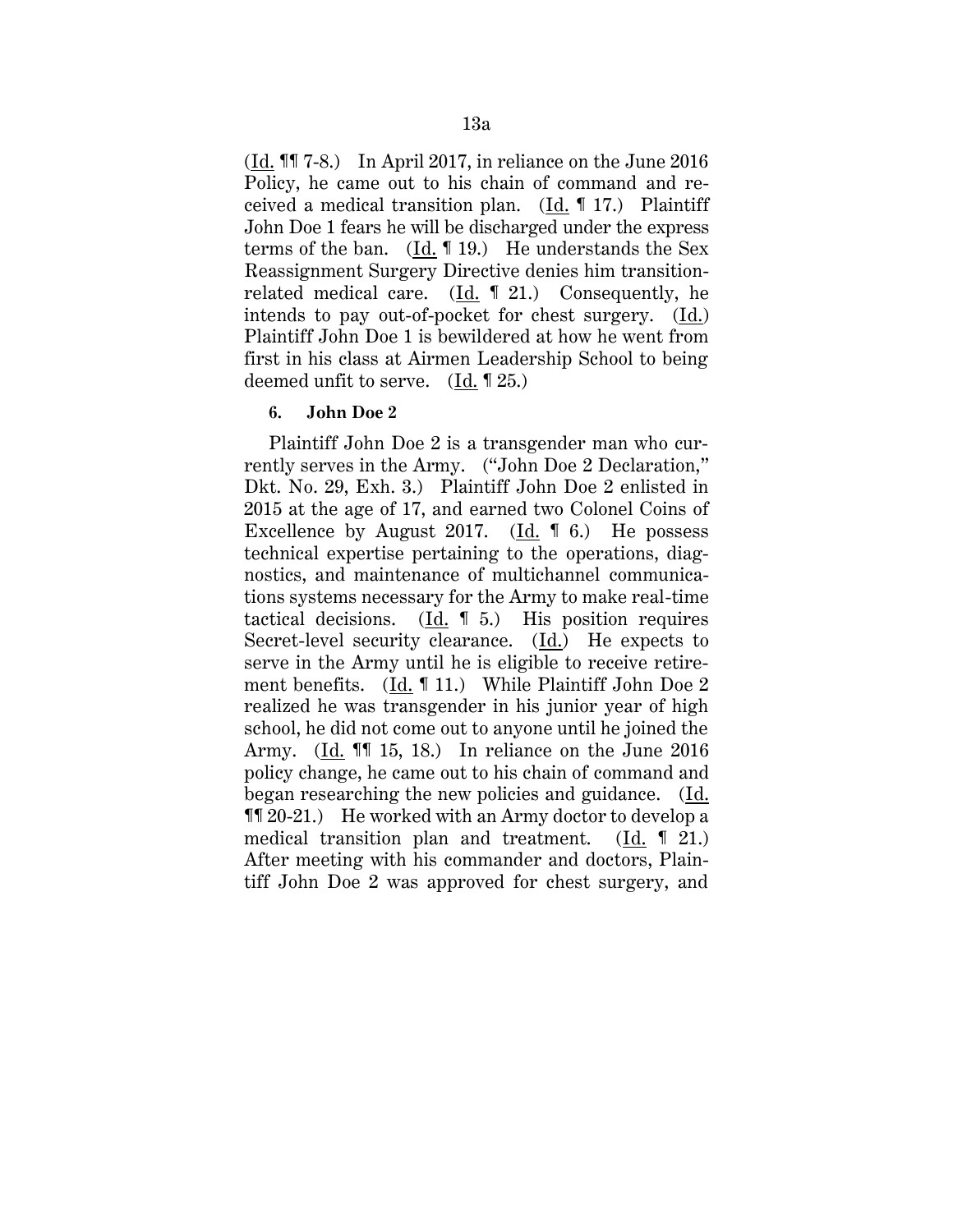expects to have it completed in March 2018.  $(Id. \P 22.)$ He anticipates completing his medical transition by 2020. (Id.) However, after the promulgation of the Presidential Memorandum, he fears being subject to an imminent involuntary discharge. (Id. ¶¶ 28-29.)

## **7. Jane Doe 2**

Plaintiff Jane Doe is a transgender woman currently serving in the Air Force. ("Jane Doe Declaration," Dkt. No. 29, Exh. 4.) Plaintiff Jane Doe entered the military in 2010, having already completed her college degree.  $(\underline{Id}$ .  $\P$   $\hat{I}$  2-3.) As a consequence, she entered the military as an Airman First Class. (Id. ¶ 3.) After basic training, she was stationed domestically then selected for deployment in the Middle East. (Id.) She has received an Air Force Commendation Medal for distinctly exemplary service. (Id. ¶ 5.) Plaintiff Jane Doe intends on serving in the military until she is eligible for a pension and retirement benefits. (Id. 19.) While she identified as transgender at age 14, she waited until college to come out to those closest to her. (Id. ¶ 11.) In reliance on the June 2016 policy change, she came out to the rest of her family and to the public, updating her social media to her correct gender. (Id. ¶ 13.) With her chain of command and doctor, she created a medical transition plan which had received all the necessary approvals. (Id. ¶ 14.) She fears the Presidential Memorandum will strip her of her career, salary, and housing.  $(\underline{Id}$ . **[1]** 15-18.)

## **8. Equality California**

Plaintiff Equality California ("EQCA") is an organization dedicated to LGBTQ civil rights. ("Declaration of Rick Zbur," Dkt. No. 20 ¶ 2.) Its membership in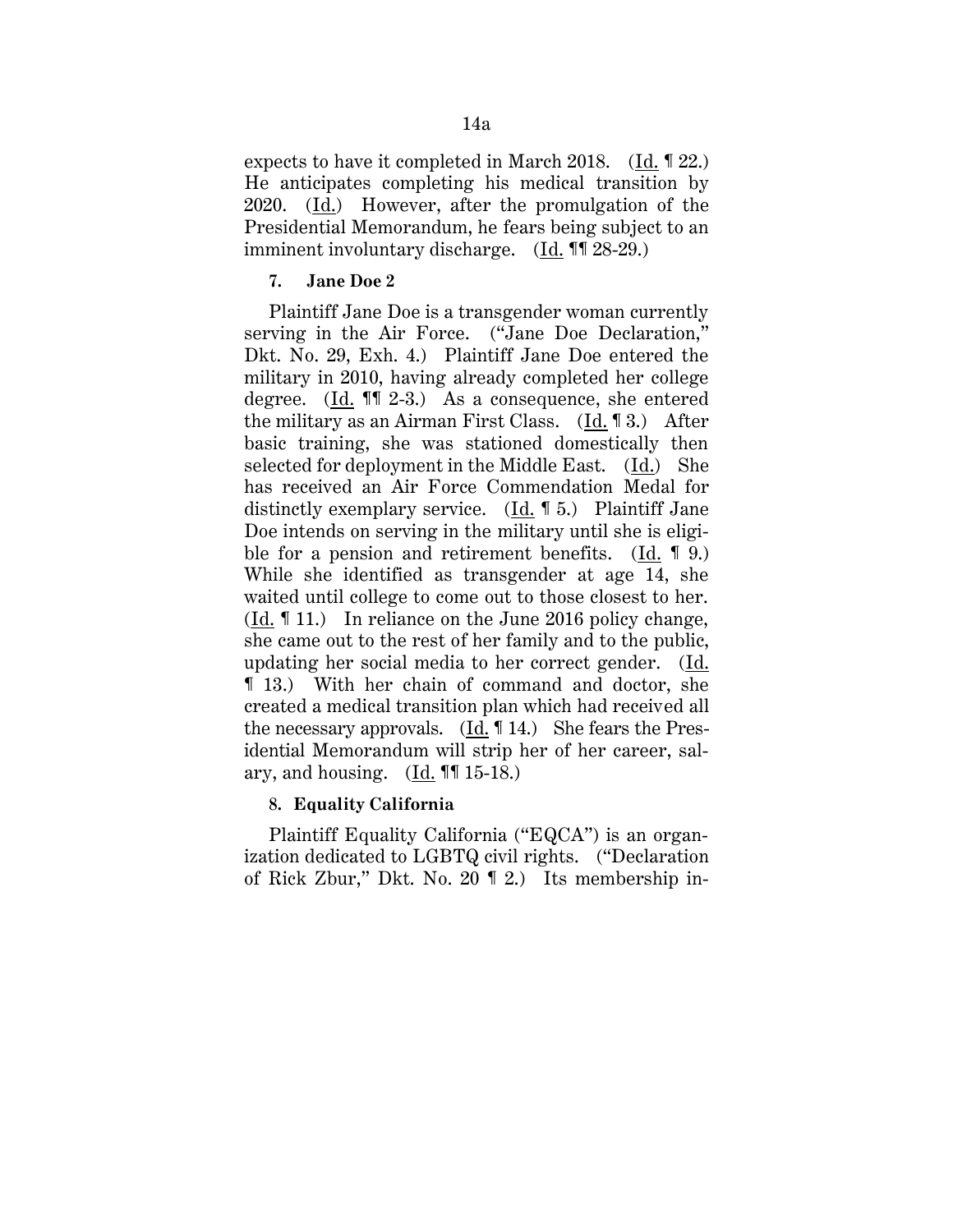cludes transgender individuals in active service, transgender military veterans, and transgender individuals who have intend to pursue long-term military careers.  $(Id. \P 4.)$ 

#### **D. Pending Cases**

On October 30, 2017, the Honorable Colleen Kollar-Kotelly of the D.C. District Court issued a nationwide injunction concerning the Accession and Retention Directives. See Doe 1 v. Trump, --- F. Supp. 3d ----, CV 17-01597 (CKK), 2017 WL 4873042, at \*2 (D.D.C. Oct. 30, 2017). That court, however, dismissed the Sex Reassignment Surgery Directive claim, holding the plaintiffs lacked standing to challenge that directive. Id. at \*23-24. The court noted one plaintiff, who had her transition-related procedure canceled by the Defense Health Agency, later received a waiver and is currently having her request processed. Id. at \*24. A second plaintiff's prospective harm was deemed too speculative, as her transition treatment plan would not begin until after she returned from active duty in Iraq. Id. Finally, a third plaintiff is set to begin transition surgery before the ban would go into effect, also excluding him from harm. Id. The court concluded "no Plaintiffs have demonstrated that they are substantially likely to be impacted by the Sex Reassignment Surgery Directive, and none have standing to challenge that directive." Id.

The court in Doe 1 conducted a lengthy analysis regarding the import of the Presidential Memorandum. As here, Defendants in Doe 1 essentially argued "the Presidential Memorandum merely commissioned an additional policy review; that review is underway; nothing is set in stone, and what policy may come about is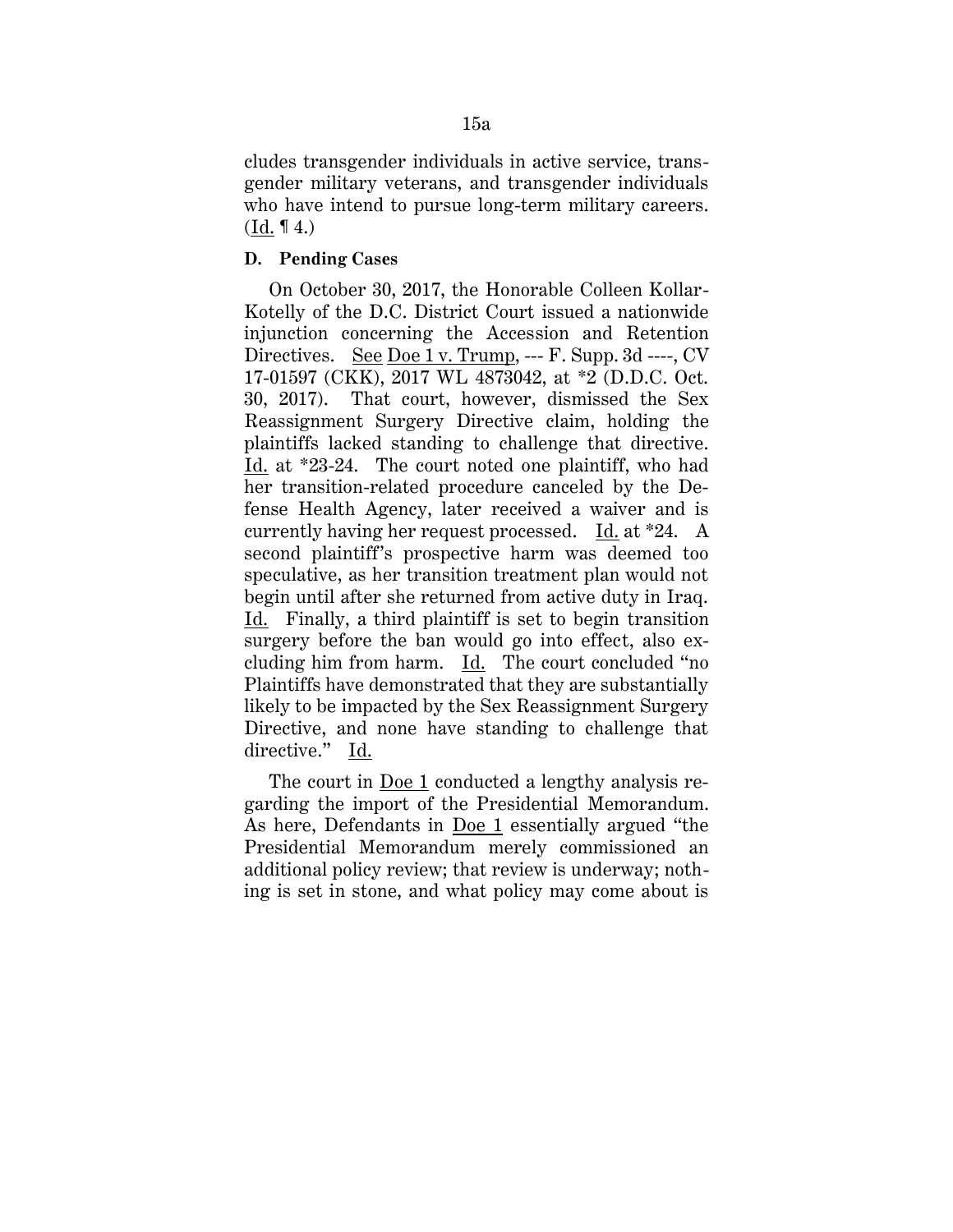unknown; and regardless, Plaintiffs are protected by the Interim Guidance." Id. at \*17. Finding the defendants' arguments to be a "red herring," the court stated:

The President controls the United States military. The directives of the Presidential Memorandum, to the extent they are definitive, are the operative policy toward military service by transgender service members. The Court must and shall assume that the directives of the Presidential Memorandum will be faithfully executed. See Nat'l Mining Ass'n v. U.S. Army Corps of Engineers, 145 F.3d 1399, 1408 (D.C. Cir. 1998) (assessing "faithful" application of agency rule). Consequently, the Interim Guidance must be read as implementing the directives of the Presidential Memorandum, and any protections afforded by the Interim Guidance are necessarily limited to the extent they conflict with the express directives of the memorandum.

. . .

Nothing in the August 2017 Statement by Secretary Mattis, or the Interim Guidance, can or does alter these realities. The Statement provides that Secretary Mattis will establish a panel of experts "to provide advice and recommendations on the implementation of the president's direction." After the "panel reports its recommendations and following . . . consultation with the secretary of Homeland Security," Secretary Mattis will "provide [his] advice to the president concerning implementation of his policy direction." Put differently, the military is studying how to implement the directives of the Presidential Memorandum. Such a policy review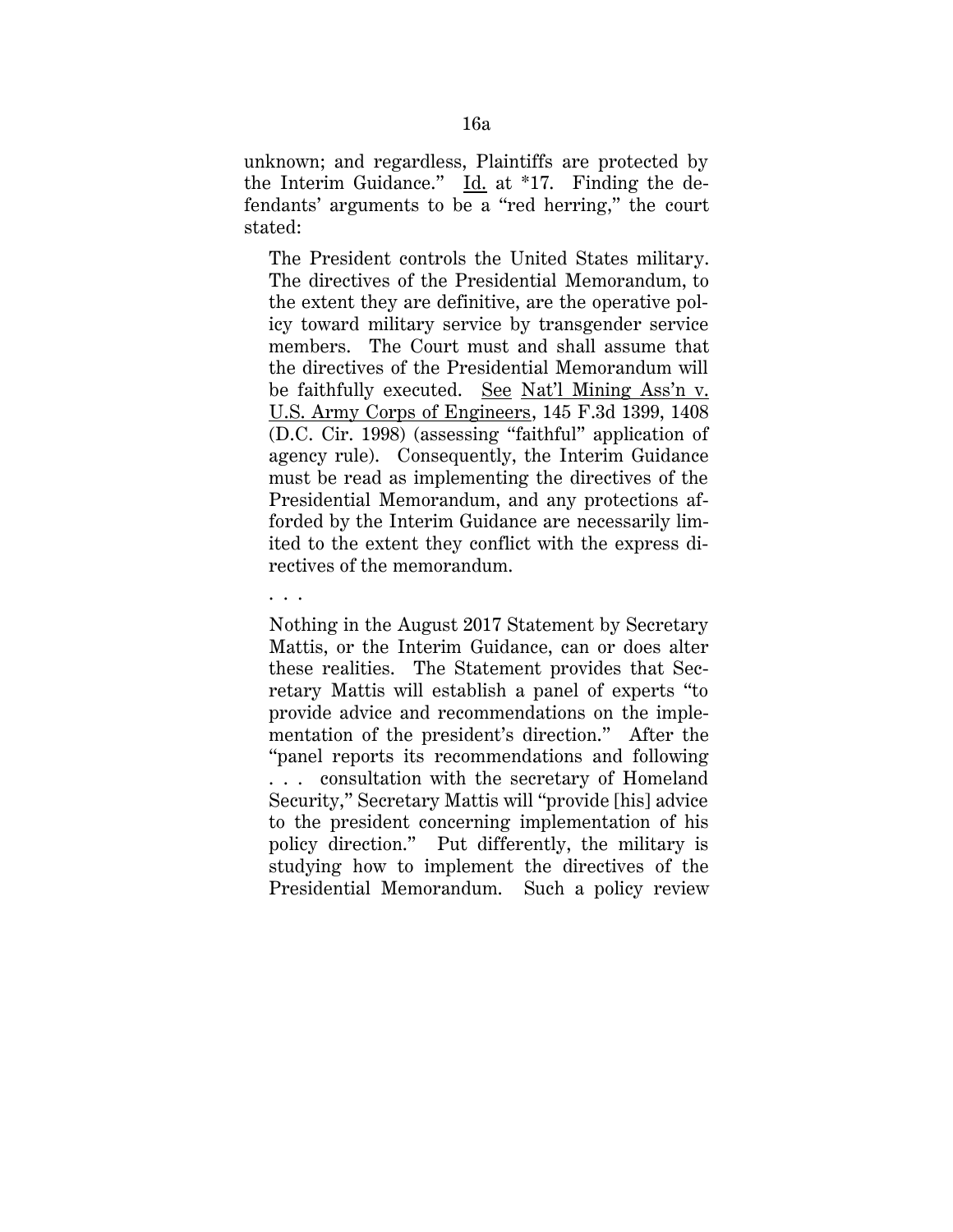and implementation plan are likely necessitated by the fact that—as borne out by the RAND Report and the declarations submitted by the Pseudonym Plaintiffs—transgender service members occupy a variety of crucial positions throughout the military, including active duty postings in war zones. Presumably, the removal and replacement of such individuals during a time of war cannot occur overnight. Accordingly, Defendants are correct that policy decisions are still being made. But the decisions that must be made are how to best implement a policy under which transgender accession is *prohibited*, and discharge of transgender service members is *authorized*. Unless the directives of the Presidential Memorandum are altered—and there is no evidence that they will be—military policy toward transgender individuals must fit within these confines.

. . .

Finally, although Defendants make much of the protections afforded by the Interim Guidance to transgender individuals, that protection is necessarily qualified by the Presidential Memorandum. The Interim Guidance provides that: "*As directed by the [Presidential] Memorandum*, no action may be taken to involuntarily separate or discharge an otherwise qualified Service member solely on the basis of a gender dysphoria diagnosis or transgender status." (Emphasis added). The protections afforded by the Presidential Memorandum lapse by February 21, 2018, and discharge must be authorized by March 23, 2018. The Interim Guidance can do nothing to obviate these facts. Nor is standing vitiated by the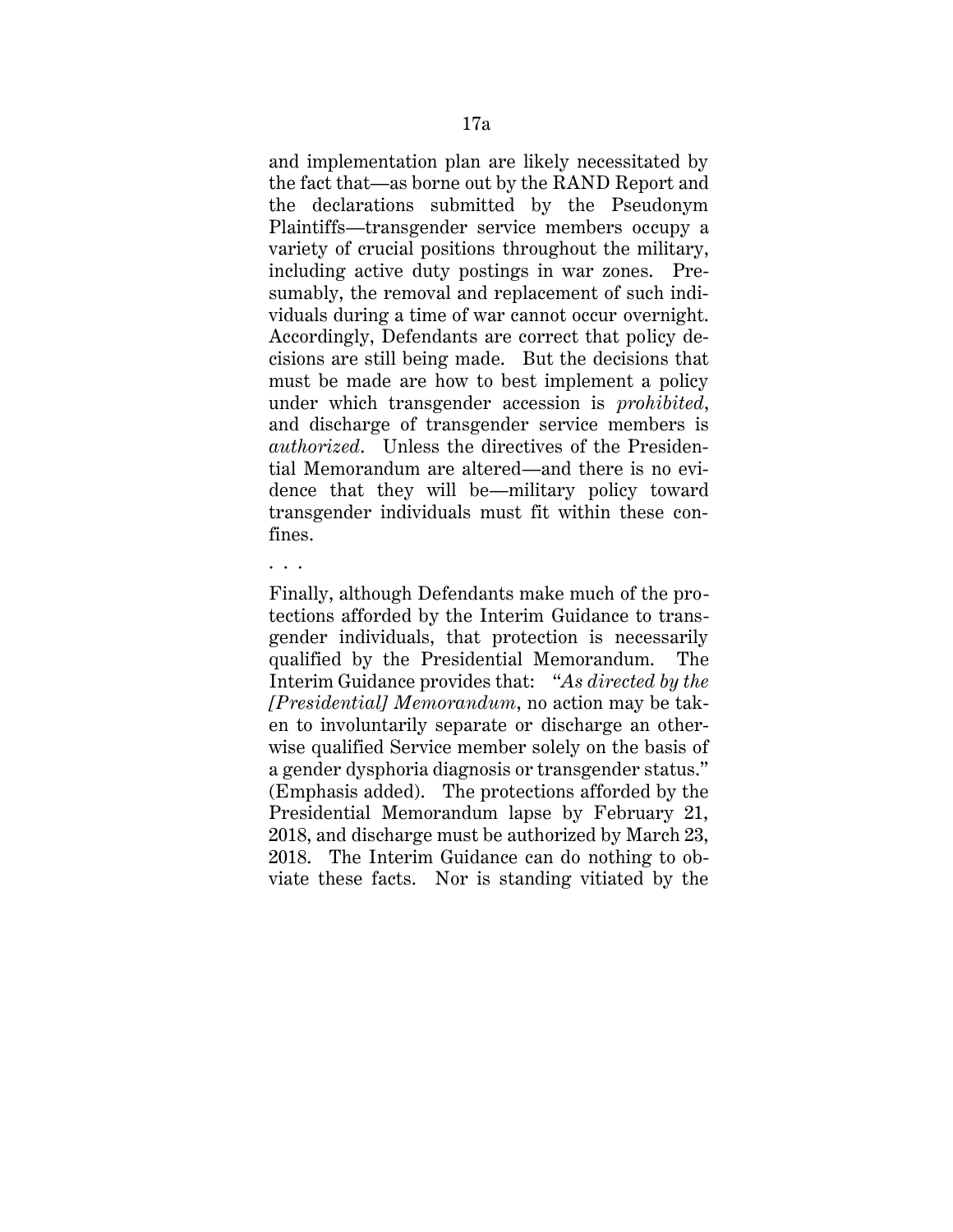mere possibility that the President may alter the directives of the Presidential Memorandum. See Appalachian Power Co. v. EPA, 208 F.3d 1015, 1022 (D.C. Cir. 2000) ("[A]ll laws are subject to change. Even that most enduring of documents, the Constitution of the United States, may be amended from time to time. The fact that a law may be altered in the future has nothing to do with whether it is subject to judicial review at the moment."). Nor is there evidence that such a change may occur, given the President's unequivocal pronouncement that "the United States government will not accept or allow transgender individuals to serve in any capacity in the U.S. military."

Id. at \*17-18 (emphasis in original). The Court considers Doe to be persuasive authority, and finds its analysis sound and useful.

On November 21, 2017, the Honorable Marvin J. Garbis of the District of Maryland issued a nationwide injunction concerning the Accession Directive, the Retention Directive, and the Sex Reassignment Surgery Directive. Stone v. Trump, --- F. Supp. 3d ---- No. CV MJG-17-2459, 2017 WL 5589122, at \*16 (D. Md. Nov. 21, 2017). Distinguishing the plaintiffs before it from the plaintiffs in Doe 1, the Stone court noted plaintiffs Stone and Cole were "highly unlikely to complete their medically-necessary surgeries before the effective date of the Directive." Id. at \*13. Additionally, while the Doe 1 court found a disqualifying lack of certainty impeded the plaintiffs' standing, the Stone court stated there is "no lack of certainty regarding when transition treatment will begin for [plaintiffs] Stone and Cole since treatment has already begun, and [their] surgeries are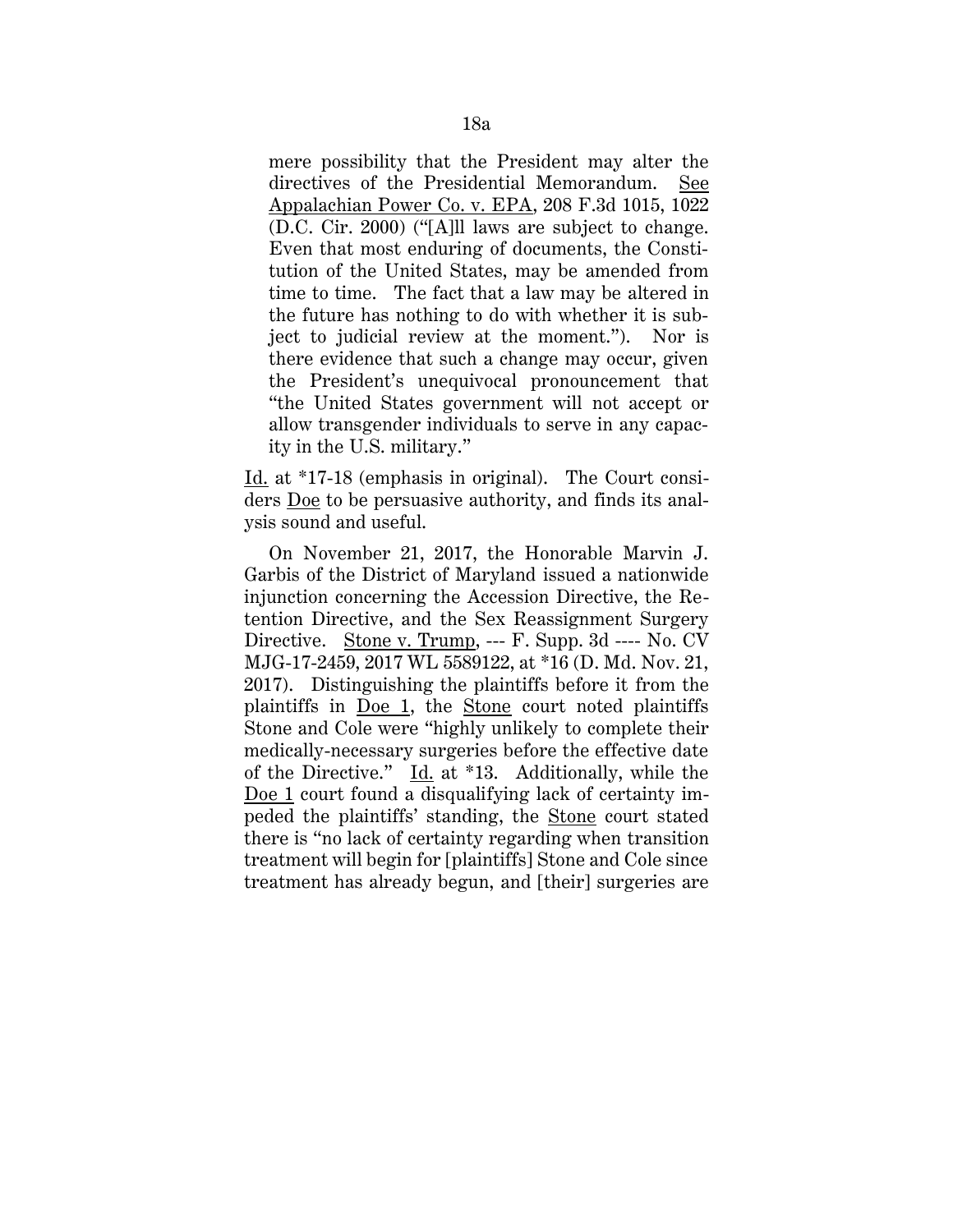endangered by the Directive's deadline." Id. That court approvingly cited the standing and constitutional analysis in Doe 1. Id. at \*10, 15.

### **II. MOTION TO DISMISS**

Defendants present a two-pronged challenged to Plaintiffs' Complaint. First, they assert Plaintiffs lack standing and do not face an imminent threat of future injury. Alternatively, they assert Plaintiffs' claims are unripe and not yet fit for judicial determination. (MTD at 11.) For the reasons stated below, the Court concludes it has jurisdiction to determine the constitutionality of the Accession Directive, Retention Directive, and Sex Reassignment Surgery Directive.

## **A. Legal Standard**

Under Rule 12(b)(1), a party may bring a motion to dismiss for lack of subject-matter jurisdiction. Fed. R. Civ. P. 12(b)(1). A challenge to the court's jurisdiction may be facial or factual. Safe Air for Everyone v. Meyer, 373 F.3d 1035, 1039 (9th Cir. 2004) (citing White v. Lee, 227 F.3d 1214, 1242 (9th Cir. 2000)). In a facial attack, the moving party asserts the allegations contained in a complaint are insufficient on their face to invoke federal jurisdiction. Safe Air, 373 F.3d at 1039. By contrast, in a factual attack, the moving party disputes the truth of allegations that, by themselves, would otherwise invoke federal jurisdiction. Id.

When considering a factual attack, a court applies a standard similar to that used in deciding summary judgment motions. Evidence outside the pleadings may be considered, but all factual disputes must be resolved in favor of the nonmoving party. See Dreier v. United States, 106 F.3d 844, 847 (9th Cir. 1996). If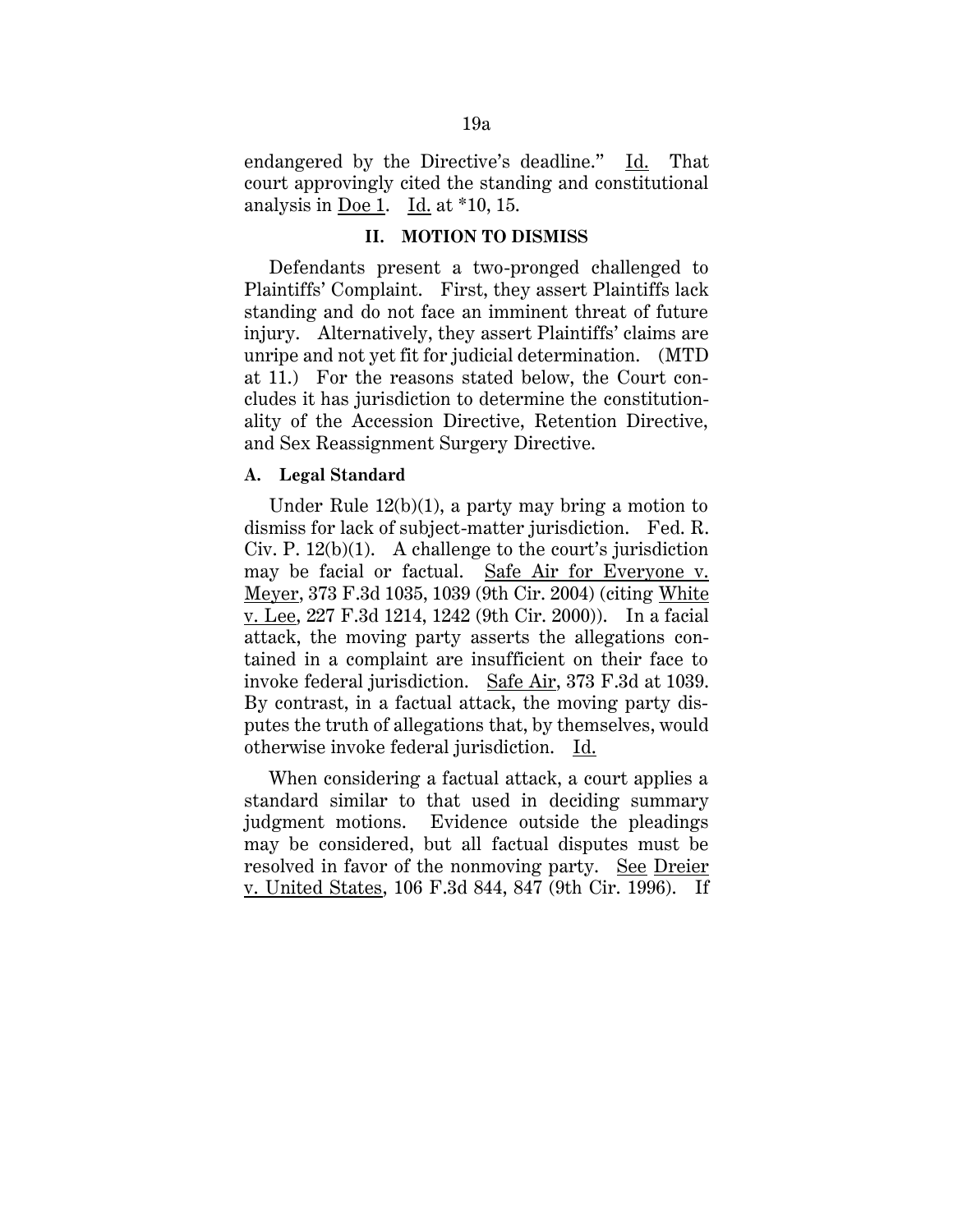the moving party presents admissible evidence in support of its motion, "the party opposing the motion must furnish affidavits or other evidence necessary to satisfy its burden of establishing subject matter jurisdiction." Savage v. Glendale Union High Sch., 343 F.3d 1036, 1039 n.2 (9th Cir. 2003).

In a facial challenge, "a court examines the complaint as a whole to determine whether the plaintiff has alleged a proper basis of jurisdiction." Watson v. Chessman, 362 F. Supp. 2d 1190, 1194 (S.D. Cal. 2005). Again, a plaintiff's complaint is treated similarly to a summary judgment motion: the allegations are treated as true and all inferences are drawn in favor of the plaintiff. Id. "The court will not, however, infer allegations supporting federal jurisdiction; federal subject matter must always be affirmatively alleged." Id. (quoting Century Sw. Cable Television, Inc. v. CIIF Assocs., 33 F.3d 1068 (9th Cir. 1994)). When a plaintiff relies on the general federal question statute, 28 U.S.C. § 1331, "a claim not arising under the United States Constitution, or any federal statute . . . . will not generally survive a Rule 12(b)(1) facial attack." Id. (internal citations and quotation marks omitted).

## **B. Standing**

"Constitutional standing concerns whether the plaintiff's personal stake in the lawsuit is sufficient to make out a concrete 'case' or 'controversy' to which the federal judicial power may extend under Article III, § 2." Pershing Park Villas Homeowners Ass'n v. United Pacific Ins. Co., 219 F.3d 895 (9th Cir. 2000). "[T]he irreducible constitutional minimum of standing" is comprised of three elements: (1) an injury-in-fact; (2) a causal connection between the injury and chal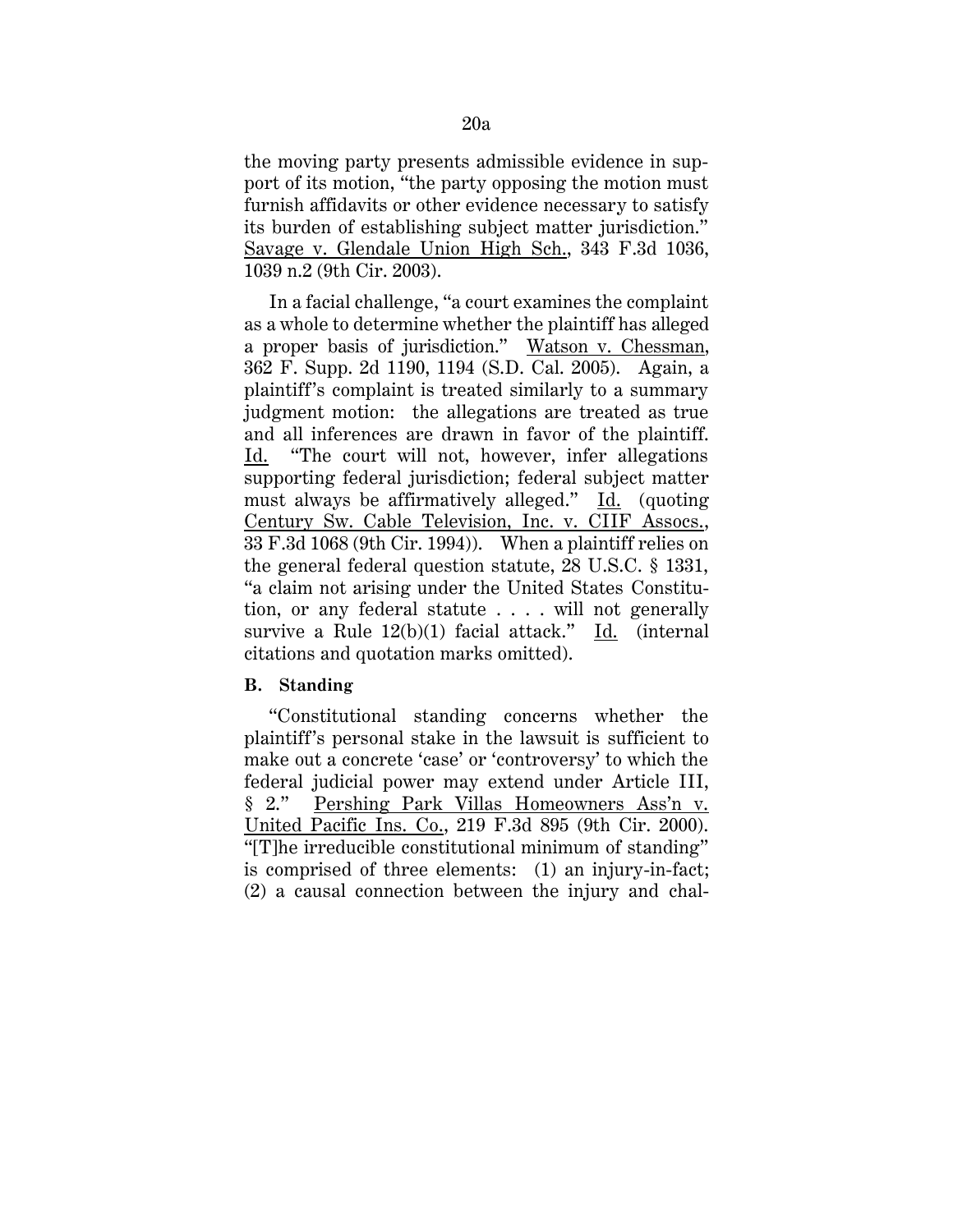lenged conduct such that the injury is "fairly traceable" to the challenged action; and (3) it must be "likely," not merely "speculative" that the injury can be redressed by a favorable decision. Lujan v. Defenders of Wildlife, 504 U.S. 555, 560-61 (1992). The injury-in-fact must be "concrete and particularized" and "actual or imminent, not conjectural or hypothetical." Id. at 560. "The party invoking federal jurisdiction bears the burden of establishing these elements." Id. at 561.

"The law of Article III standing, which is built on separation-of-powers principles, serves to prevent the judicial process from being used to usurp the powers of the political branches." Clapper v. Amnesty Int'l USA, 568 U.S. 398, 408 (2013). Thus, the "standing inquiry has been especially rigorous when reaching the merits of the dispute would force us to decide whether an action taken by one of the other two branches of Government was unconstitutional." Id. (quoting Raines v. Byrd, 521 U.S. 811, 819 (1997)). Importantly, when there are multiple plaintiffs, "[a]t least one plaintiff must have standing to seek each form of relief requested in the complaint." Town of Chester, N.Y. v. Laroe Estates, Inc., 137 S. Ct. 1645, 1650-51 (2017).

Defendants argue Plaintiffs have not demonstrated injury-in-fact. (MTD at 17.) For the foregoing reasons, the Court finds Plaintiffs met their burden and have standing to challenge the Accession, Retention, and Sex Reassignment Surgery Directives.

## **1. Accession Directive**

The Accession Directive indefinitely extends the prohibition preventing transgender individuals from entering the military. The prohibition would have expired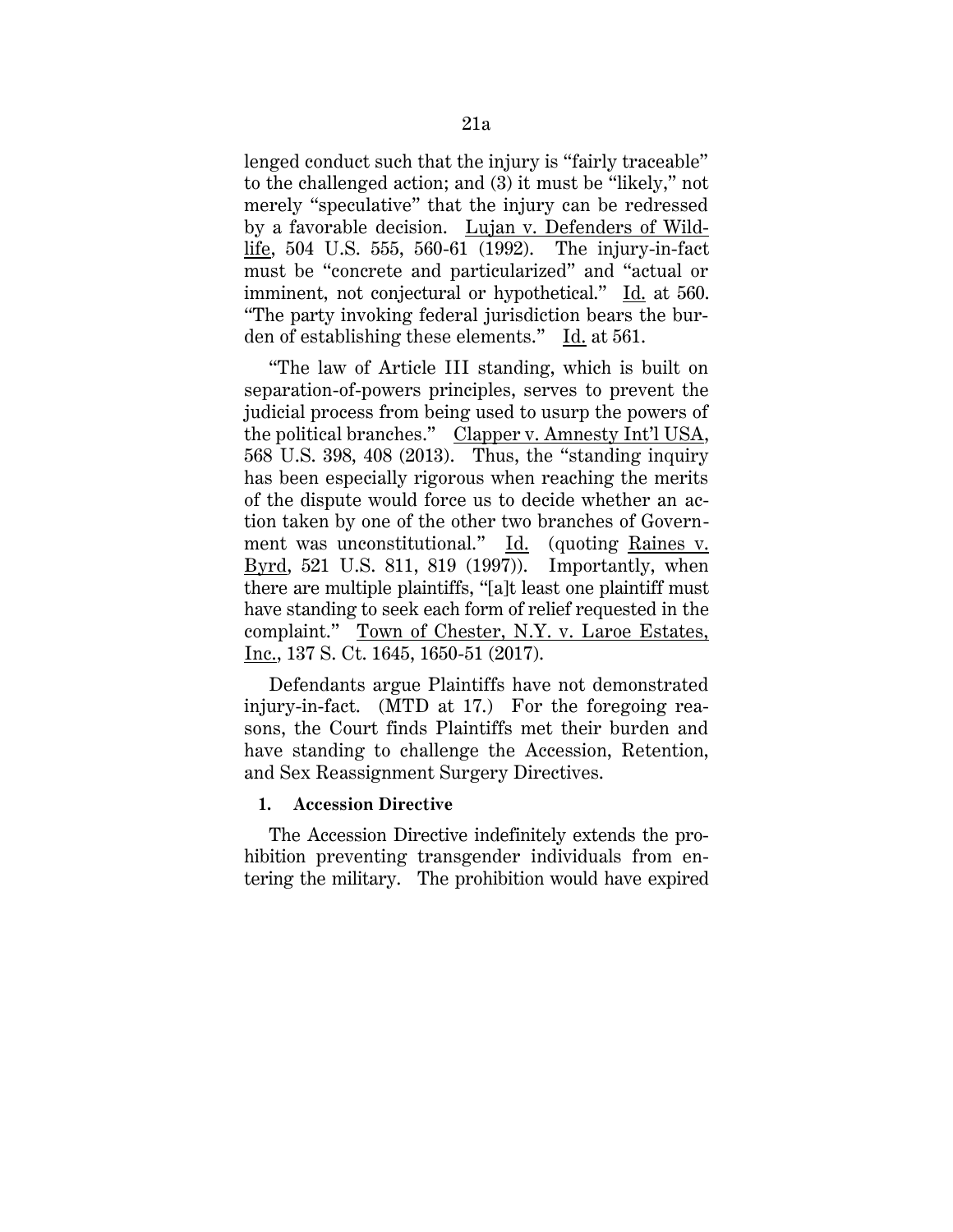on December 31, 2017. Defendants argue no Plaintiff "has been denied accession into the military, which could be denied for numerous reasons wholly unrelated to an applicant's transgender status." (Id. at 18.) Additionally, "allegations of speculative future harms are insufficient to establish standing."  $(\underline{Id})$  Defendants have made this argument twice before, to no avail. See Stone, 2017 WL 5589122, at \*11; Doe 1, 2017 WL 4873042, at \*20-22. Citing Adarand Constructors, Inc. v. Pena, 515 U.S. 200, 205, (1995), Gratz v. Bollinger, 539 U.S. 244, 251 (2003), and Parents Involved in Cmty. Sch. v. Seattle Sch. Dist. No. 1, 551 U.S. 701, 709-10 (2007), the Doe 1 court noted the appropriate inquiry is two-pronged: (1) whether the plaintiff is "very likely" to apply for accession "in the relatively near future"; and (2) whether the plaintiff is "substantially likely to hit a barrier when he applies for accession." Doe 1, 2017 WL 4873042, at \*21. The court found it was likely one of the plaintiffs will graduate from the Naval Academy and attempt to accede, and "[a]nything else is the product of mere speculation." Id. Likewise, based on a plaintiff's declarations and testimony showing he had already met with a recruiting officer and had plans to accede which "are not speculative," the Stone court also found a plaintiff faced a "substantial risk" that his "attempt to accede . . . will be prohibited solely on the basis of his transgender status." Stone, 2017 WL 5589122, at \*11. Defendants' argument leaves this Court similarly unpersuaded.

Here, Plaintiffs Stockman, Talbott, and Reeves have separately demonstrated an affirmative intent to join the military, going as far as to take the ASVAB, speaking with military recruiters, and attempting to join even before Secretary Carter promulgated DTM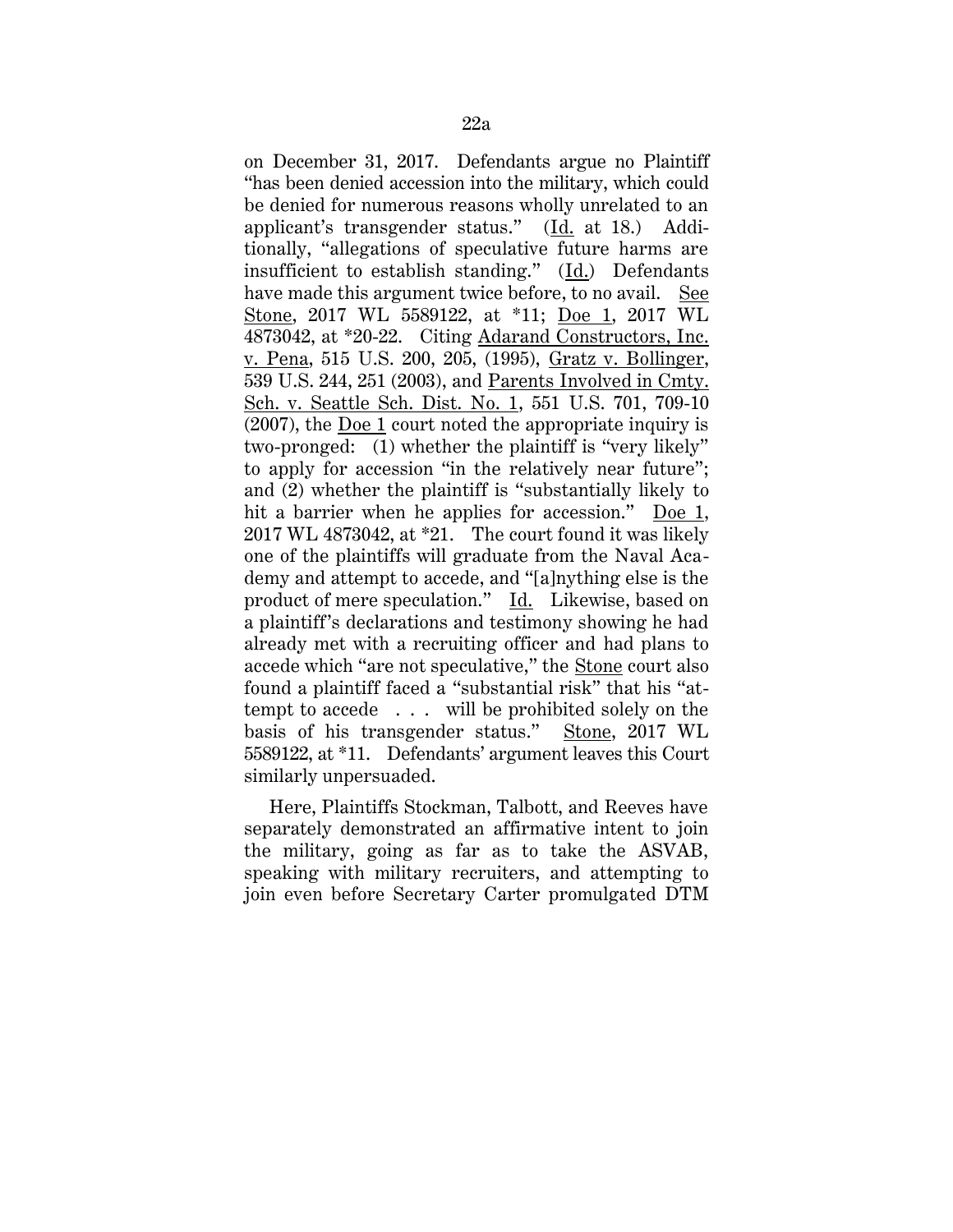16-005. (See Declaration of Aiden Stockman ¶¶ 9-11; Declaration of Nicolas Talbott ¶¶ 7-16; Declaration of Tamasyn Reeves ¶¶ 7-12.) These Plaintiffs all declare that, were the ban lifted today, they would seek enlistment. See Declaration of Aiden Stockman ¶ 15; Declaration of Nicolas Talbott ¶ 16; Declaration of Tamasyn Reeves ¶ 12.) While Defendants argue Plaintiffs may be eligible for individualized waivers (MTD at 18), Plaintiffs contend, and the Doe 1 court agreed, transgender people have never been eligible for medical waivers. See Doe 1, 2017 WL 4873042, at \*21 (finding "no evidence that waivers are actually made available to transgender individuals, or that they will be"); Supplemental Declaration of Eric K. Fanning, Dkt. No. 47-1 ¶ 11; Supplemental Declaration of Raymond Edwin Maybus Jr., Dkt. No. 47-2 ¶ 10.) Additionally, even if Plaintiffs could successfully apply for a waiver, the need to apply for one when no other group must do so is likely also a violation of equal protection rights. See Hawaii v. Trump, 859 F.3d 741, 767-68 (9th Cir. 2017) (holding a plaintiff need not wait for a denial of discretionary waiver from the travel ban in order to challenge the ban), vacated as moot on other grounds, 2017 WL 4782860, at \*1 (U.S. Oct. 24, 2017); Doe 1, 2017 WL 4873042, at \*21 (stating "even if a bona fide waiver process were made available . . . [this] would not vitiate the barrier that [the plaintiff] claims is violative of equal protection.")

Based on the submitted declarations, the Court is convinced Plaintiffs Stockman, Talbott, and Reeves are highly likely to apply for accession in the relatively near future and are substantially likely to hit a barrier upon that application. This injury is concrete, particularized, imminent, and not at all hypothetical. Consequently,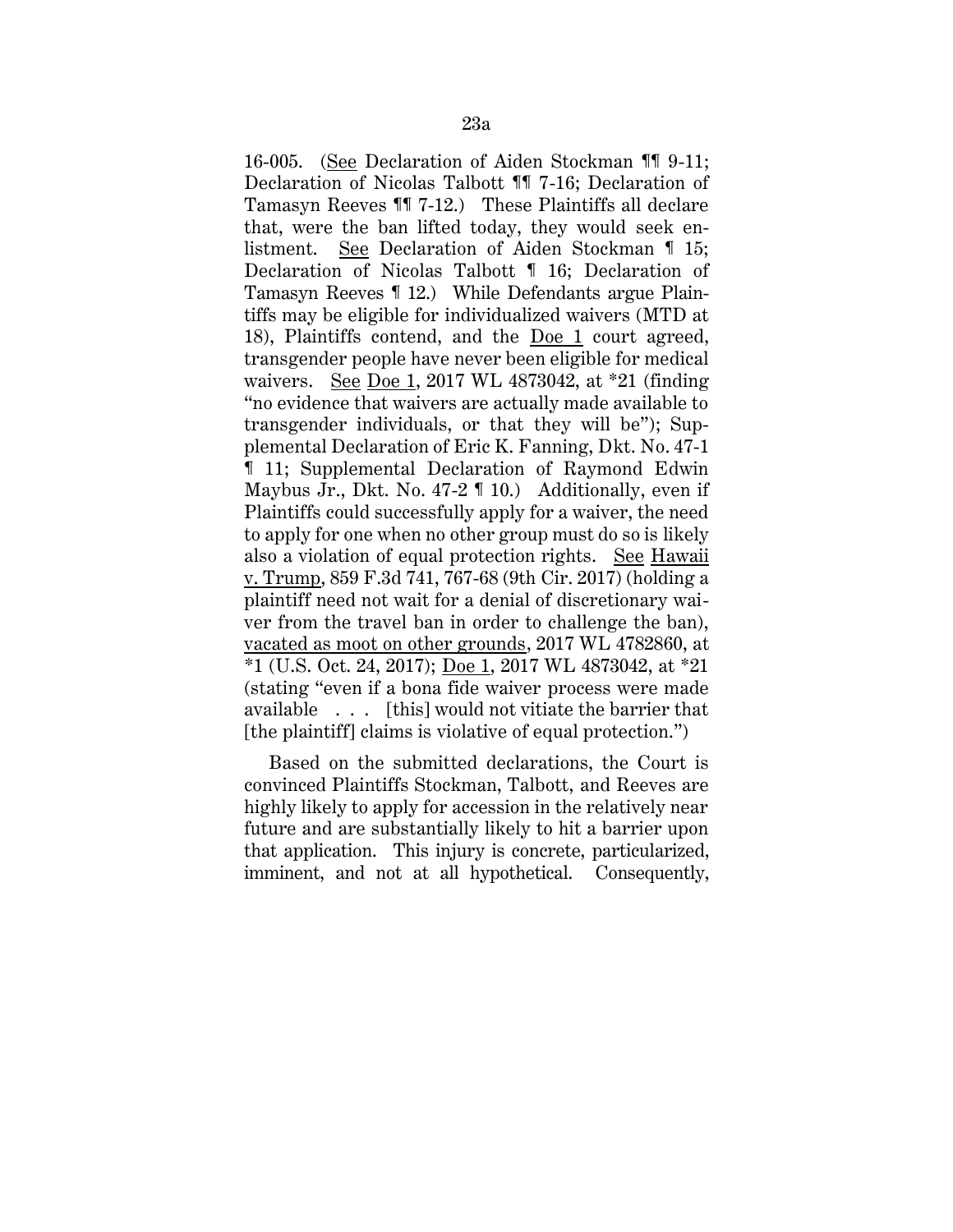Plaintiffs have standing to challenge the Accession Directive.

### **2. Retention Directive**

Beginning on March 23, 2018, the Retention Directive authorizes the discharge of military members solely on the basis of their transgender status. (See Presidential Memorandum; President Trump's Twitter Proclamation.) Defendants argue Plaintiffs merely "*may*  be discharged from the military in the future" and note, as of yet, no transgender service member has been discharged. (MTD at 17 (emphasis added).) Consequently, "Plaintiffs' speculation that they may be discharged in the future is insufficiently concrete and imminent to establish standing." Id. However, by characterizing Plaintiffs' fear as "speculation," Defendants ignore the surrounding political and legal realities. The Commander-in-Chief of the military, President Trump, announced:

After consultation with my Generals and military experts, please be advised that the United States Government *will not accept or allow Transgender individuals to serve in any capacity in the U.S. Military*. Our military must be focused on decisive and overwhelming victory and cannot be burdened with the tremendous medical costs and disruption that transgender in the military would entail. Thank you.

(President Trump's Twitter Proclamation, (emphasis added).)

This proclamation has been expanded into a full Presidential Memorandum, which proclaims the Retention Directive is set to begin on March 23, 2018.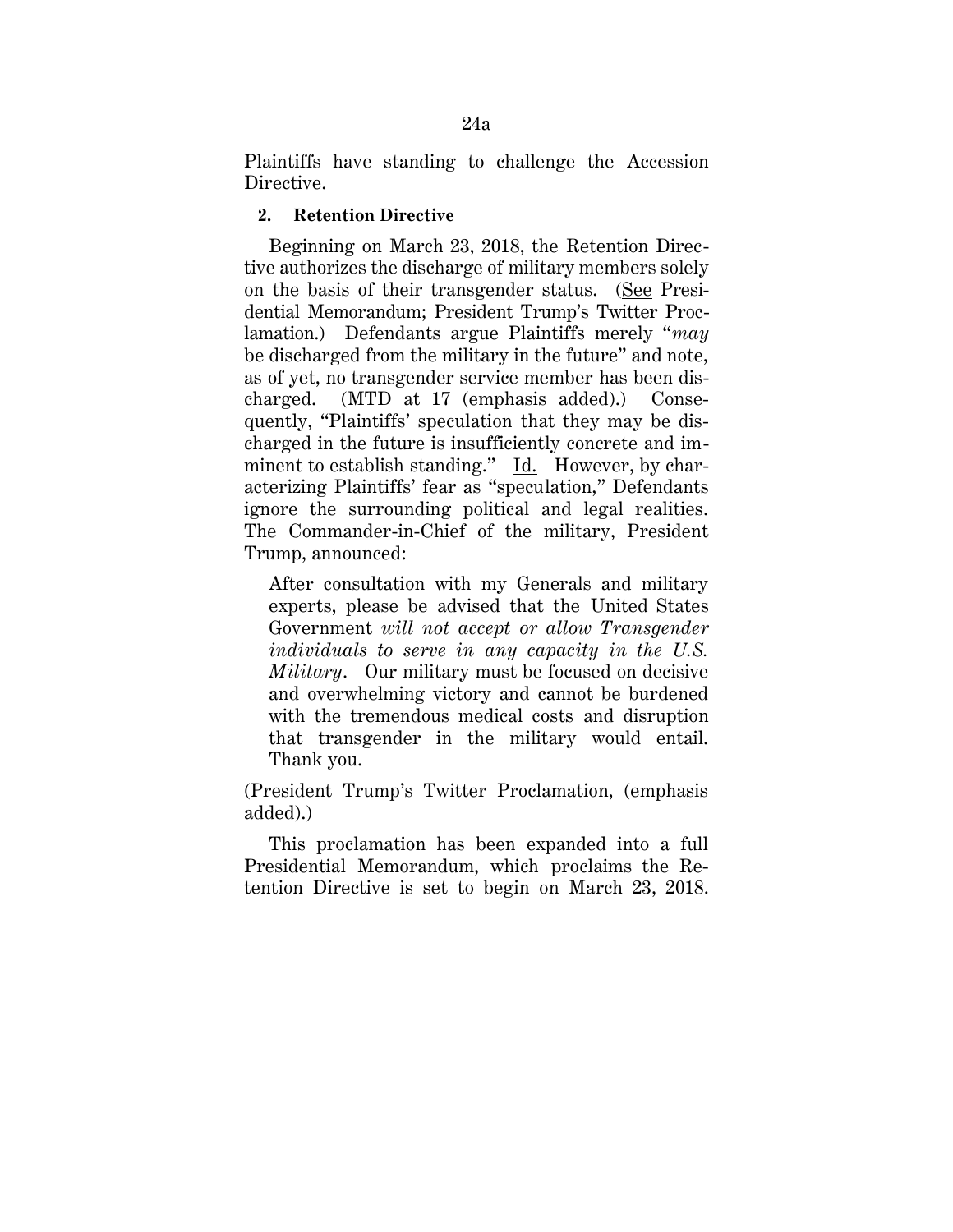(Presidential Memorandum.) Nonetheless, Defendants untenably argue that Plaintiffs' fear of being discharged is speculative because no one has yet been discharged. (MTD at 17.) This logic falls apart under scrutiny, however, as the Presidential Memorandum does not even take effect until 2018. The Presidential Memorandum is clear in its intent, force, and impending effect.

Plaintiffs argue courts routinely decide questions of constitutionality before the promulgation of implementing regulations. (MPI Reply at 10, citing Union Pac. R.R. Co. v. Cal. Pub. Utils. Comm'n, 346 F.3d 851, 872 n.22 (9th Cir. 2003) (holding statutory challenge justiciable despite absence of implementing regulations "because it is clear that any standard required" would violate the constitution although no standard had yet issued); Nance v. EPA, 645 F.2d 701, 713, 717 (9th Cir. 1981) (holding statutory challenge justiciable although the "EPA has not yet promulgated regulations under the amended act).) The Court agrees with Plaintiffs' position. Plaintiffs Tate, John Doe 1, and John Doe 2, all current military service members, plausibly fear discharge once the Retention Directive becomes operative. (See Tate Declaration ¶ 25; John Doe 1 Declaration ¶ 19; John Doe 2 Declaration ¶¶ 28-29.) This fear is appropriately born out of President Defendant Trump's Twitter Proclamation, the Presidential Memorandum, and the Interim Guidance. Consequently, the Court finds Plaintiffs Tate, John Doe 1, and John Doe 2 face concrete, particularized, and imminent injury. Accordingly, they have standing to challenge the constitutionality of the Retention Directive.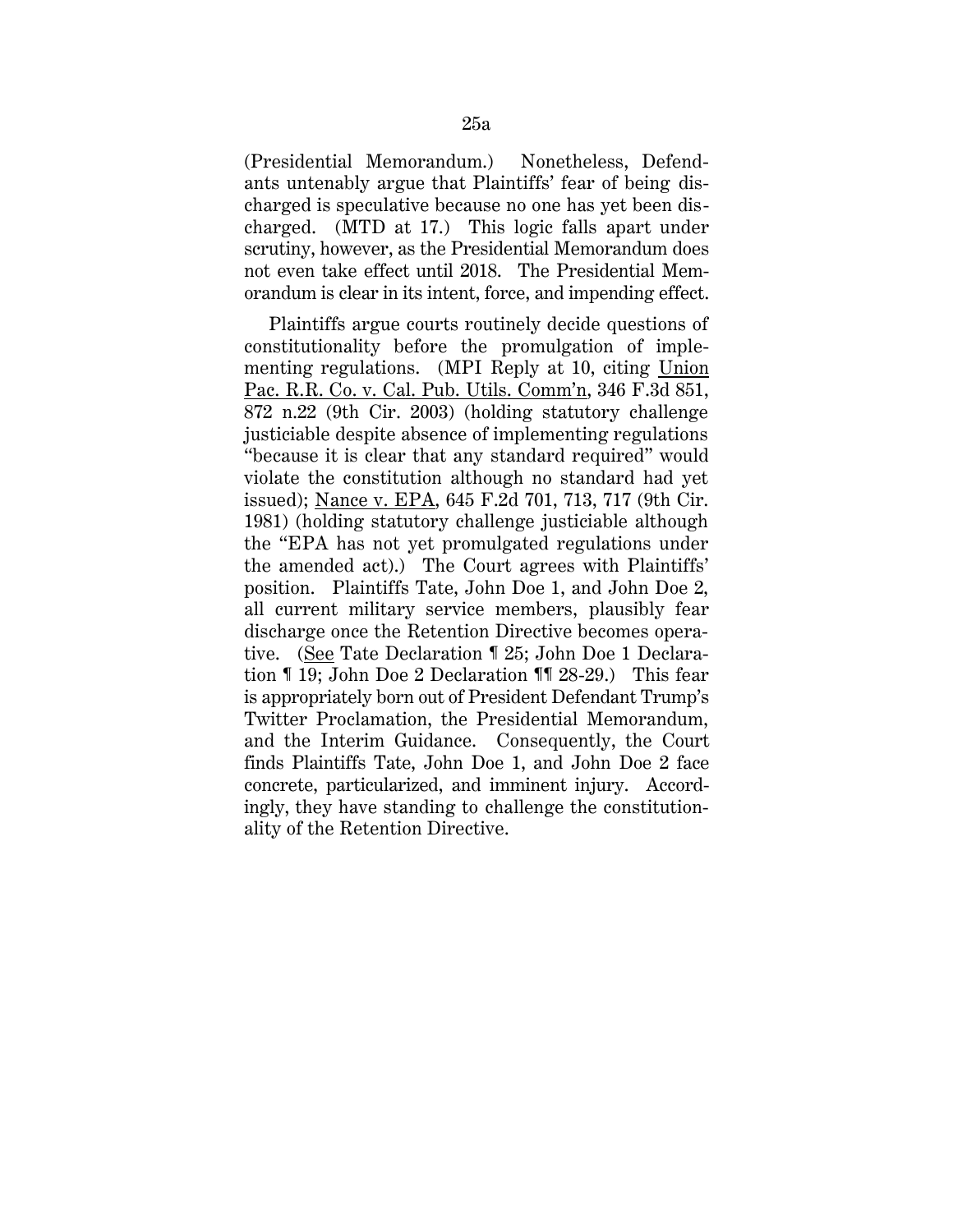#### **3. Sex Reassignment Surgery Directive**

The Court believes it useful to juxtapose Plaintiffs against the plaintiffs in Doe 1. The Doe 1 plaintiffs failed this first prong of the standing inquiry, as the court found "the risk of being impacted by the Sex Reassignment Surgery Directive is not sufficiently great to confer standing." 2017 WK 4873042 at \* 23. As previously discussed, that court noted Jane Doe 1's transition related procedure had been canceled, but defendants had submitted a declaration stating Jane Doe 1 had received a "health care waiver necessary to receive a transition-related surgery [and] is currently being processed." Id. at 24. This finding rendered Jane Doe 1 ineligible to challenge the Sex Reassignment Surgery Directive. Additionally, Jane Doe 3 would not have begun her transition plan until after she returns from active deployment in Iraq. Id. The court found "[g]iven the possibility of discharge, the uncertainties attended by the fact that she has yet to begin any transition treatment, and the lack of certainty on when such treatment will begin, the prospective harm . . . is too speculative to constitute an injury in fact." Id. Finally, one of the named plaintiffs had stated that he would transition prior to applying for accession; therefore, he also failed to show injury-infact. Id.

Here, Plaintiff John Doe 1 received a medical transition plan in April 2017. (John Doe 1 Declaration ¶ 17.) He has also received a diagnosis of gender dysphoria. ("John Doe 1 Supplemental Declaration," Dkt. No. 47-6 ¶ 2.) As a part of his plan, he is to begin taking Hormone Replacement Therapy ("HRT") "later this year," "once [he receives] final approvals from the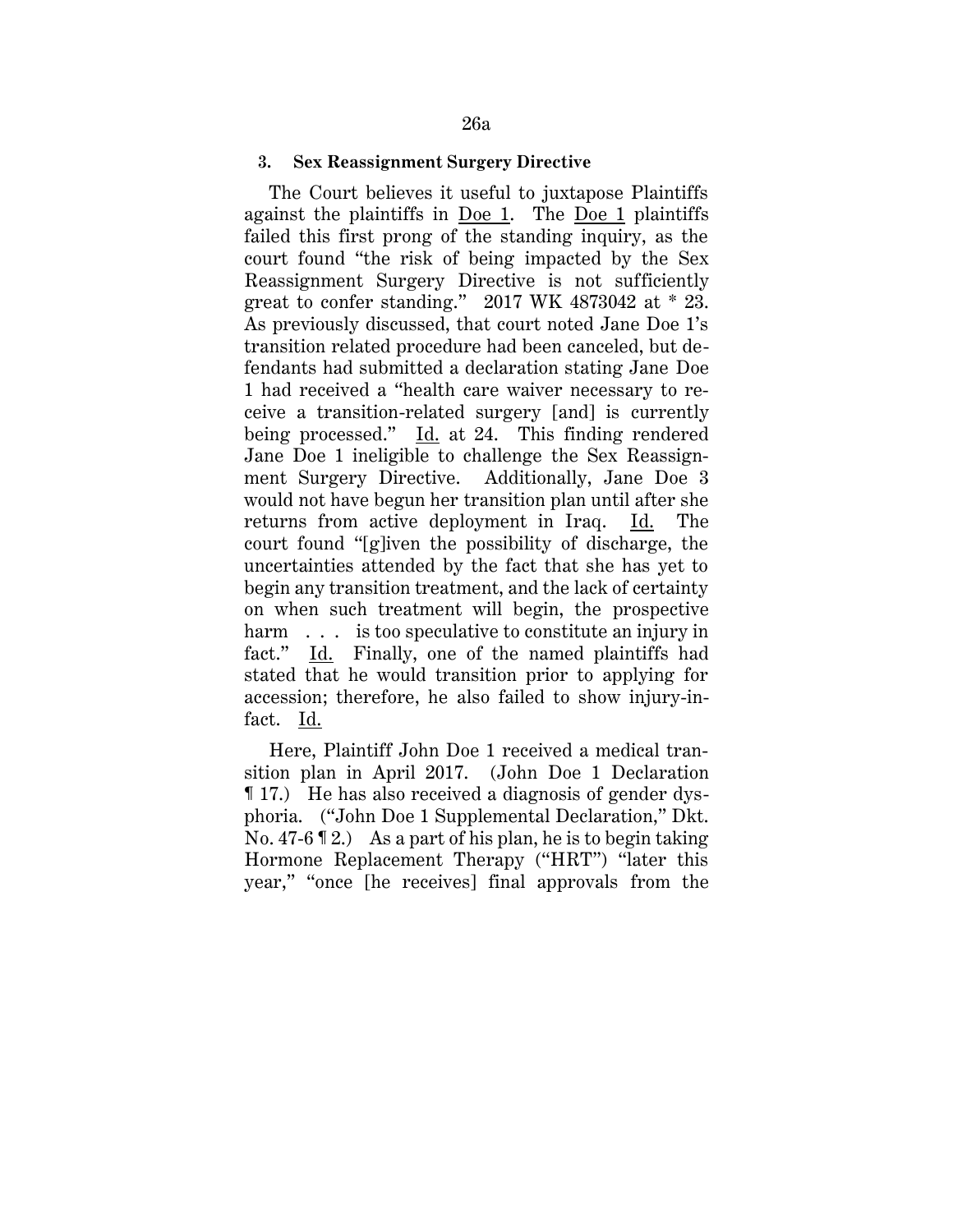Medical Multidisciplinary Team and [his] commander." (Id. ¶ 3.) He is scheduled to receive chest surgery in mid-2018 and sex organ surgery in 2020. (Id.  $\P$  4-5.) Plaintiff John Doe 2 received a formal diagnosis of gender dysphoria in October 2016. ("John Doe 2 Supplemental Declaration," Dkt. No. 47-7 ¶ 2.) He began HRT in March 2017. (Id. ¶ 3.) His transition plan includes a projected chest surgery date in April 2018 and sex organ surgery by the end of 2021. (Id. ¶¶ 4-5.)

According to the Presidential Memorandum, "no new sex reassignment surgical procedures for military personnel will be permitted after March 22, 2018, except to the extent necessary to protect the health of an individual who has already begun a course of treatment to reassign his or her sex." (Presidential Memorandum.) In deciding whether Plaintiffs have standing to challenge the Sex Reassignment Surgery Directive, the Court ordered the parties to submit supplemental briefing discussing the definition of the terms "necessary to protect the health" and "begun a course of treatment to reassign his or her sex." (Dkt. No. 66.) Additionally, the Court asked the parties to discuss whether and how these terms apply to Plaintiffs John Doe 1 and John Doe 2. (Id.) In response to the Court's order, Defendants argue the Sex Reassignment Surgery Directive is currently under review and the final definitions of these terms are not yet ascertainable. (Dkt. No. 70, at 3.) Thus, Defendants contend Plaintiffs have not demonstrated injury-in-fact because no one yet knows what the future policy will be. (Id.) Despite this hand waiving, Defendants suggest the definitionally hollow term "necessary to protect the health" may equate to the legally hefty term "medically necessary." (Id. at 5-6.) However: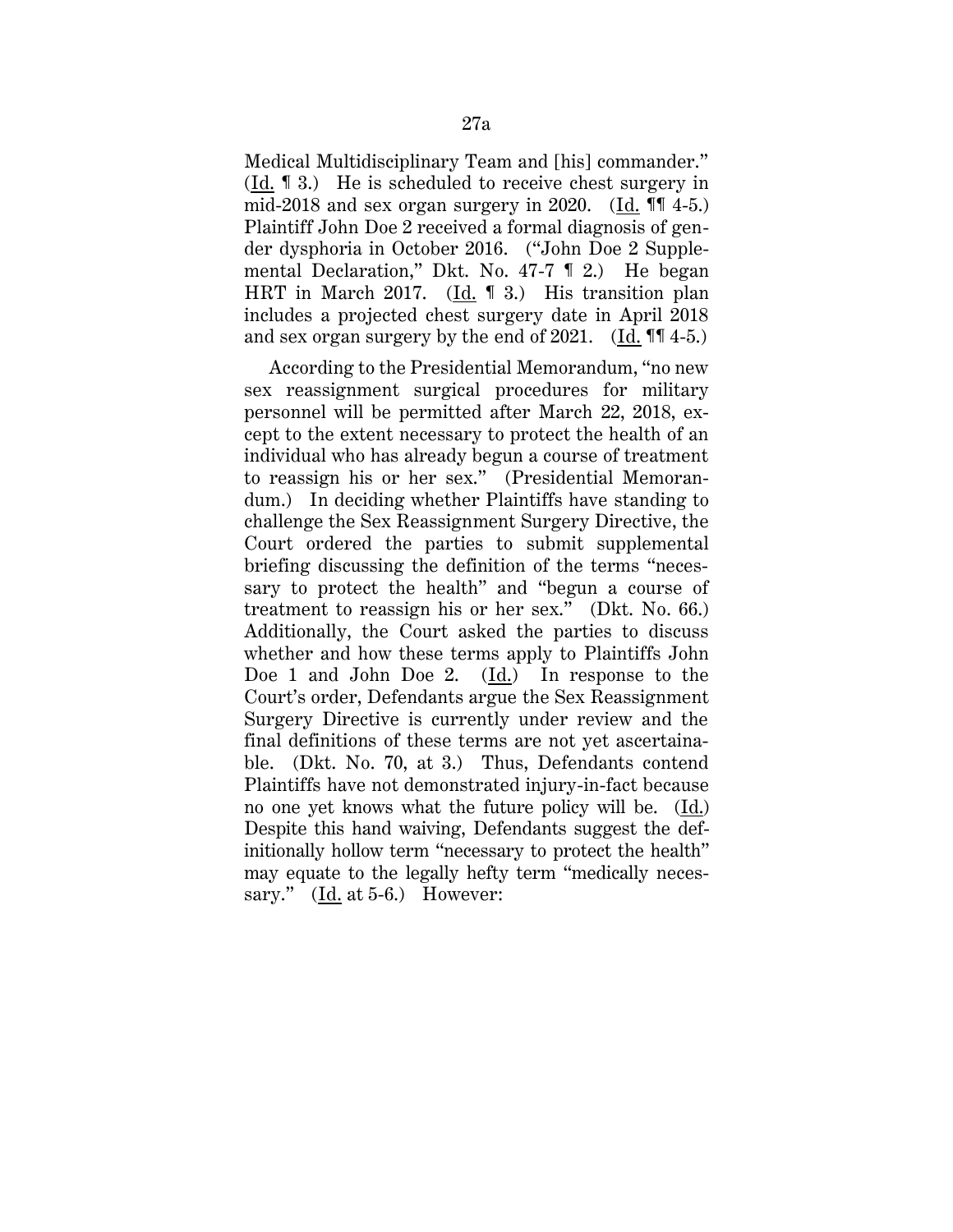As of now, Defendants therefore cannot state what the full scope and impact of [the] future policy will be with respect to sex reassignment surgery until the pending review is completed, including whether or not [the] current understanding of the terms 'necessary to protect the health' or 'begun a course of treatment to reassign his or her sex' will be altered in the future.

### (Id. at 6.)

By contrast, Plaintiffs contend reading the Sex Reassignment Surgery Directive in context of the overall directive shows that it is intended to deny coverage of the surgery except in cases where the surgery is "necessary to protect the health of a transgender service member *for a reason unrelated to gender transition*." (Dkt. No. 72 (emphasis in original).) Plaintiffs note the Sex Reassignment Surgery Directive is not an isolated order but is part of a larger policy directive excluding transgender people from military service. (Id.) They argue the purpose of the Directive is to "hasten the departure of transgender individuals from the military, both by sending a clear message that they are unwelcome and by causing some current service members to leave military service because they cannot obtain needed medical care." (Id. at 4.) Moreover, Plaintiffs believe Defendants chose the ambiguous phrase "necessary to protect the health" as a way of intentionally avoiding the common legal term "medically necessary." (Id. at 5.) The interpretation must be different because then the surgeries would continue whenever they were proscribed as part of a gender transition plan, a reading which would "essentially nullify the Directive and contravene President Trump's premise about the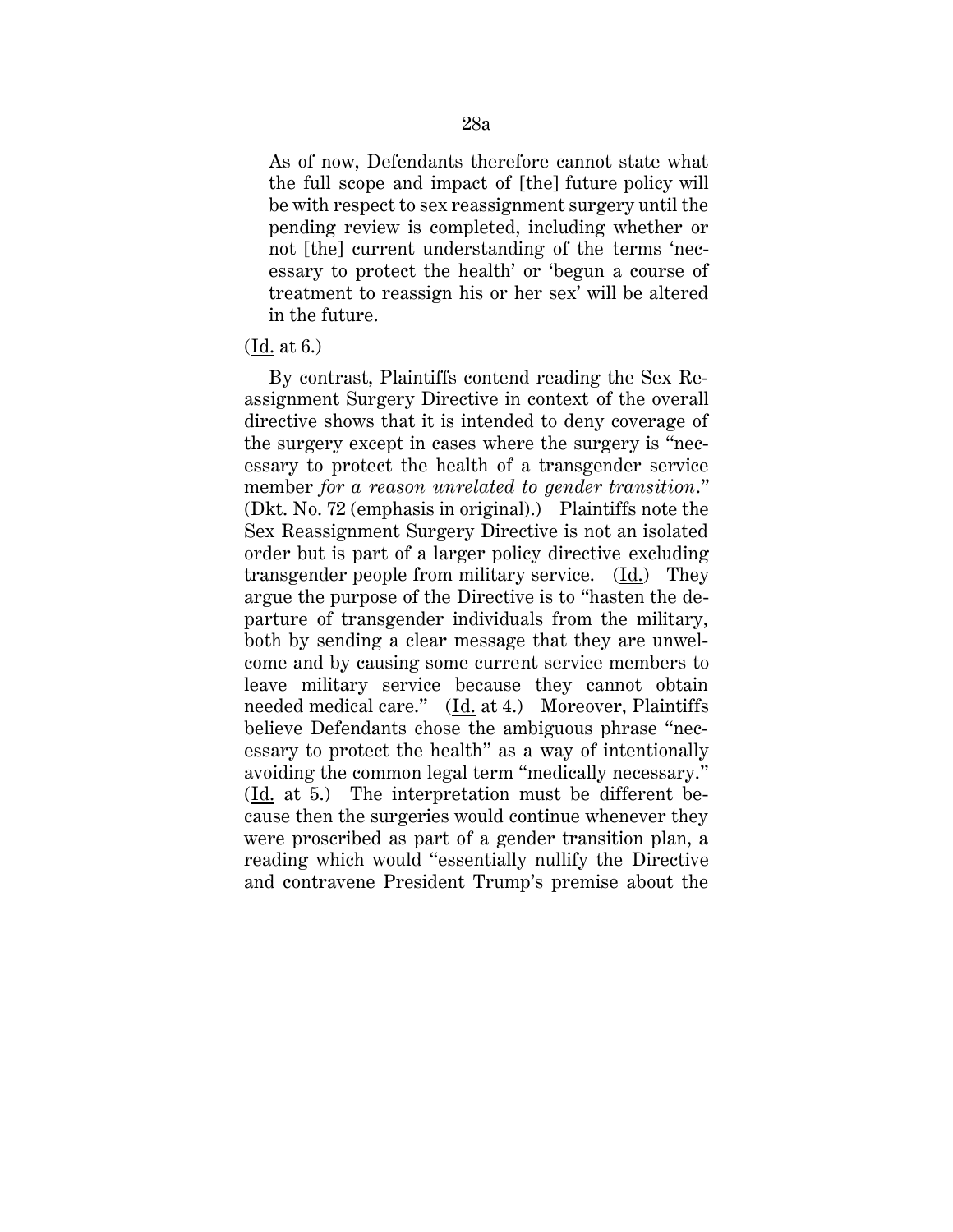cost of surgical care." Stone, 2017 WL 558122 at \*13. Notably, Defendants made the same argument before the Stone court, which stated:

[I]f the exception were to be interpreted under the broad terms proposed by Defendants, the 'exception' would essentially nullify the Directive and Contravene President Trump's premise about the cost of surgical care . . . Defendants may not evade judicial review by advancing (or, in this case, weakly suggesting) an interpretation of the challenged action that is both implausible and would fatally undercut the President's announced policy.

Id. at \*13 (citation omitted).

This Court is equally unpersuaded by Defendants' construction of the Sex Reassignment Surgery exception. If the Sex Reassignment Surgery Directive means anything, it means a transgender service member cannot receive the surgery simply because it is "medically necessary." President Trump stated the policy change is occurring because the military would be "burdened with the tremendous medical costs." (President Trump's Twitter Proclamation.) Allowing sex reassignment surgeries whenever they became medically necessary would result in the exception swallowing the rule and would do nothing to address President Trump's concerns. Perhaps anticipating this outcome, Defendants equivocate in their briefing, only suggesting that "necessary to protect the health" might equate to "medical necessity" instead of firmly proffering a definition. Defendants hesitated when deciding whether the exception applies to Plaintiffs (MTD Reply at 7, (stating that Plaintiffs "potentially fall within the exception to the funding directive")), and now attempt to forge that hesitation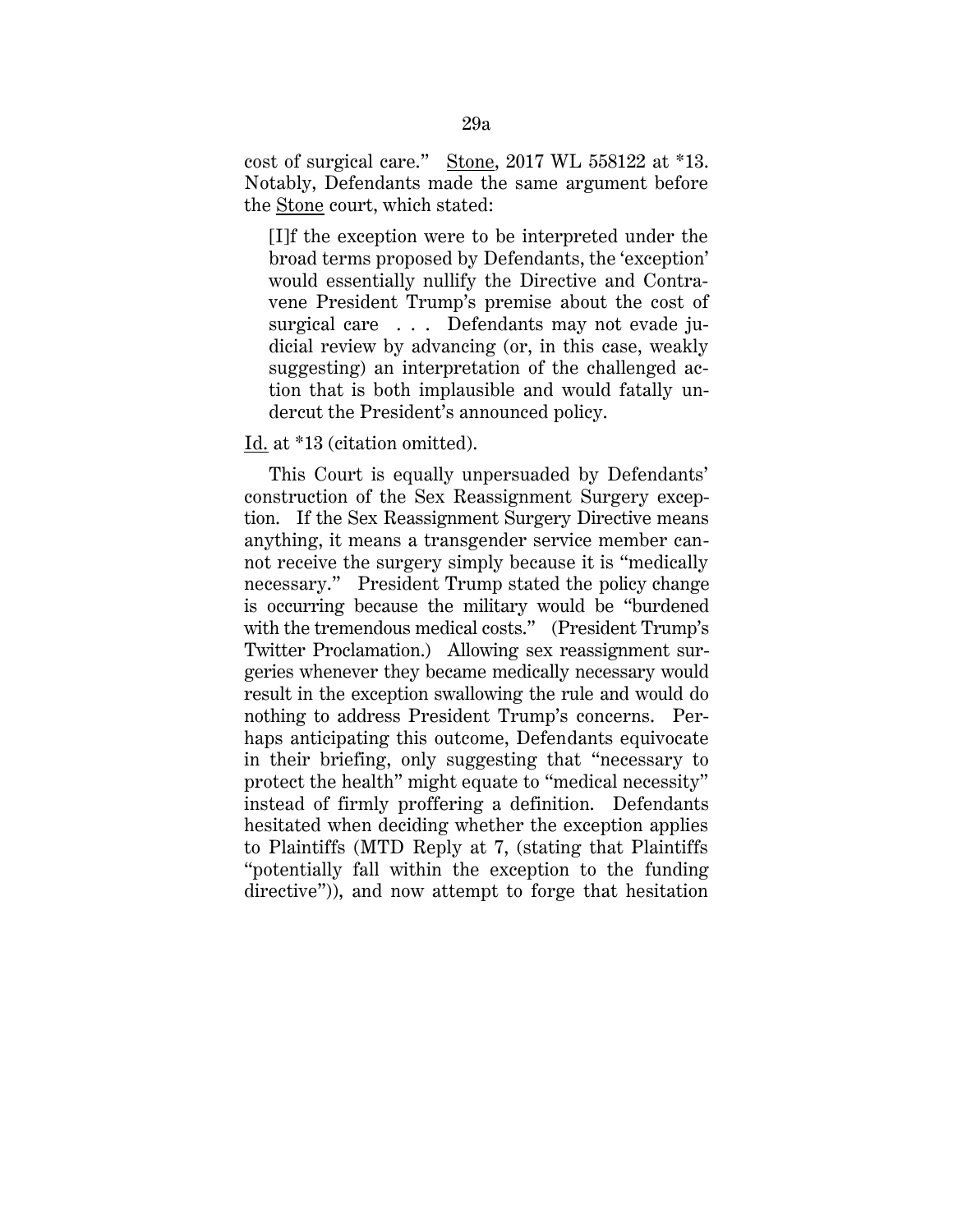into an axe sharp enough to chop down Plaintiffs' standing argument. As Defendants are not able to outright state Plaintiffs fit into the exception and are entitled to the surgery, Plaintiffs' fears that the surgery will be denied are plausible given the plain words of President Trump. Consequently, Plaintiffs John Doe 1 and John Doe 2 have demonstrated injury-in-fact as it pertains to the Sex Reassignment Surgery Directive.

As an aside, despite the Court's order for supplemental briefing, neither party addressed the meaning of "begun a course of treatment to reassign his or her sex." This definition could be impactful as it is not at all clear Plaintiff John Doe 1 stands on the same jurisdictional footing as Plaintiff John Doe 2. Without supplemental briefing the Court cannot be certain, but it appears Plaintiff John Doe 1 may not have yet started HRT, while Plaintiff John Doe 2 began it earlier this spring. (Compare John Doe 1 Supplemental Declaration ¶ 3 with John Doe 2 Supplemental Declaration 13.) Consequently, Plaintiff John Doe 1 may not have sufficiently "begun a course of treatment to reassign his or her sex," and thus would be ineligible for the exception regardless if the surgery was "necessary to protect" his health.

## **C. Ripeness**

Alternatively, Defendants argue this case should be dismissed because it is not ripe to be adjudicated. A dispute is ripe when it presents concrete legal issues in actual cases. Colwell v. HHS, 558 F.3d 1112, 1123 (9th Cir. 2009). "Ripeness and standing are closely related because they originate from the same Article III limitation." Montana Envtl. Info. Ctr. v. Stone-Manning, 766 F.3d 1184, 1188 (9th Cir. 2014) (citing Susan B.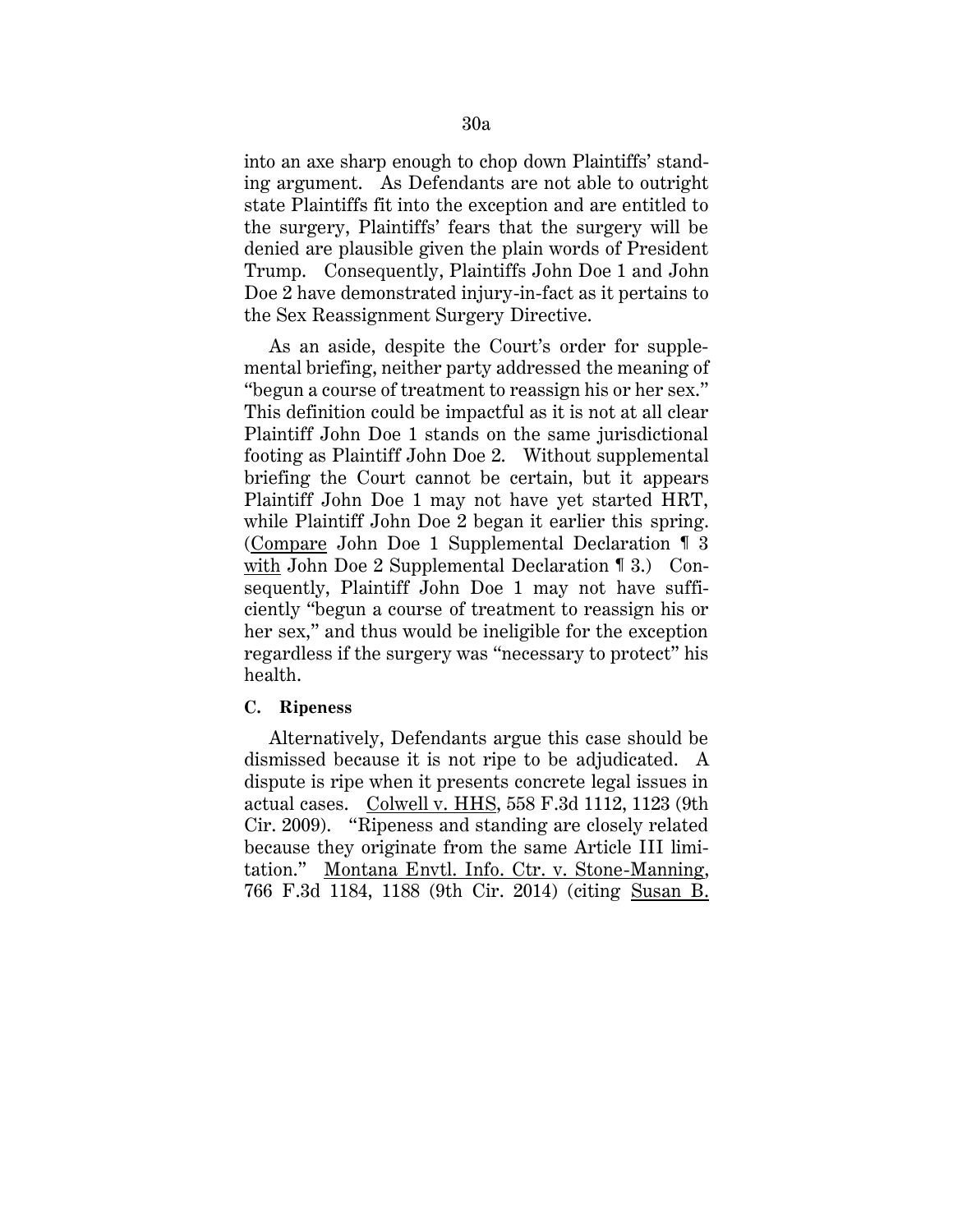Anthony List v. Driehaus, 134 S. Ct. 2334, 2341 n.5 (2014)). In fact, "in many cases, ripeness coincides squarely with standing's injury in fact prong." Thomas v. Anchorage Equal Rights Comm'n, 220 F.3d 1134, 1138 (9th Cir. 2000) (en banc) ("The constitutional component of the ripeness inquiry is often treated under the rubric of standing. . . . Indeed, because the focus of our ripeness inquiry is primarily temporal in scope, ripeness can be characterized as standing on a timeline.")

Plaintiffs have satisfied the injury-in-fact requirements and have standing to challenge the Accession, Retention, and Sex Reassignment Surgery Directives. Thus, Plaintiffs also have established constitutional ripeness. Bishop Paiute Tribe v. Inyo Cty., 863 F.3d 1144, 1153 (9th Cir. 2017). Defendants' ripeness argument is not based in constitutional ripeness, but prudential ripeness. Whether a dispute is ripe depends on "the fitness of the issues for judicial decision" and "the hardship to the parties" of withholding review. Abbott Labs. v. Gardner*,* 387 U.S. 136, 149 (1967), overruled on other grounds by Califano v. Sanders*,* 430 U.S. 99, 105 (1977).

This case is fit for judicial decision. President Trump has unambiguously stated his policy intentions, then formalized those intentions into an operative Presidential Memorandum. "The only uncertainties are how, not if, the policy will be implemented and whether, in some future context, the President might be persuaded to change his mind and terminate the policies he is now putting into effect." Stone, 2017 WL 5589122, at \*14. The constitutionality of the Directives within the Presidential Memorandum are fit for constitutional review; indeed, the Accession Directive goes into effect within a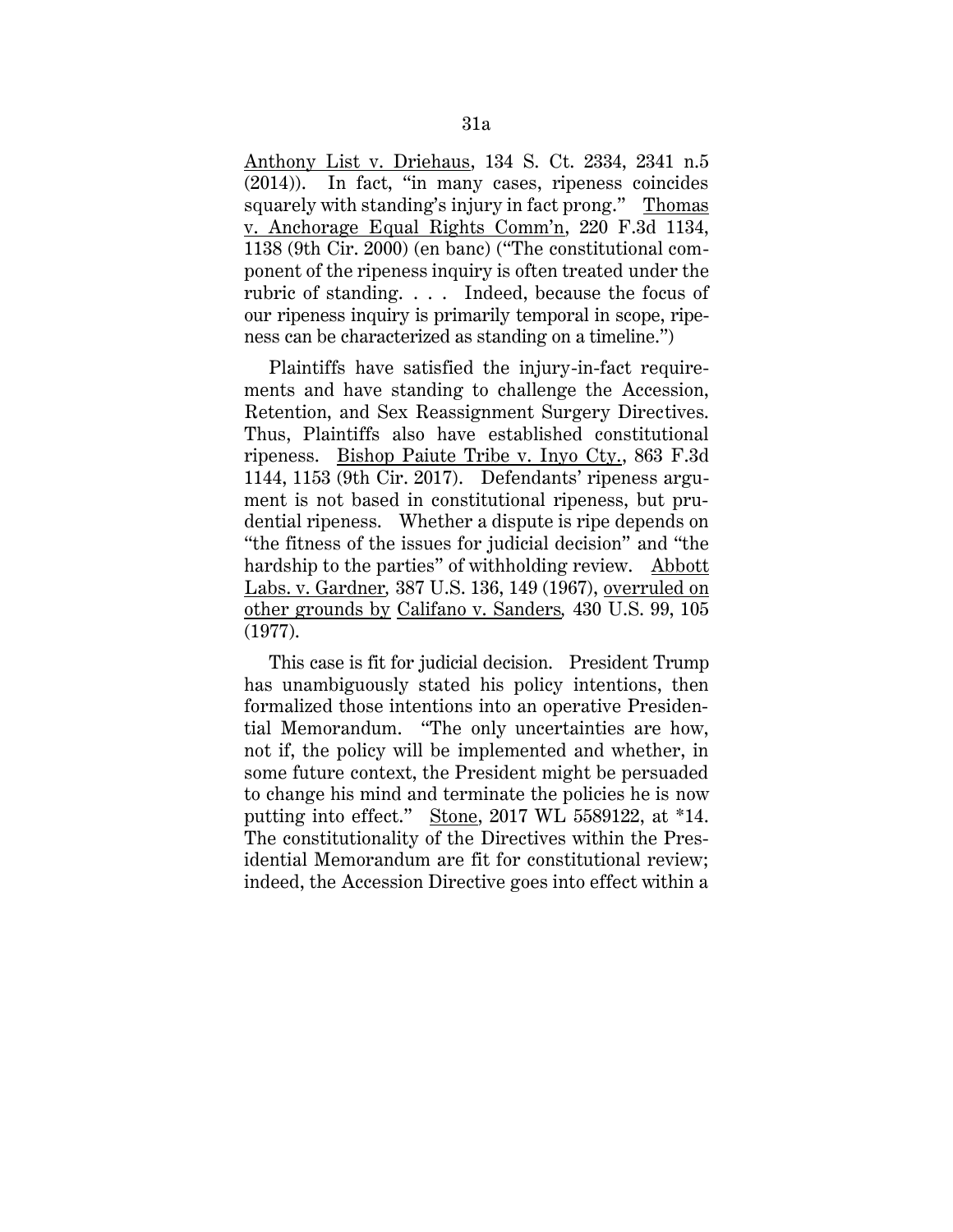few short weeks. (Presidential Memorandum.) The Court need not wait for the Presidential Memorandum to be fully implemented before determining its constitutionality. Union Pac. R.R. Co., 346 F.3d at 872 n.22. Additionally, Plaintiffs would bear the brunt of the harm were judicial review withheld. Plaintiffs have demonstrated "they are already suffering harmful consequences such as the cancellation and postponements of surgeries, the stigma of being set apart as inherently unfit, facing the prospect of discharge, . . . the inability to move forward with long-term medical plans, and the threat to their prospects of obtaining long-term assignments. Waiting until after the Directives have been implemented to challenge their alleged violation of constitutional rights only subjects them to substantial risk of even greater harms." Stone, 2017 WL 5589122, at \*14; Doe 1, 2017 WL 4873042, at \*24-25 ("The directives are known, and so are the circumstances under which they were issued. They cannot be more concrete, and future policy by the military—absent action from the president—cannot change what the directives require. . . . Furthermore, the nature of the equal protection analysis in this case, which asses the facial validity of the Presidential Memorandum, means that the Court would not benefit from delay—the salient facts regarding the issuance of the Presidential Memorandum are not subject to change.")

Accordingly, having found Plaintiffs have standing to challenge the Directives, and that this case is ripe for judicial adjudication, the Court DENIES Defendants' Motion to Dismiss Pursuant to Rule 12(b)(1) of the Federal Rules of Civil Procedure.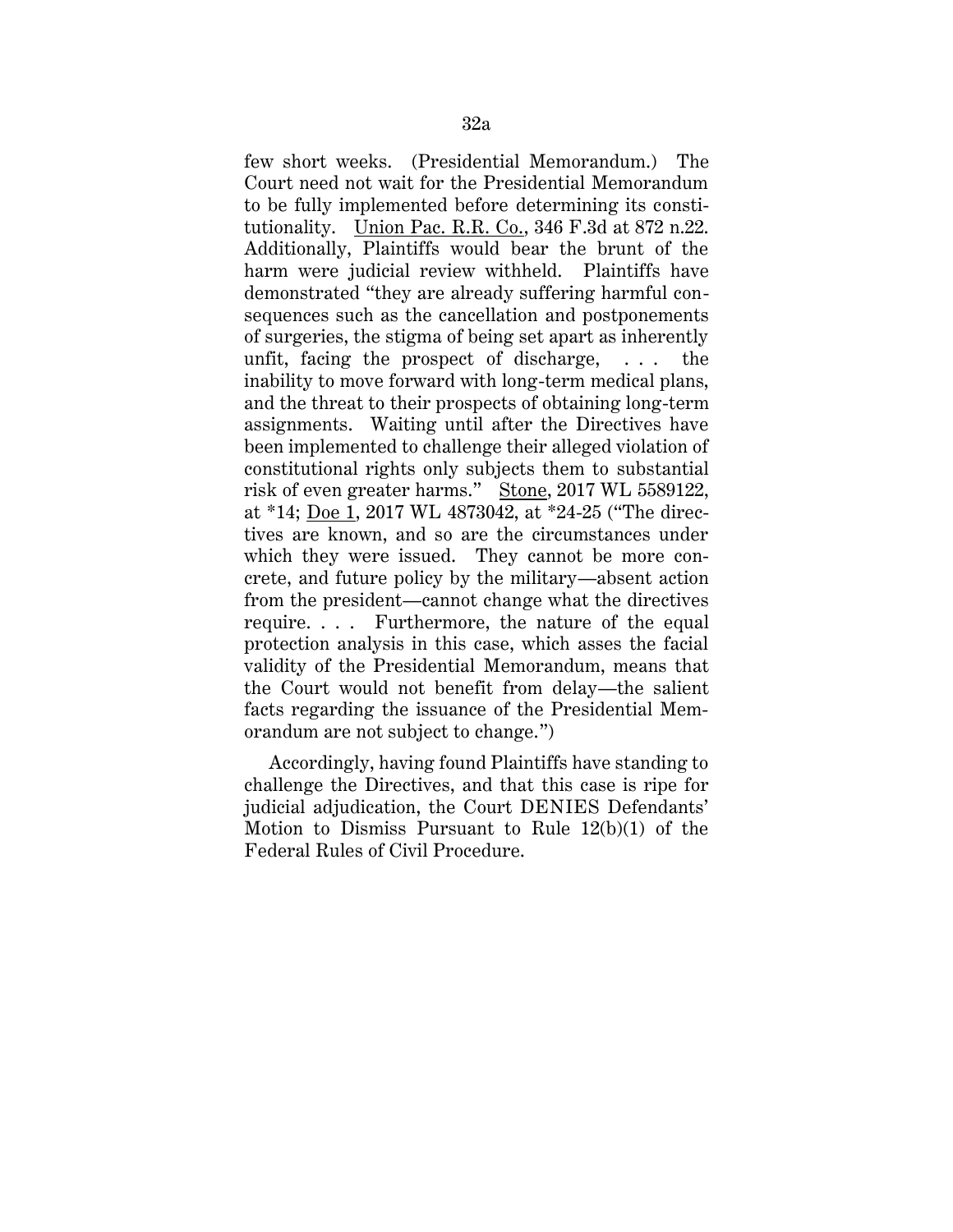#### **III. MOTION FOR PRELIMINARY INJUNCTION**

### **A. Legal Standard**

A plaintiff seeking a preliminary injunction must establish that: (1) he is likely to succeed on the merits, (2) he is likely to suffer irreparable harm in the absence of preliminary relief, (3) the balance of equities tips in his favor, and (4) an injunction is in the public interest. Winter v. Nat. Res. Def. Council, Inc., 555 U.S. 7, 20 (2008). "A preliminary injunction is an extraordinary and drastic remedy" that should not be granted "unless the movant, by a clear showing, carries the burden of persuasion." Mazurek v. Armstrong, 520 U.S. 968, 972 (1997) (describing the "substantial proof" requirement to grant a preliminary injunction as much higher than the burden of proof for a summary judgment).

The Ninth Circuit has adopted a "sliding scale" test for preliminary injunctions. Alliance for the Wild Rockies v. Cottrell, 632 F.3d 1127, 1131 (9th Cir. 2011). Under this approach, the elements of the preliminary injunction test are balanced, so that a stronger showing of one element may offset a weaker showing of another. Id. For example, "serious questions" as to the merits of a case, combined with a showing that the hardships tip sharply in the plaintiff's favor, can support the issuance of an injunction, assuming the other two elements of the Winter test are also met. Winter, 555 U.S. at 24 ("Courts must balance the competing claims of injury and must consider the effect on each party of the granting or withholding of the requested relief, and should pay particular regard for the public consequences in employing the extraordinary remedy of injunction.") Id.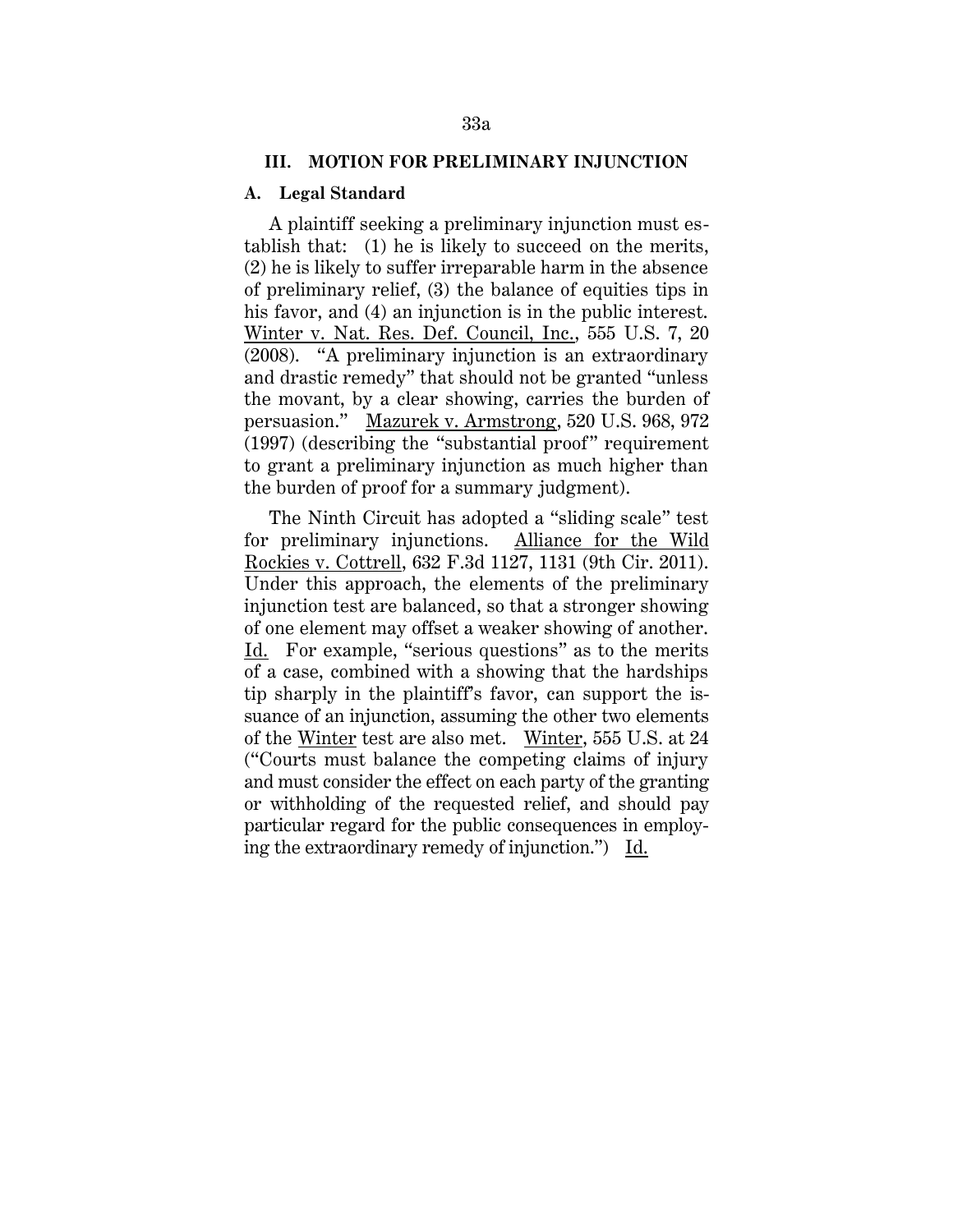A preliminary injunction can take two forms: either a prohibitory injunction or a mandatory injunction. Chalk v. U.S. Dist. Court Cent. Dist. of California, 840 F.2d 701, 704 (9th Cir. 1988). A prohibitory injunction prevents a party from taking action pending a resolution on the merits, Heckler v. Lopez, 463 U.S. 1328, 1333 (1983) (stating that a prohibitory injunction "freezes the positions of the parties until the court can hear the case on the merits"), while a mandatory injunction "orders a responsible party to take action." Meghrig v. KFC W., Inc., 516 U.S. 479, 484 (1996). Since the "basic function" of a preliminary injunction is to preserve the status quo pending resolution on the merits, mandatory injunctions are "particularly disfavored." Id. Indeed, mandatory injunctions will not be issued unless failure to do so will result in "extreme or very serious damage." Marlyn Nutraceuticals, Inc. v. Mucos Pharma GmbH & Co., 571 F.3d 873, 879 (9th Cir. 2009).

## **B. Likelihood of Success on the Merits**

Defendants argue "[t]he President and Secretary Mattis' decision that the complex issues presented by the policy on military service by transgender individuals warrant additional study before changes are made to longstanding policies passes muster under any standard." (MTD at 25.) However, this is not what happened in this case. In July of 2017, President Trump announced transgender people are barred from military service, and nothing in the Presidential Memorandum or Interim Guidance alters the fact that the decision has already been made. Defendants, in their briefing and at oral argument, attempt to focus on the constitutionality of the Interim Guidance and not the policy that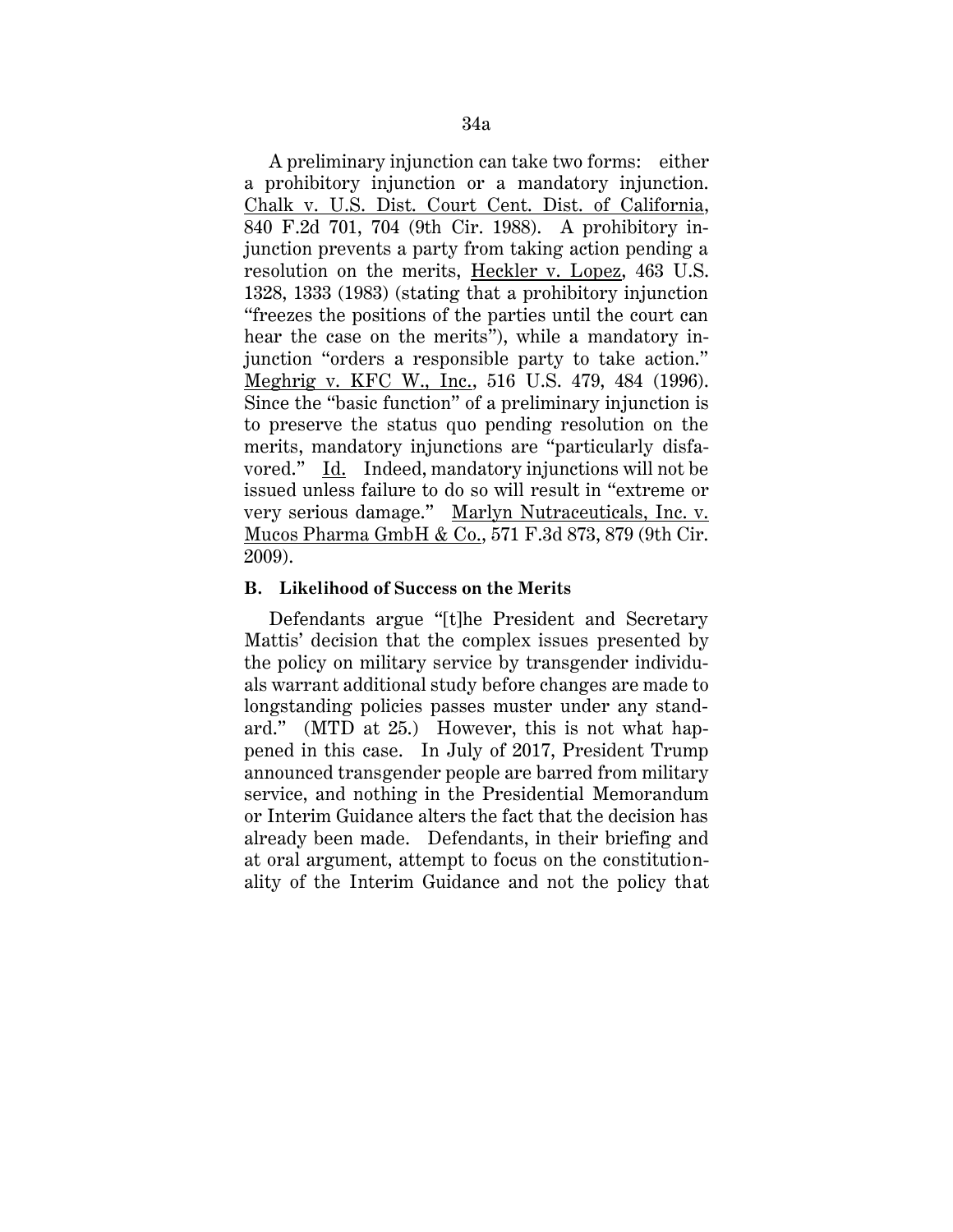takes place once it expires. $2$  Even the title of the current operative policy, the "*Interim* Guidance," (emphasis added) attests to its temporary nature.

Defendants additionally contend military personnel decisions should be accorded a highly deferential level of review. However, this deferential review is most appropriate when the military acts with measure, and not "unthinkingly or reflexively." Rostker v. Goldberg, 453 U.S. 57, 72 (1981). Here, the only serious study and evaluation concerning the effect of transgender people in the armed forces led the military leaders to resoundingly conclude there was no justification for the ban. (Supra, "Military Transgender Policy Before July 2017," at 3-5.) The Court agrees with the Doe 1 court, which noted "the record at this stage of the case shows that the reasons offered for categorically excluding transgender individuals were not supported and were in fact contradicted by the only military judgment available at the time." 2017 WL 4873042, at \*31. "[T]he Court's analysis in this Opinion has not been based on an independent evaluation of evidence or faulting the President for choosing between two alternatives based on competing evidence." Id.

The Ninth Circuit has strongly suggested that discrimination on the basis of one's transgender status is equivalent to sex-based discrimination. See Schwenk v. Hartford, 204 F.3d 1187, 1201-02 (9th Cir. 2000) ("both [the Gender Motivated Violence Act and Title VII] prohibit discrimination based on gender as well as

 $\overline{a}$ 

<sup>2</sup> The Doe 1 court's analysis of the interaction between the Presidential Memorandum and the Interim Guidance is sound and adopted by the Court. 2017 WL 4873042, at \*17-18. Portions of that analysis have been reproduced in this Opinion. (See supra 9-10.)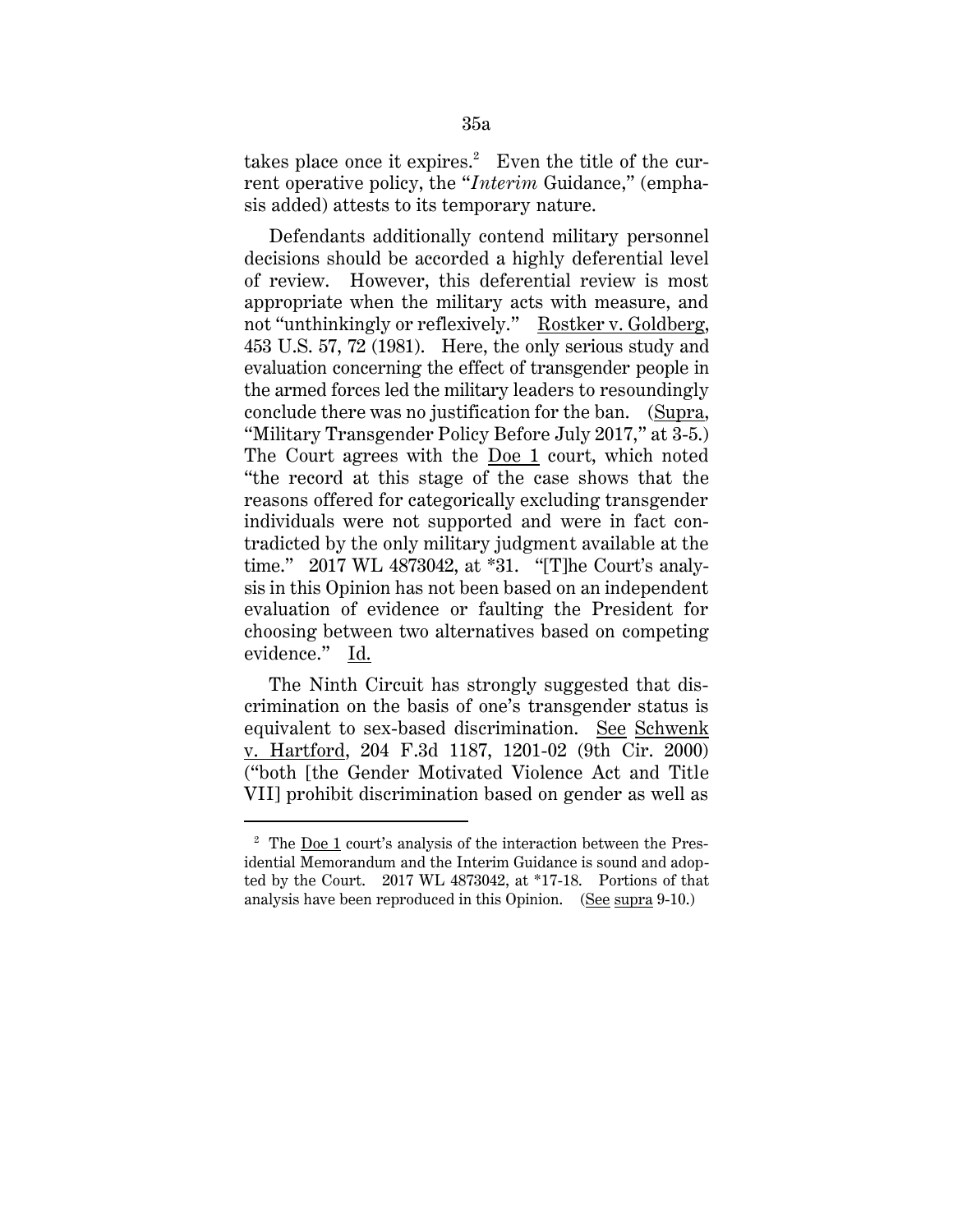sex. Indeed, for the purposes of these two acts, the terms 'sex' and 'gender' have become interchangeable." Additionally, sex-based discrimination can include discrimination based on someone failing "to conform to socially-constructed gender expectations.") Several district courts in this circuit have plainly held discrimination on the basis of one's transgender status is subject to intermediate scrutiny. See Norsworthy v. Beard, 87 F. Supp. 3d 1104, 1119 (N.D. Cal. 2015); Olive v. Harrington, No. 115CV01276BAMPC, 2016 WL 4899177, at \*5 (E.D. Cal. Sept. 14, 2016). Moreover, the courts which have examined the constitutionality of the transgender ban have also applied intermediate scrutiny. See Stone, 2017 WL 5589122, at \*15; Doe 1, 2017 WL 4873042, at \*27-29. The Court is persuaded by the analysis contained in these opinions.

Plaintiffs are "protected by the Fifth Amendment's Due Process Clause[, which] contains within it the prohibition against denying to any person the equal protection of the laws." U.S. v. Windsor, 133 S. Ct. 2675, 2695, 186 L. Ed. 2d 808 (2013). Consequently, the government must proffer a justification which is "exceedingly persuasive," "genuine," "not hypothesized," not "invented *post hoc* in response to litigation," and "must not rely on overbroad generalizations." United States v. Virginia, 518 U.S. 515, 531 (1996). Defendants' justifications do not pass muster. Their reliance on cost is unavailing, as precedent shows the ease of cost and administration not survive intermediate scrutiny even if it is significant. Frontiero v. Richardson, 411 U.S. 677, 688-91 (1973). Moreover, all the evidence in the record suggests the ban's cost savings to the government is miniscule. (RAND Report at 22-23.) Furthermore, Defendants' unsupported allegation that allow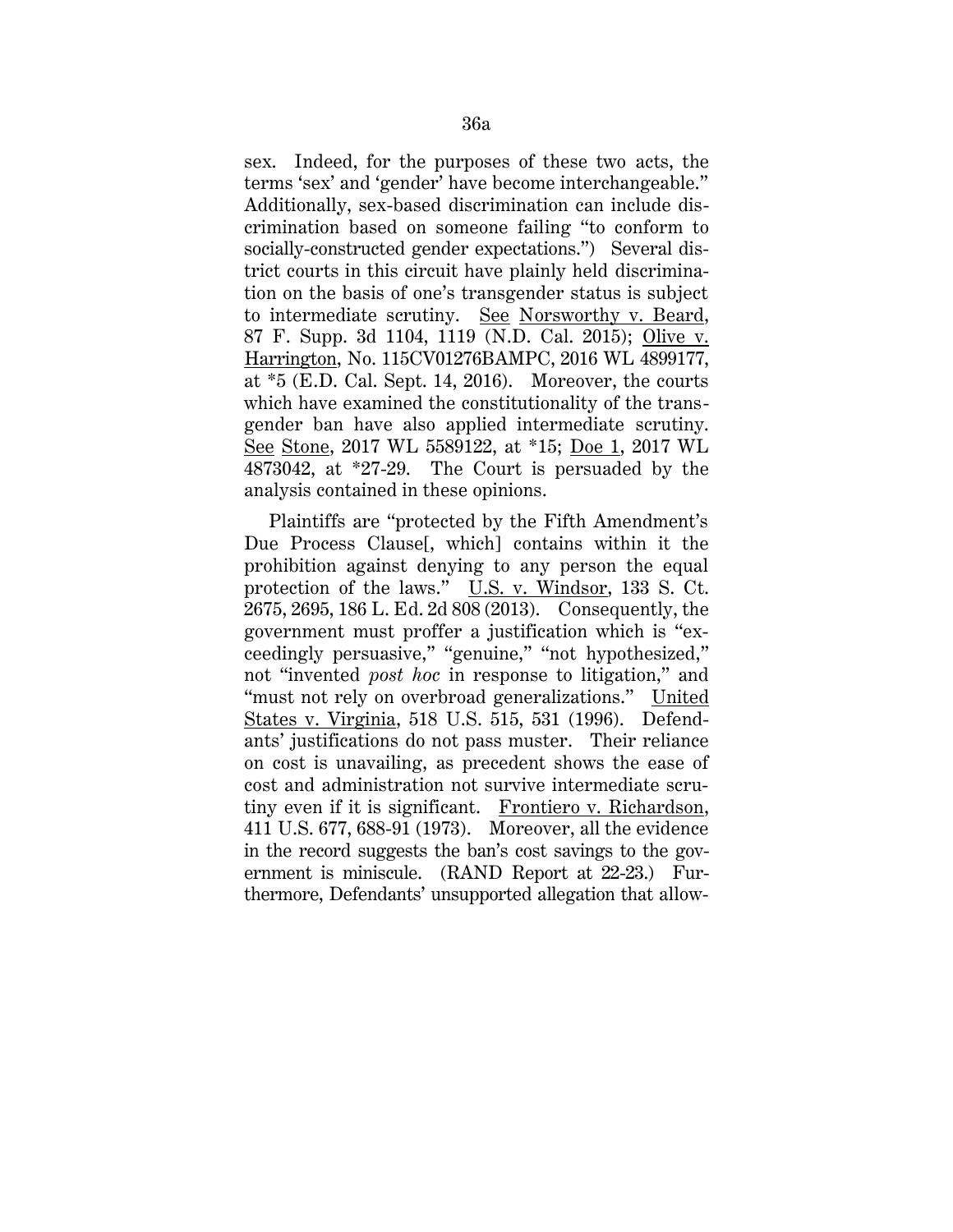ing transgender individuals to be in the military would adversely affect unit cohesion is similarly unsupported by the proffered evidence. (Compare MTD at 30-31 with RAND Report at 24.) These justifications fall far short of exceedingly persuasive. Accordingly, the Court finds Plaintiffs have demonstrated their Equal Protection claim will likely succeed on the merits and further analysis of their other claims is unnecessary at this stage of the proceedings.

## **C. Irreparable Harm**

Defendants first argue, "for much the same reasons they lack standing, Plaintiffs cannot show that they are likely to be injured if the Court does not enter an injunction." (MTD at 24.) Considering the Court has already found Plaintiffs have standing, this argument is easily dismissed. Second, Defendants contend Plaintiffs' injuries would not be beyond remediation. (Id.) For example, they argue separation from the military would not constitute irreparable harm because it is within the Court's equitable powers to remedy the injury. (Id.) However, these arguments fail to address the negative stigma the ban forces upon Plaintiffs.

Plaintiffs allege, and the Court agrees, the ban sends a damaging public message that transgender people are not fit to serve in the military. (MPI Reply at 19.) There is nothing any court can do to remedy a governmentsent message that some citizens are not worthy of the military uniform simply because of their gender. A few strokes of the legal quill may easily alter the law, but the stigma of being seen as less-than is not so easily erased. See Obergefell v. Hodges, 135 S. Ct. 2584, 2602 (2015) ("laws excluding same-sex couples from the marriage right impose stigma and injury of the kind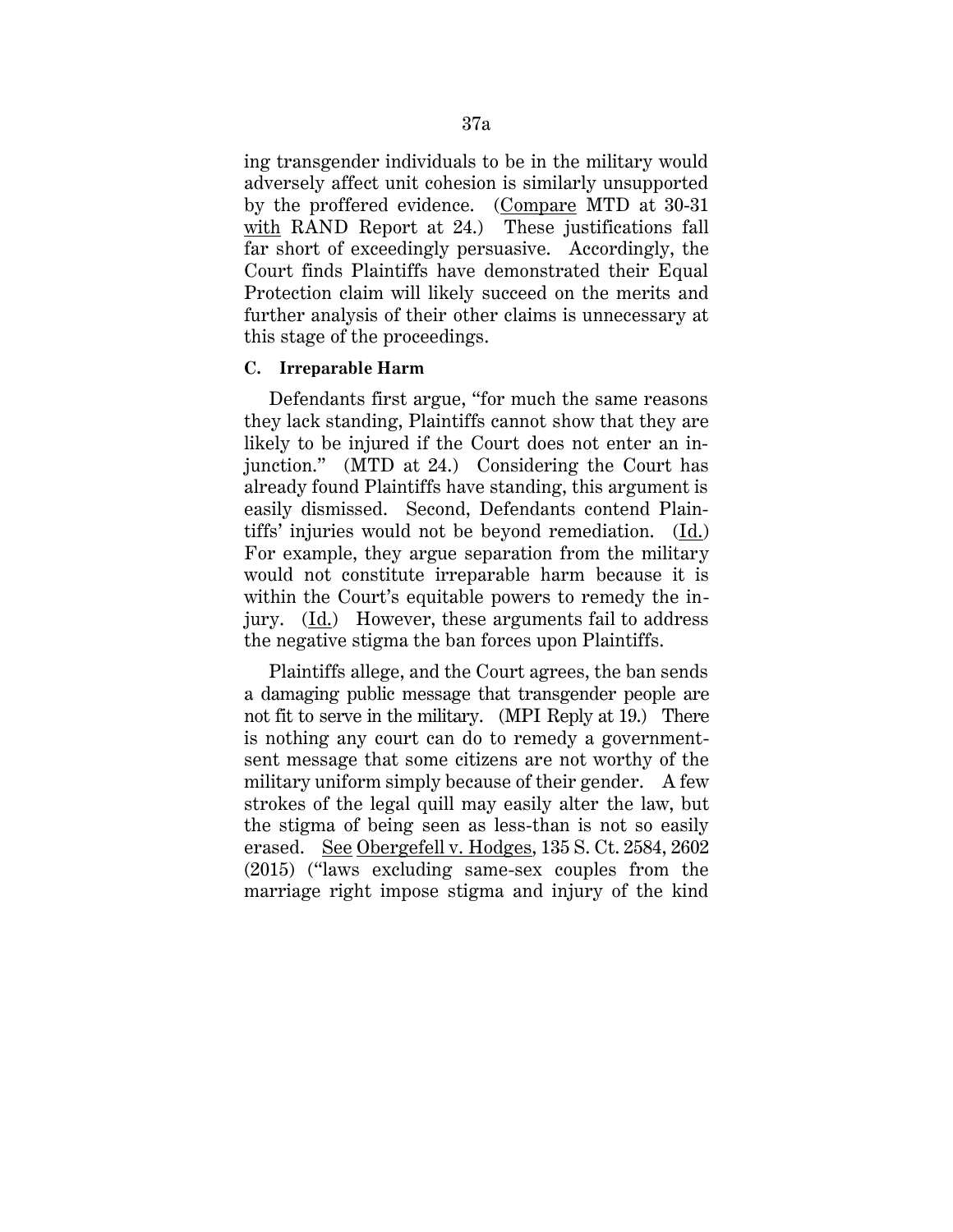prohibited by our basic charter"); Lawrence v. Texas, 539 U.S. 558, 573 (2003) ("If protected conduct is made criminal and the law which does so remains unexamined for its substantive validity, its stigma might remain even if it were not enforceable as drawn for equal protection reasons.") Additionally, "the deprivation of constitutional rights unquestionably constitutes irreparable injury." Hernandez v. Sessions, 872 F.3d 976, 994 (9th Cir. 2017) (internal quotations omitted) (citing Elrod v. Burns, 427 U.S. 347, 373 (1976)). This ban singles out transgender individuals for unequal treatment solely because of their transgender status. Plaintiffs have appropriately demonstrated irreparable injury. See Stone, 2017 WL 5589122, at \*16; Doe 1, 2017 WL 4873042, at \*32.

## **D. Balance of Equities and Public Interest**

The Court finds Plaintiffs have shown the balance of equities and public interest weighs in favor of granting injunctive relief. Plaintiffs already feel the stigma attached to the Directives. (See Tate Declaration ¶ 23; John Doe 1 Declaration ¶¶ 23-25; John Doe 2 Declaration ¶¶ 30-33, 38-39.) Defendants again attempt to make the preliminary injunction about the Interim Guidance and not the policies which will supersede the Interim Guidance. (MTD at 40.) As noted above, this argument is misplaced. Additionally, as in Stone and Doe 1, Defendants make a perfunctory argument regarding the import of a strong national defense. (MTD at 40.) However:

A bare invocation of "national defense" simply cannot defeat every motion for preliminary injunction that touches on the military. On the record before the Court, there is absolutely no support for the claim that the ongoing service of transgender people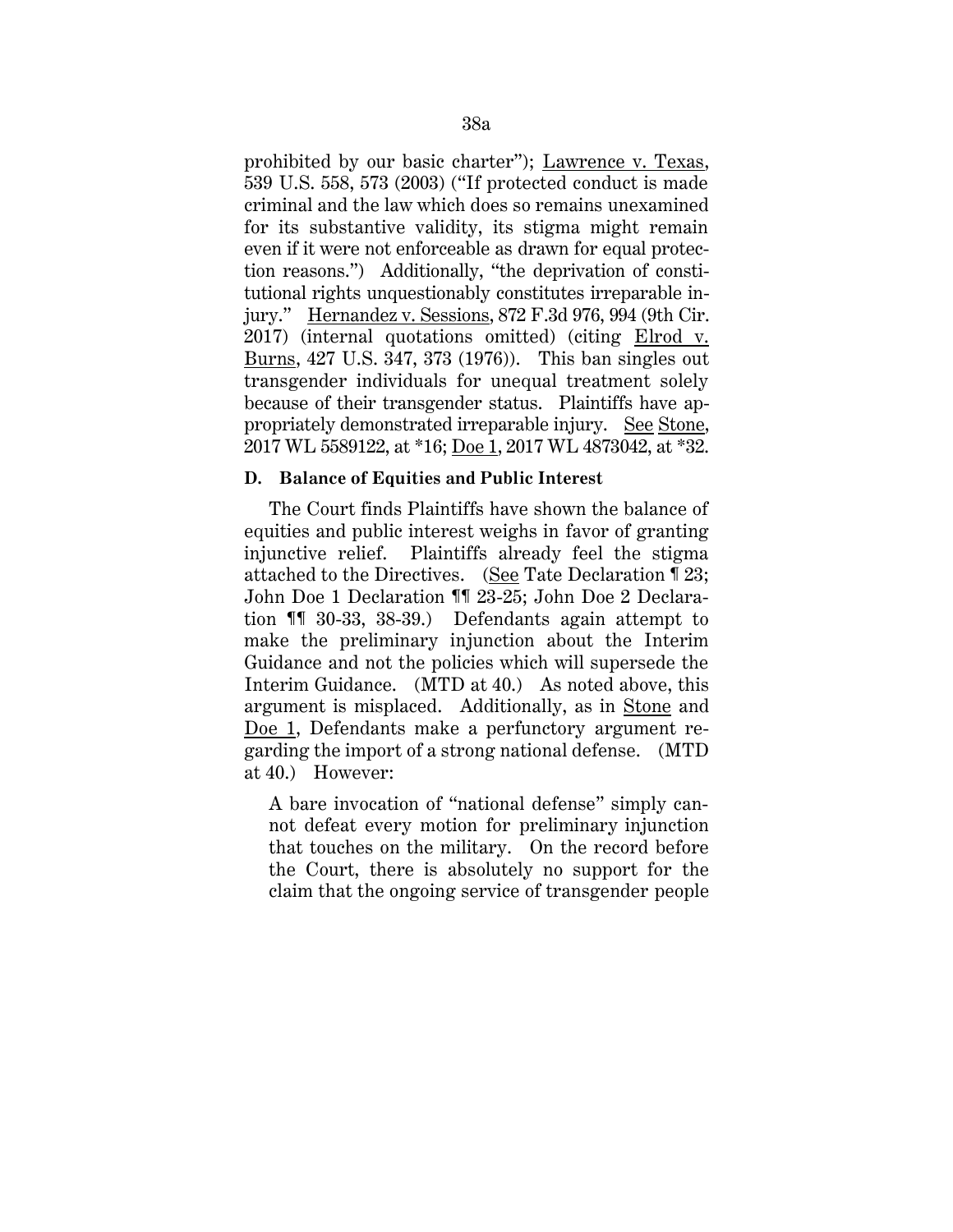would have any negative effective on the military at all. In fact, there is considerable evidence that it is the discharge and banning of such individuals that would have such effects. . . . Moreover, the injunction that will be issued will in no way prevent the government from conducting studies or gathering advice or recommendations on transgender service.

Stone, 2017 WL 5589122, at \*16 (quoting Doe 1, 2017 4873042, at \*33.) The record stands much the same here as it did in Stone and Doe 1, thus the Court has no reason to deviate from the above analysis. In sum, considering all the Winter factors weigh in favor of granting a preliminary injunction, the Court preliminarily enjoins the Accession, Retention, and Sex Reassignment Surgery Directives pending the final resolution of this lawsuit.

# **IV. CONCLUSION**

Finding the Plaintiffs have established injury-in-fact as it pertains to the Accession, Retention, and Sex Reassignment Surgery Directives, and finding this case ripe for adjudication, the Court DENIES Defendants' Motion to Dismiss. Additionally, finding the Winter factors weigh in favor of granting a preliminary injunction, the Court GRANTS Plaintiffs' Motion for Preliminary Injunction. Therefore, until this litigation is resolved, the Court ORDERS:

1. Defendants, and their agents, employees, assigns, and all those acting in concert with them are enjoined from categorically excluding individuals, including Plaintiffs Aiden Stockman, Nicolas Talbot, Tamasyn Reeves, from military service on the basis that they are transgender; and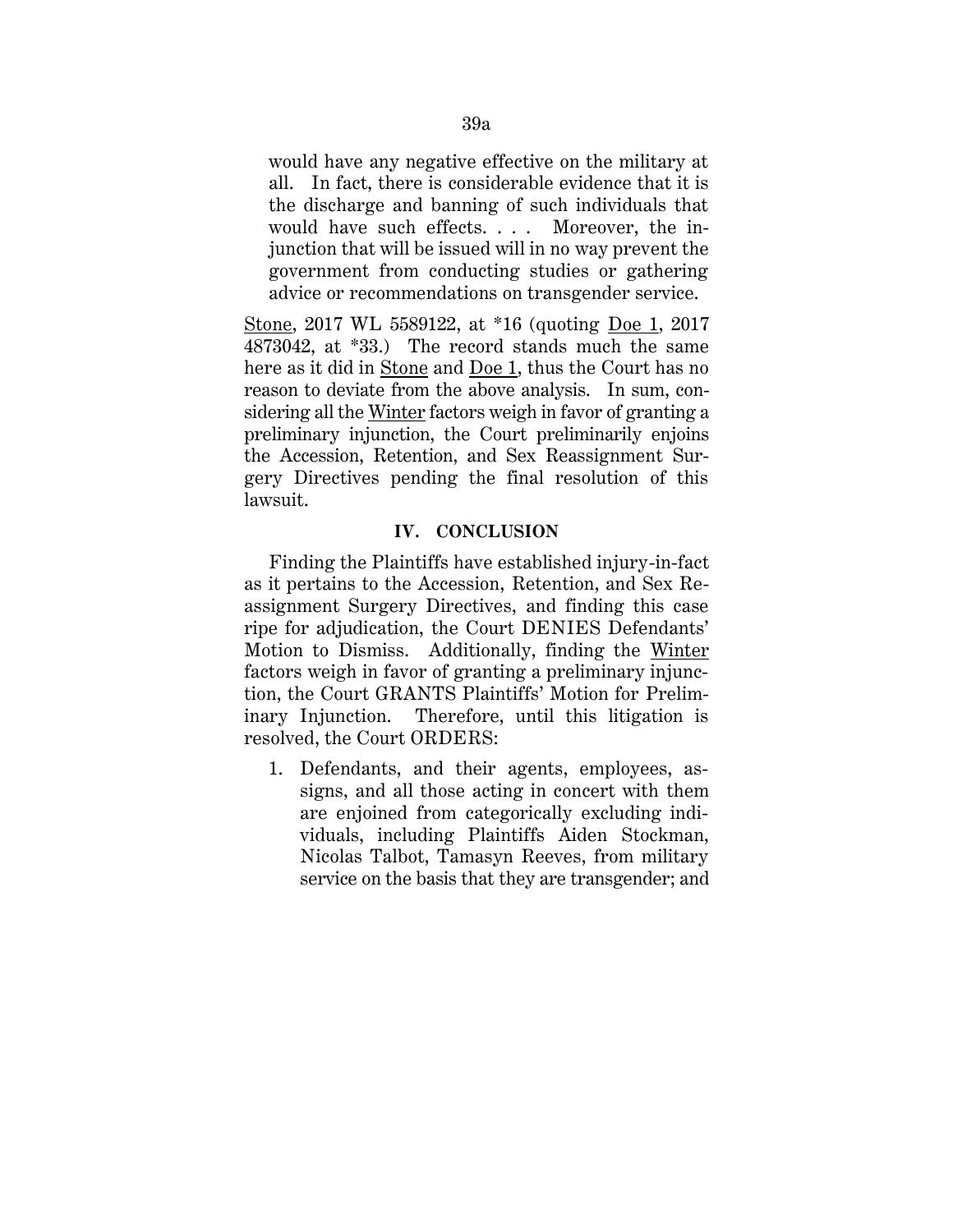2. No current service member, including Plaintiffs Jaquice Tate, John Doe 1, John Doe 2, and Jane Doe, may be separated, denied reenlistment, demoted, denied promotion, denied medically necessary treatment on a timely basis, or otherwise subjected to adverse treatment or differential terms of service on the basis that they are transgender.

# **IT IS SO ORDERED.**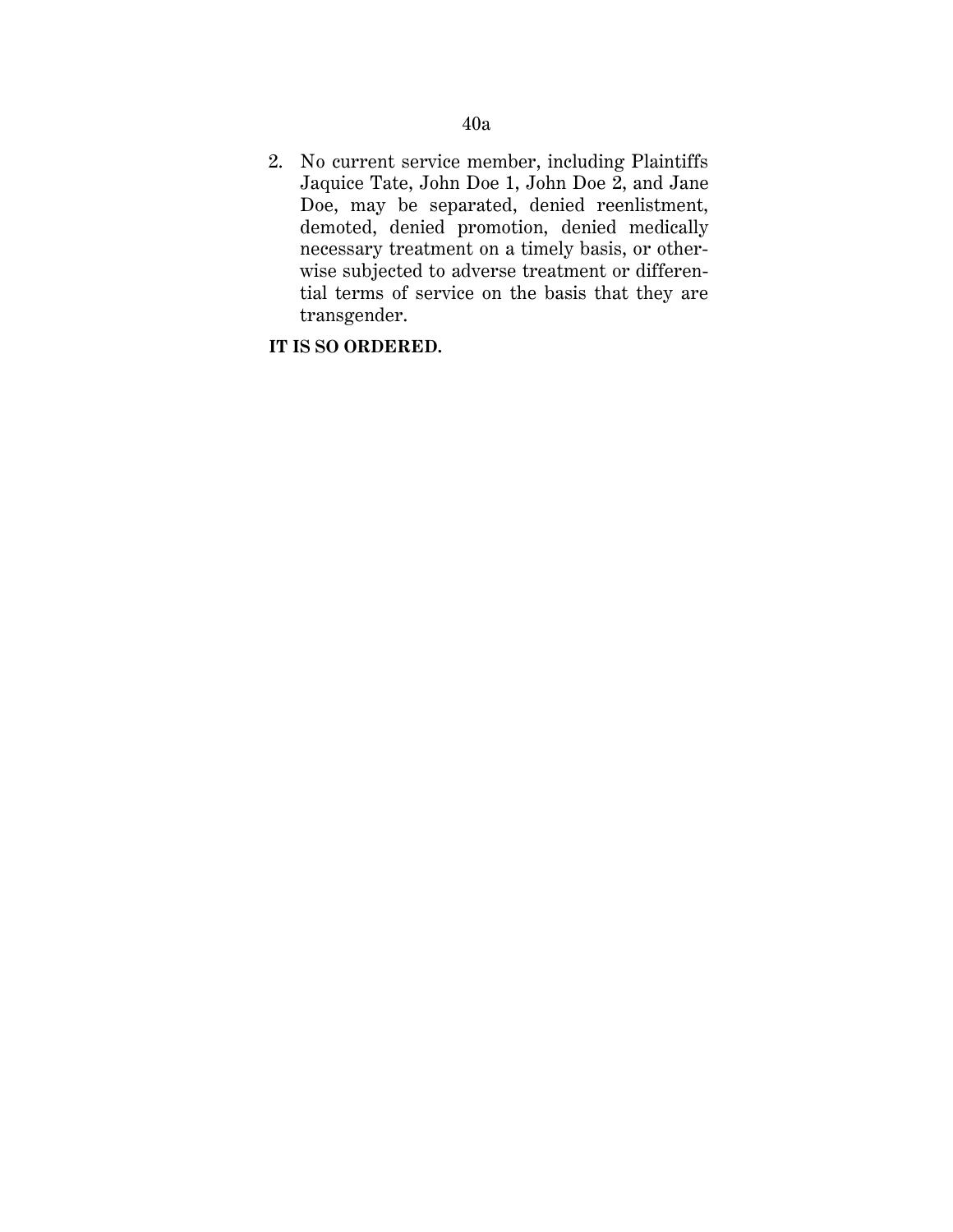### **APPENDIX B**

# UNITED STATES DISTRICT COURT FOR THE CENTRAL DISTRICT OF CALIFORNIA

# No. EDCV 17-01799 JGB (KKx)

AIDEN STOCKMAN, ET AL.

*v.*

DONALD J. TRUMP, ET AL.

Filed: Sept. 18, 2018

### **CIVIL MINUTES—GENERAL**

Present: The Honorable JESUS G. BERNAL, United States District Judge

Attorney(s) Present for Plaintiff(s):

None Present

Attorney(s) Present for Defendant(s):

None Present

# **Proceedings: Order DENYING Defendants' Motion to Dissolve the Preliminary Injunction (Dkt. No. 82) (IN CHAMBERS)**

On March 23, 2018, Defendants Donald J. Trump ("President Trump"), in his official capacity as President of the United States; James N. Mattis, in his official capacity as Secretary of Defense; Joseph F. Dunford, Jr., in his official capacity as Chairman of the Joint Chiefs of Staff; Richard V. Spencer, in his official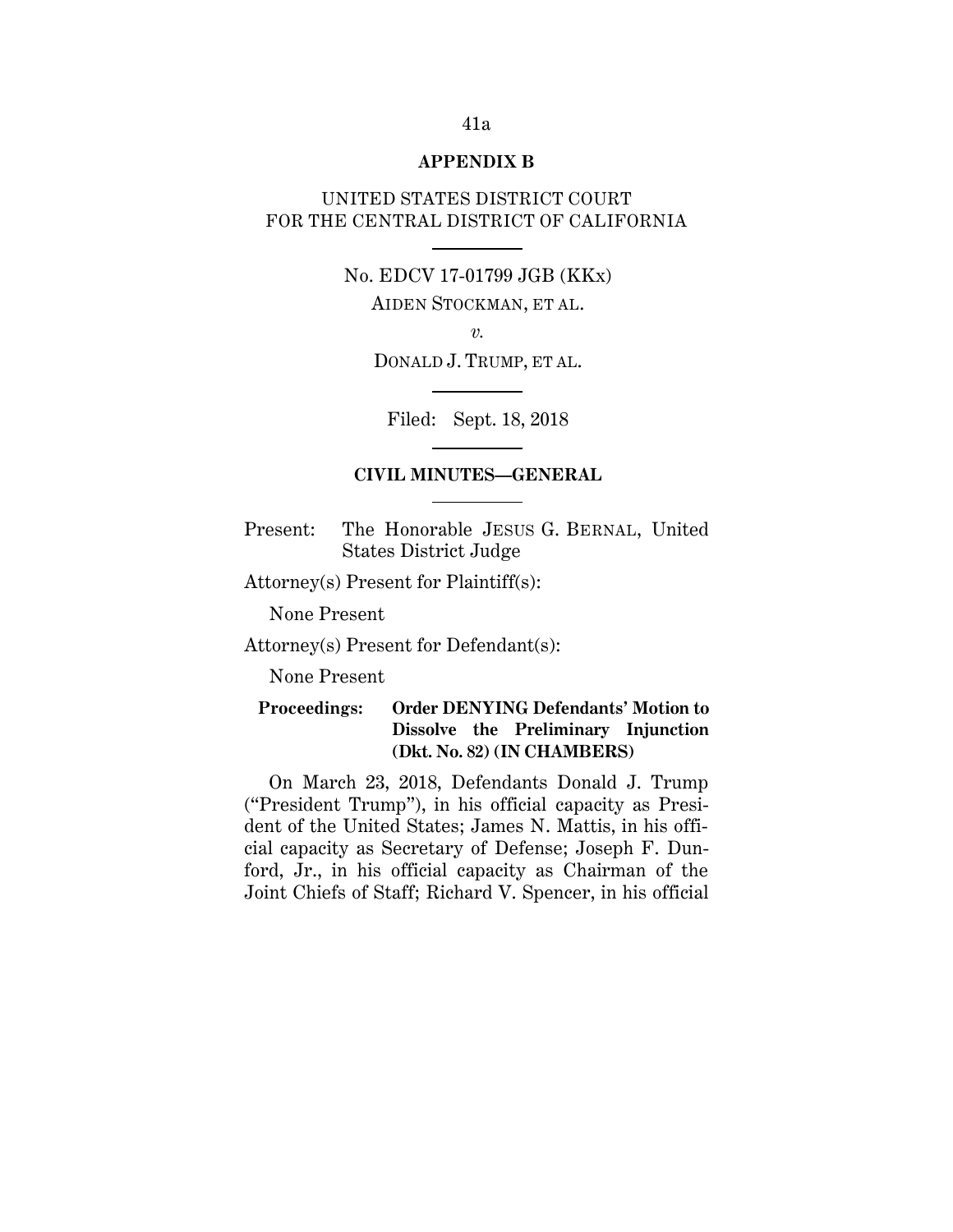capacity as Secretary of the Navy; Ryan D. McCarthy, in his official capacity as Acting Secretary of the Army; Heather A. Wilson, in her official capacity as Secretary of the Air Force; and Elaine C. Duke, in her official capacity as Acting Secretary of Homeland Security (collectively, "Defendants") filed a Motion to Dissolve the Preliminary Injunction. ("Motion," Dkt. No. 82.) Plaintiffs Aiden Stockman, Nicolas Talbott, Tamasyn Reeves, Jaquice Tate, John Doe 1, John Doe 2, Jane Doe, and Equality California (collectively, "Plaintiffs") filed an opposition on April 25, 2018. ("Opposition," Dkt. No. 98.) Defendants filed a reply on May 7, 2018. ("Reply," Dkt. No. 105). The Court held a hearing on this matter on July 30, 2018. Upon consideration of the papers filed in support of and in opposition to this Motion, as well as the oral arguments presented by the parties, the Court DENIES Defendants' Motion.

### **I. BACKGROUND**

### **A. Procedural History**

On September 5, 2017, Plaintiffs filed a complaint against Defendants, asserting four causes of action: (1) Fifth Amendment equal protection; (2) Fifth Amendment due process; (3) Fifth Amendment right to privacy; and (4) First Amendment retaliation for free speech and expression. ("Complaint," Dkt. No. 1 ¶¶ 49-77.) Plaintiffs seek declaratory relief. (Id.) Plaintiffs filed a Motion for Preliminary Injunction on October 2, 2017. ("MPI," Dkt. No. 15.) The Court granted Plaintiffs' MPI on December 22, 2017. ("December Order," Dkt. No. 79.)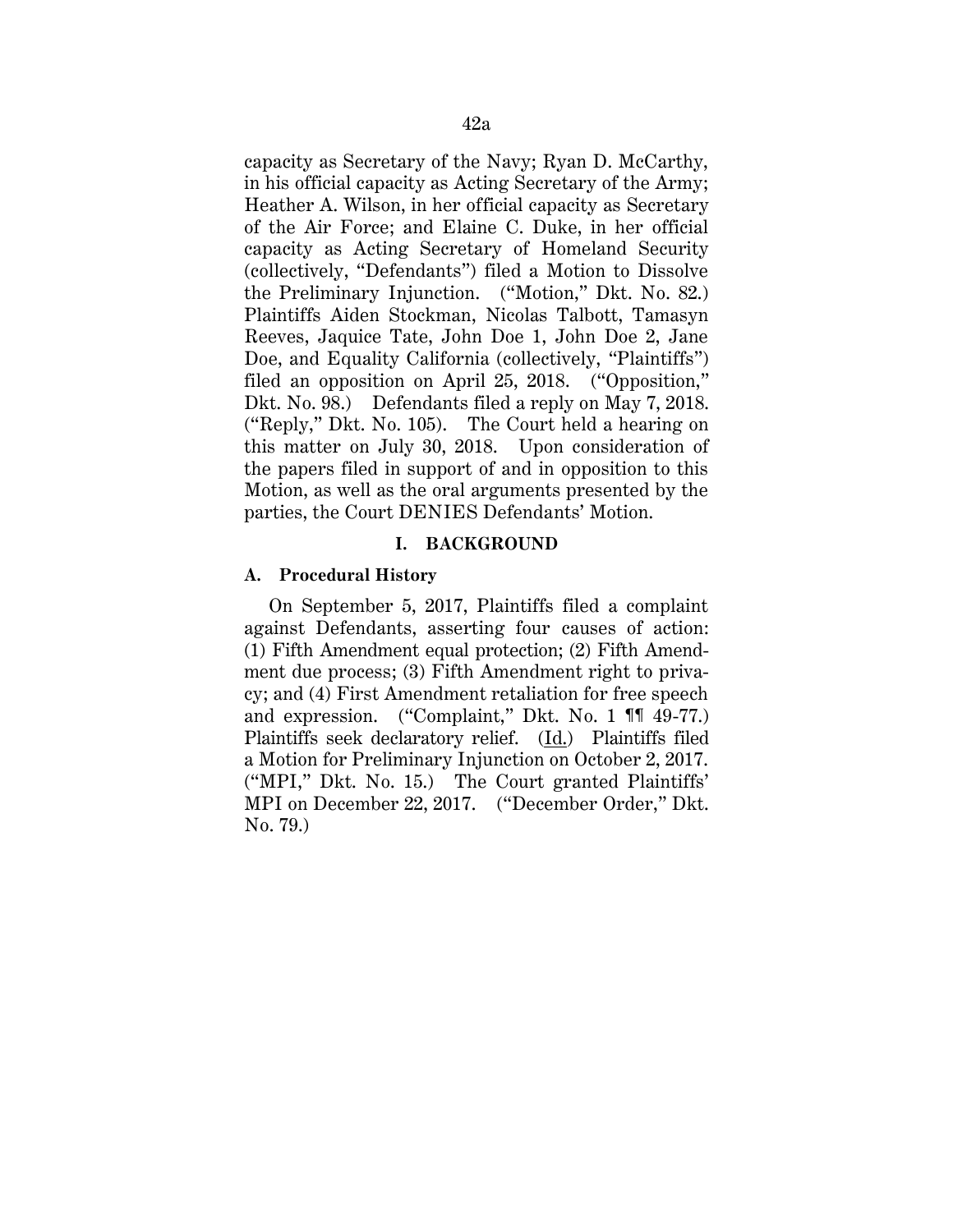## **B. Factual History**

The parties do not dispute the basic facts in this case. In June 2016, after multiple years of data review, the Department of Defense ("DOD") announced it would implement a new policy which allowed transgender people to serve openly in the United States military ("June 2016 Policy"). (See generally Dkt. No. 28, Exh. C.) On July 26, 2017, President Trump changed course, and tweeted:

After consultation with my Generals and military experts, please be advised that the United States Government will not accept or allow Transgender individuals to serve in any capacity in the U.S. Military. Our military must be focused on decisive and overwhelming victory and cannot be burdened with the tremendous medical costs and disruption that transgender in the military would entail. Thank you.

("President Trump's Twitter Proclamation," Dkt. No. 28, Exh. F.)

On August 25, 2017, President Trump issued a memorandum ("2017 Presidential Memorandum") formalizing the policy he announced via Twitter. (Dkt. No. 28, Exh. G.) The 2017 Presidential Memorandum contained several operative prongs: (1) it indefinitely extended the prohibition preventing transgender individuals from entering the military (the "Accession Directive"); (2) it required the military to authorize the discharge of transgender service members (the "Retention Directive"); and (3) it largely halted the use of DOD or Department of Homeland Security ("DHS") resources to fund sex reassignment surgical procedures for current military members ("Sex Reassignment Sur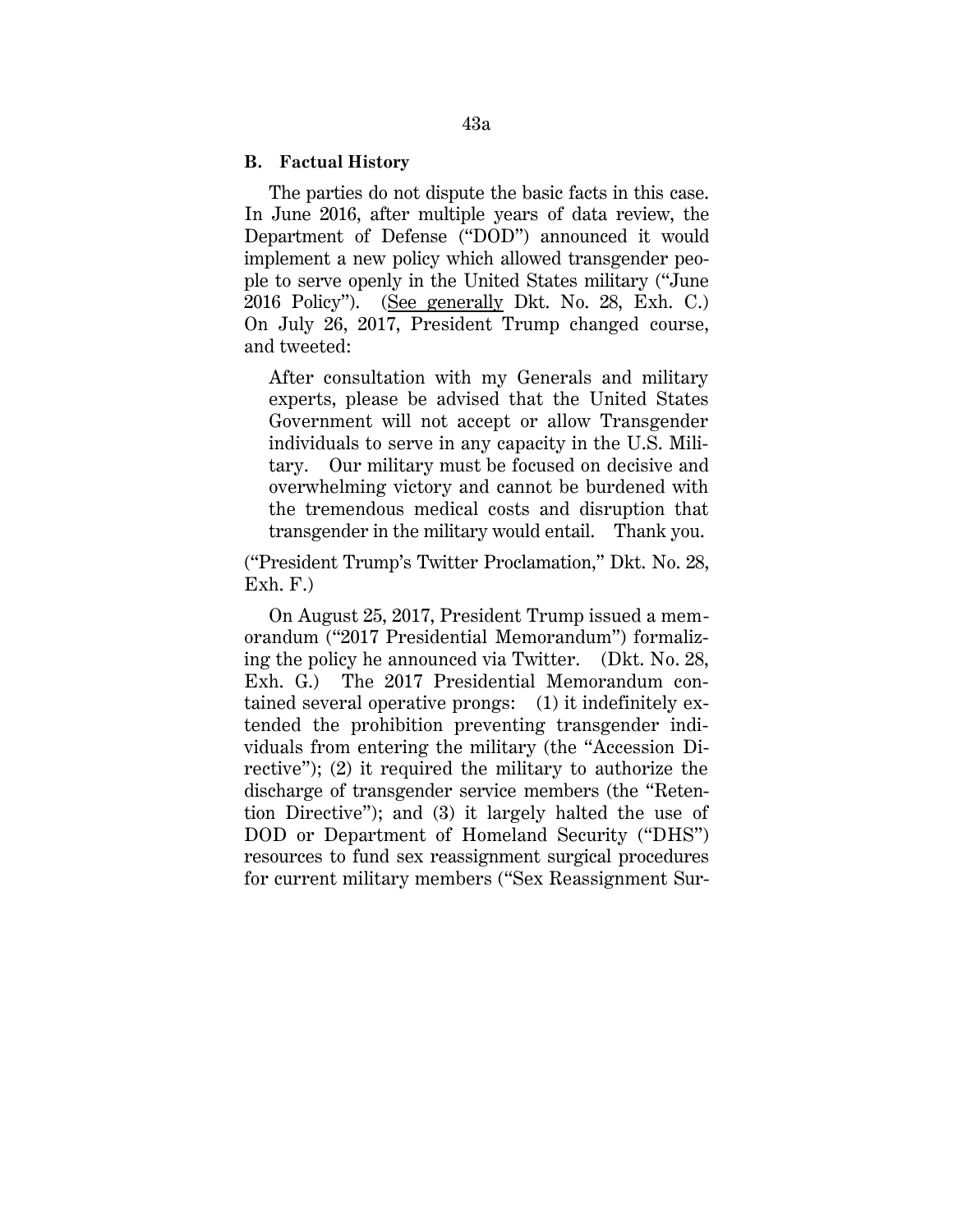gery Directive") (collectively, "Directives"). (Id. at 47.) The DOD was to submit a plan implementing the 2017 Presidential Memorandum by February 2018. (Id.)

On September 14, 2017, Defendant Mattis, the current Secretary of Defense, issued an "Interim Guidance" which established the temporary DOD policy regarding transgender persons. DoD Interim Guidance on Military Service by Transgender Individuals (September 2017), available at https://defense.gov/Portals/ 1/Documents/PDFs/Military-Service-By-Transgender-Individuals-Interim-Guidance.pdf (last visited September 13, 2018). While the Interim Guidance was in effect, no current transgender service member could be discharged or denied reenlistment solely based on their transgender status. Id.

## **1. Military Transgender Policy before July 2017**

In August 2014, the DOD removed references to mandatory exclusion based on gender and identity disorders from its physical disability policy. ("Declaration of Eric K. Fanning," Dkt. No. 22 ¶¶ 12-13.) Additionally, the DOD directed each branch of the armed forces to assess whether there remained any justification to prohibit service by openly transgender individuals. (Id. at 13.)

In July 2015, then-Secretary of Defense Ashton B. Carter created a group to begin comprehensively analyzing whether any justification remained which validated the ban on open service by transgender individuals. ("Declaration of Brad Carson," Dkt. No. 26 ¶¶ 8-9.) The working group created by Secretary Carter included the Armed Services, the Joint Chiefs of Staff, the service secretaries, and other specialists from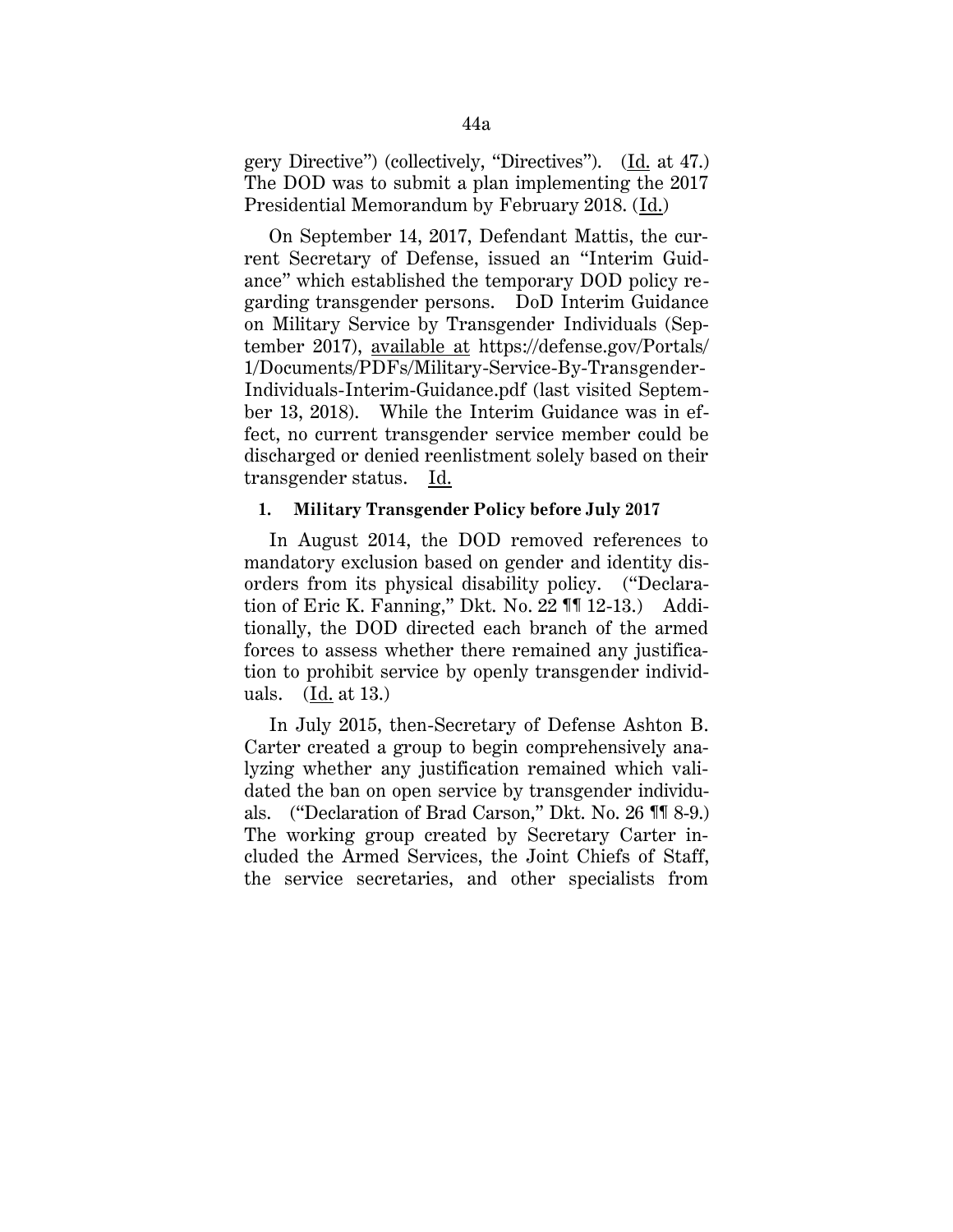throughout the DOD (the "Working Group"). (Id. ¶ 9.) As part of the review process, the Working Group analyzed evidence from a variety of sources, including scholarly materials and consultations with medical experts, personnel experts, readiness experts, health insurance companies, civilian employers, and commanders of units with transgender service members. (Id. ¶ 10.)

In addition, the Working Group commissioned the RAND Corporation, a nonprofit research institution that provides analysis to the military, to complete a comprehensive study on the impact of permitting transgender individuals to serve openly. (Id. ¶ 11.) The 113-page study, "Assessing the Implications of Allowing Transgender Personnel to Serve Openly" (the "RAND Report," Dkt. No. 26, Exh. B), examined factors such as the health care costs and readiness implications of allowing open service by transgender persons. The RAND Report also analyzed the other 18 foreign militaries which permit military service by transgender individuals, focusing on Australia, Canada, Israel, and the United Kingdom—the four countries "with the most well-developed and publicly available policies on transgender military personnel." (RAND Report at 23.) This comparative analysis found no evidence that allowing open service by transgender persons would negatively affect operational effectiveness, readiness, or unit cohesion. (Id. at 24.) Moreover, the RAND Report concluded healthcare costs for transgender service members would "have little impact on and represents an exceedingly small proportion of [the DOD's] overall health care expenditures." (Id. at 22-23.) Specifically, the RAND Report found health care costs would increase "by between \$2.4 million and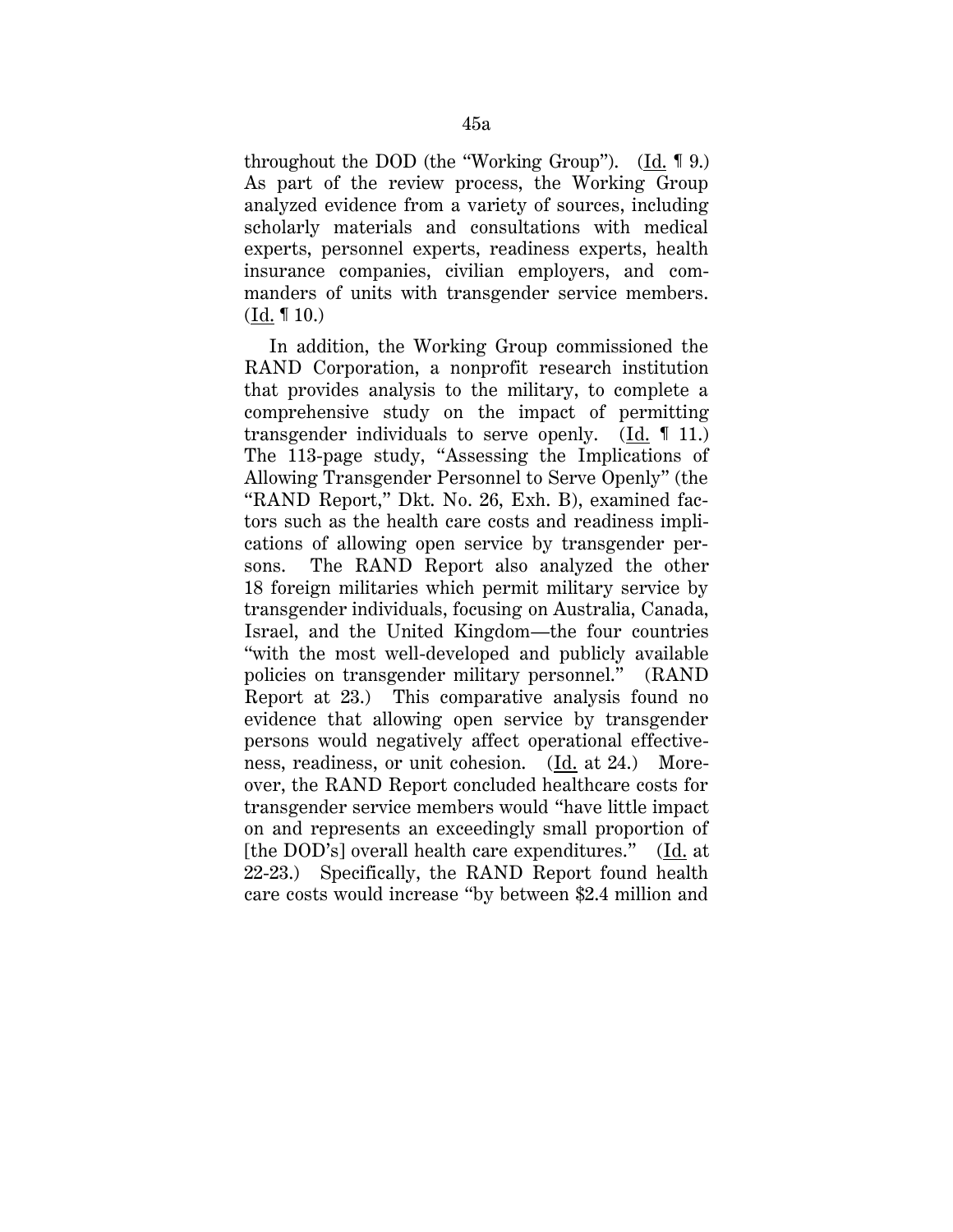\$8.4 million annually." (Id. at 22.) By contrast, the overall healthcare cost of those serving in the active component of the military is approximately \$6 billion annually, while the overall healthcare cost for the DOD is \$49.3 billion annually. (Id. at 22-23.) Furthermore, the RAND Report noted discharging transgender service members, "[a]s was the case in enforcing the policy on homosexual conduct, [] can involve costly administrative processes and result in the discharge of personnel with valuable skills who are otherwise qualified." (Id. at 77.) At the conclusion of its analysis, the Working Group "did not identify any basis for a blanket prohibition on open military service of transgender people. Likewise, no one suggested . . . that a bar on military service by transgender persons was necessary for any reason, including readiness or unit cohesion." (Declaration of Eric K. Fanning ¶ 27.)

Based on the results of this review process, on June 30, 2016, Secretary Carter issued a Directive-type Memorandum announcing transgender Americans may serve openly and without fear of being discharged based solely on that status. ("DTM 16-005," Dkt. No. 22, Exh. C.) Secretary Carter stated:

These policies and procedures are premised on my conclusion that open service by transgender Service members while being subject to the same standards and procedures as other members with regard to their medical fitness for duty, physical fitness, uniform and grooming, deployability and retention, is consistent with military readiness and with strength through diversity.

(Id. at 135.)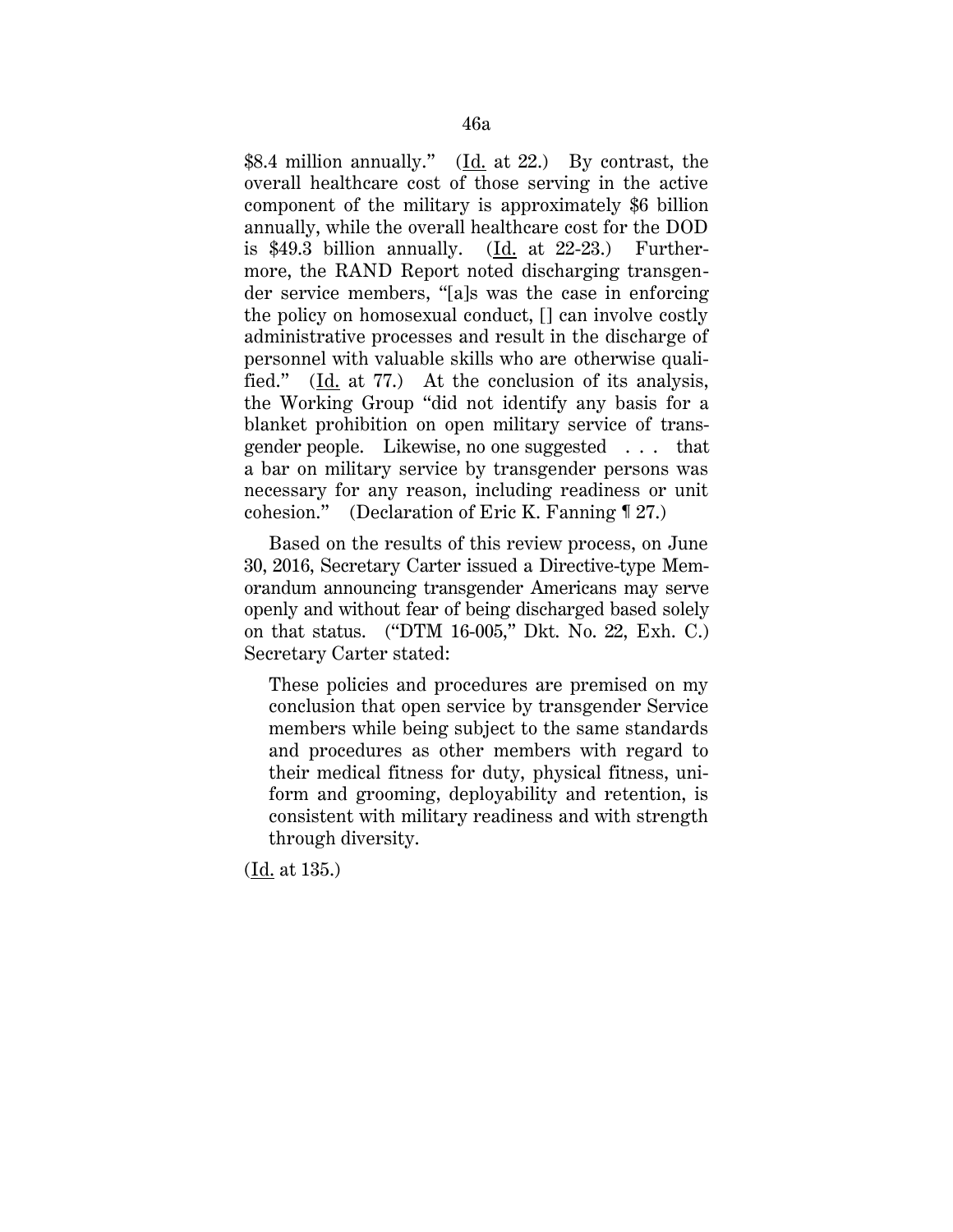Some of the highest ranking military officials in the country concurred with this assessment. (See generally Declaration of Eric K. Fanning; "Declaration of Michael Mullen," Dkt. No. 21; "Declaration of Raymond E. Mabus," Dkt. No. 23; "Declaration of Deborah L. James," Dkt. No. 24.) According to the directive, transgender individuals would be permitted to enlist in the military and serve openly beginning on July 1, 2017. (DTM 16-005, at 137.) This date was later postponed to January 1, 2018. (See Dkt. No. 28, Exh. E.) The DOD also issued handbooks, regulations, and memoranda which instructed military commanders how to implement the new policies, set forth guidance related to medical treatment provisions, and expressly prohibited discrimination on the basis of gender identity. (See "Transgender Service in the U.S. Military," Dkt. No. 22, Exh. 6.)

The former military leaders among the Working Group, such as former Secretary of the Army Eric K. Fanning, former Chairman of the Joint Chiefs of Staff Admiral Michael Mullen, former Secretary of the Navy Raymond E. Maubus, and former Secretary of the Air Force Deborah L. James, have all explicitly drawn parallels between allowing open service by transgender persons and permitting open service by gay and lesbian persons. (See Declaration of Eric K. Fanning ¶¶ 10-16; Declaration of Michael Mullen ¶¶ 9-15; Declaration of Raymond E. Mabus ¶¶ 19, 24; Declaration of Deborah L. James ¶ 44.) These leaders contend that many of the same concerns relating to open transgender service were vocalized, and eventually allayed, in the context of ending "Don't Ask Don't Tell." (See Declaration of Eric K. Fanning ¶¶ 10-16; Declaration of Admiral Mi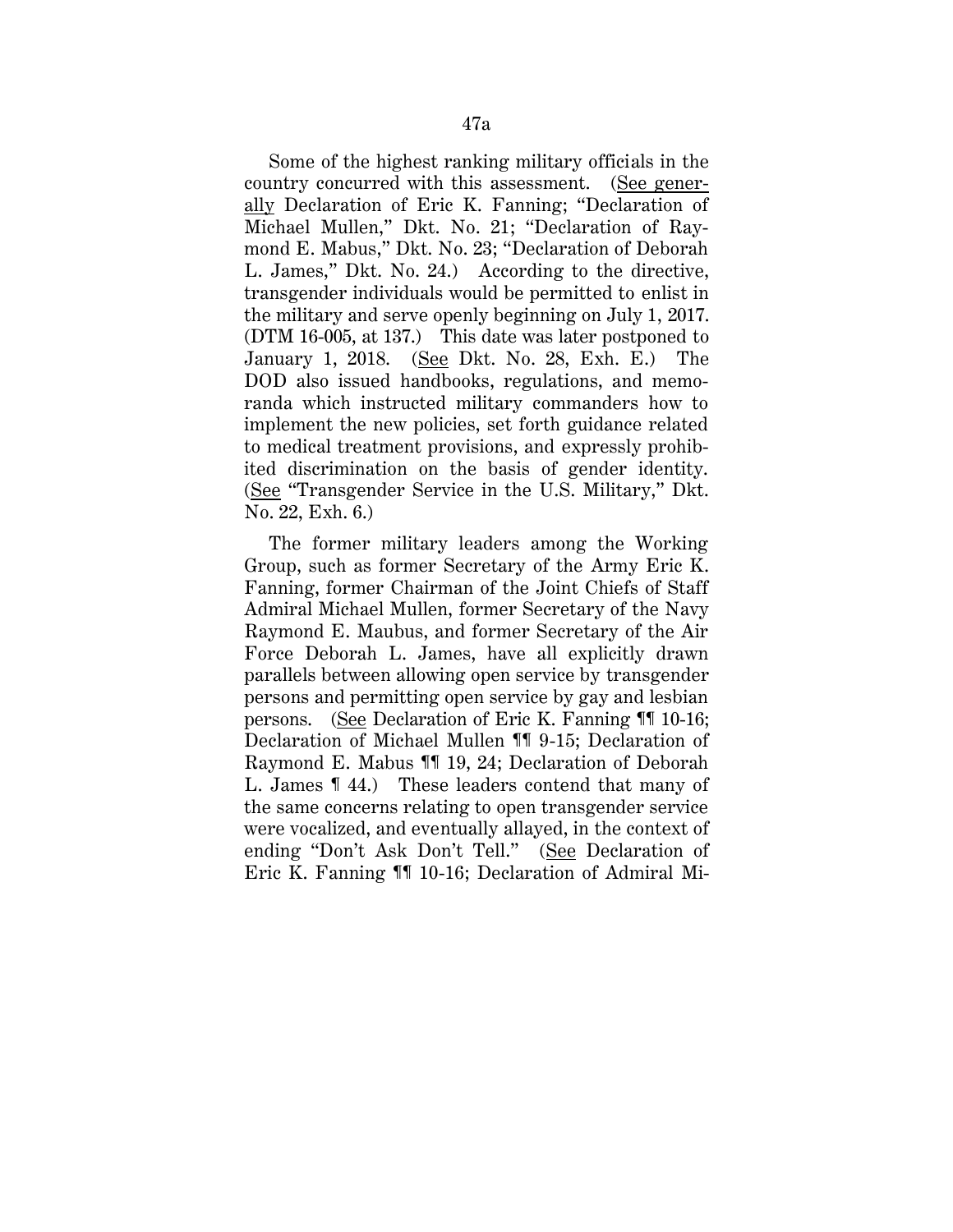chael Mullen ¶¶ 9-15; Declaration of Raymond E. Mabus ¶¶ 19, 24; Declaration of Deborah L. James ¶ 44.)

### **2. Military Transgender Policy after July 2017**

On July 26, 2017, President Trump changed course, announcing via Twitter that transgender individuals would not be permitted to serve in the military. (President Trump's Twitter Proclamation.) One month later, his 2017 Presidential Memorandum promulgated the Accession Directive, Retention Directive, and Sex Reassignment Surgery Directive. (2017 Presidential Memorandum.) President Trump claimed the Obama Administration had "dismantled the [DOD and DHS's] established framework by permitting transgender individuals to serve openly in the military." (Id.) Additionally, he stated the Obama Administration failed to identify a sufficient basis to conclude ending the longstanding policy against open transgender service "would not hinder military effectiveness and lethality, disrupt unit cohesion, or tax military resources." (Id.)

The military reception to President Trump's policy change was somewhat critical. Current Chairman of the Joint Chiefs of Staff Joseph Dunford disagreed with the decision to reinstate the transgender ban, stating he "believe[s] that any individual who meets the physical and mental standards . . . should be afforded the opportunity to continue to serve." (Dkt. No. 28, Exh. I.) He also previously told lawmakers transgender troops have served the military honorably, and he would continue to abide by this sentiment for as long as he holds his position. (Id.) Additionally, it is not clear whether the nation's top military leaders were consulted about this policy change prior to President Trump's Twitter Proclamation. (See Dkt. No. 28, Exh. M.) Moreover, after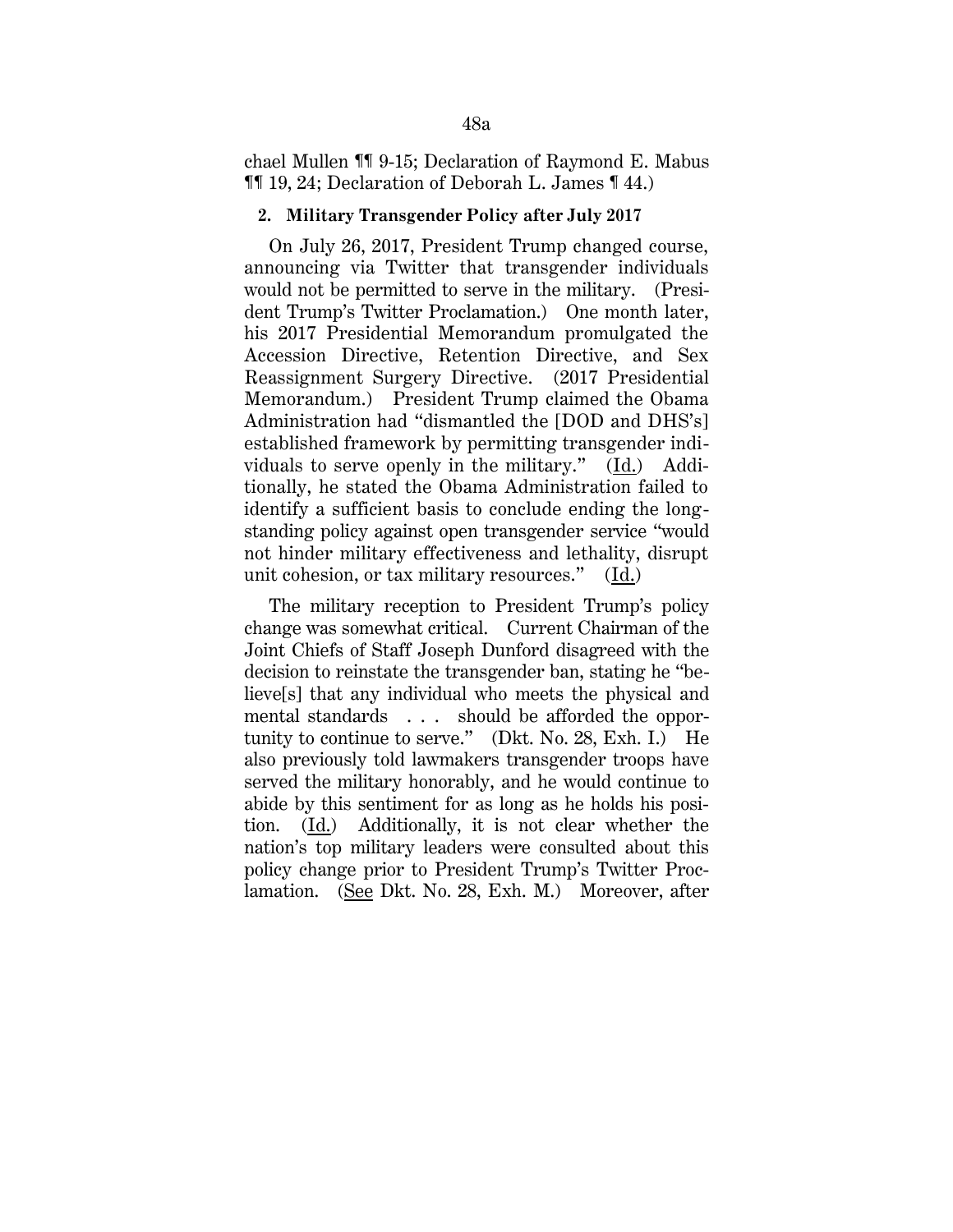the promulgation of President Trump's tweets, 56 retired generals and admirals signed a declaration stating a ban on open service by transgender persons would degrade military readiness. (Dkt. No. 28, Exh. O.)

The Accession Directive would have extended the policy prohibiting open accession into the military beyond January 1, 2018. The Retention and Sex Assignment Surgery Directives were to take effect on March 23, 2018. (Id.) However, a series of judicial orders, including the Court's December Order, preliminarily enjoined the government from enacting these policies. See Doe 1 v. Trump, 275 F. Supp. 3d 167 (D.D.C. 2017); Stone v. Trump, 280 F. Supp. 3d 753 (D. Md. 2017); Karnoski v. Trump, No. C17-1297-MJP, 2017 WL 6311305 (W.D. Wash. Dec. 11, 2017). To date, these injunctions remain in place.

### **3. The Mattis Memorandum**

On February 22, 2018, Defendant Mattis promulgated a memorandum which recommended that President Trump revoke his prior 2017 Presidential Memorandum in order for the military to implement a new policy. ("Mattis Memorandum," Dkt. No. 83-1.) Defendant Mattis states he "created a Panel of Experts [("the Panel")] comprised of senior uniformed and civilian Defense Department and U.S. Coast Guard leaders and directed them to consider [the issue of transgender military service] and develop policy proposals based on data, as well as their professional military judgment . . . ." (Id. at 1.) The Panel "met with . . . transgender Service members" and "reviewed available information on gender dysphoria . . . and the effects of gender dysphoria on military effectiveness, unit cohesion, and resources." (Id. at 1-2.) Based on the work of the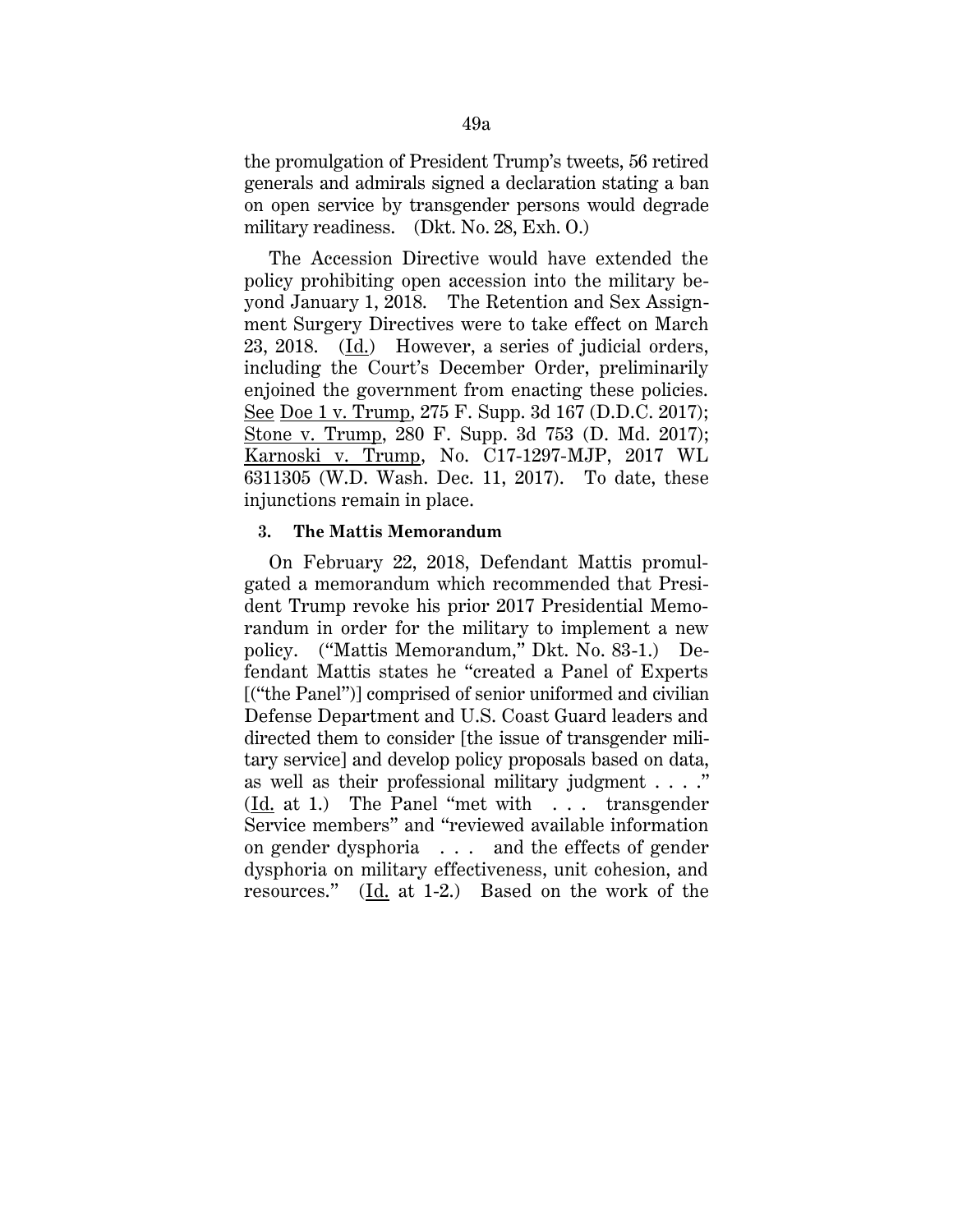Panel, the DOD concluded there are "substantial risks associated with allowing the accession and retention of individuals with a history or diagnosis of gender dysphoria, and require, or have already undertaken, a course of treatment to change their gender." (Id. at 2.) Additionally, exempting those individuals could "undermine readiness, disrupt unit cohesion, and impose an unreasonable burden on the military that is not conducive to military effectiveness and lethality." (Id.) The Mattis Memorandum also criticized the RAND Report, noting it "contained significant shortcomings," "referred to limited and heavily caveated data to support its conclusions, glossed over the impacts of healthcare costs, readiness, and unit cohesion, and erroneously relied on the selective experiences of foreign militaries . . . ." (Id.) Defendant Mattis concluded the DOD should adopt the following policies:

Transgender persons with a history or diagnosis of gender dysphoria are disqualified from military service, except under the following limited circumstances: (1) if they have been stable for 36 consecutive months in their biological sex prior to accession; (2) Service members diagnosed with gender dysphoria after entering into service may be retained if they do not require a change of gender and remain deployable within applicable retention standards; and (3) currently serving Service members who have been diagnosed with gender dysphoria since the previous administration's policy took effect and prior to the effective date of this new policy, may continue to serve in their preferred gender and received medically necessary treatment for gender dysphoria.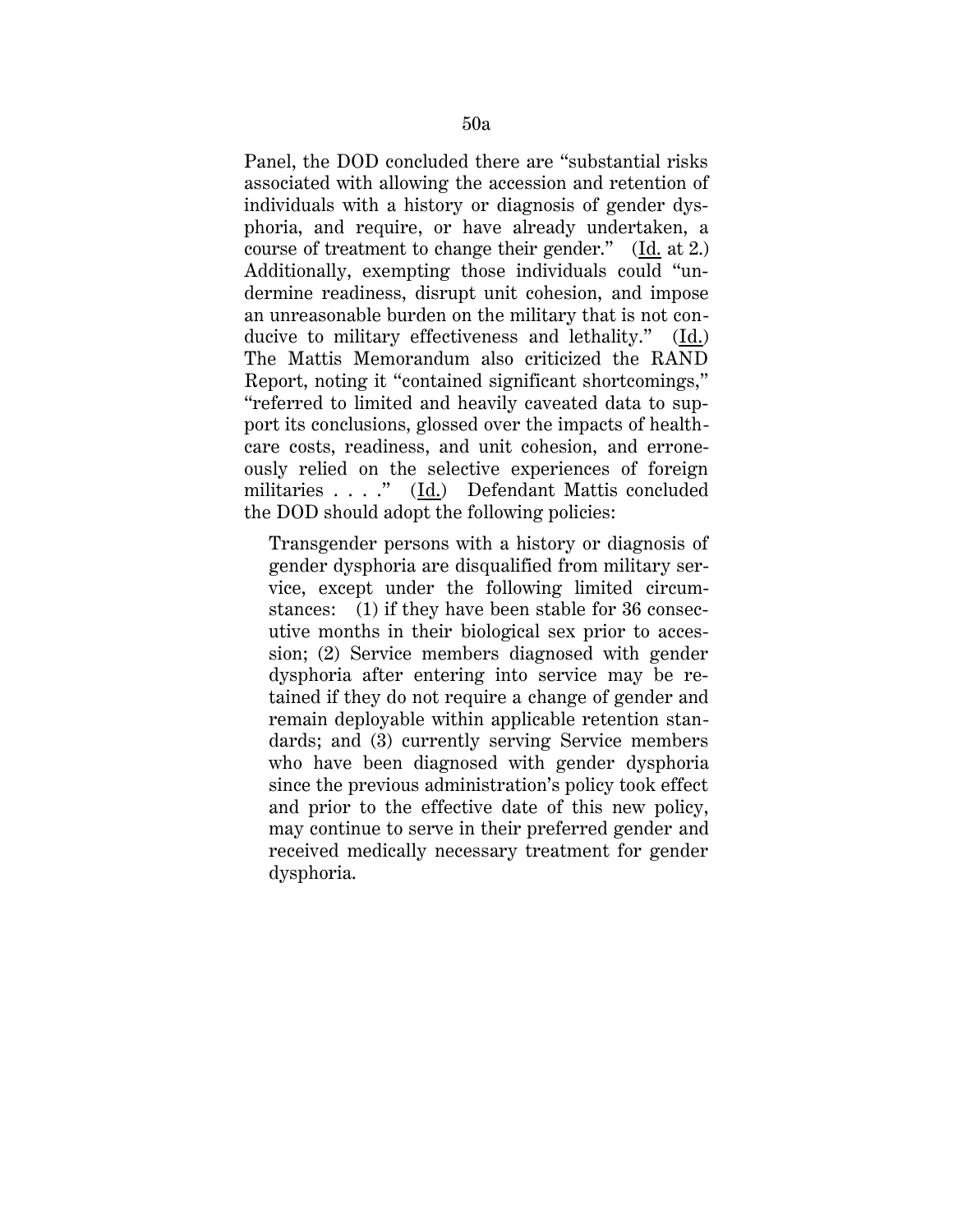Transgender persons who require or have undergone gender transition are disqualified from military service.

Transgender persons without a history or diagnosis of gender dysphoria, who are otherwise qualified for service, may serve, like all other Service members, in their biological sex.

(Id. at 2-3.) Defendant Mattis also sent President Trump a report which detailed why, in the opinion of the DOD, this new policy would be necessary to further the interests of the military. ("DOD Report," Dkt. No. 83-2.) President Trump issued a new memorandum on March 23, 2018, which revoked the 2017 Presidential Memorandum and allowed the DOD to implement its preferred policy. ("2018 Presidential Memorandum," Dkt. No. 83-3.) Given these developments, Defendants ask the Court to dissolve the preliminary injunction issued in the Court's December Order. (Motion at 2.)

### **4. Karnoski v. Trump**

On April 13, 2018, the Honorable Marsha J. Pechman issued an order which partially granted plaintiffs' motion for summary judgment in a similar case. Karnoski v. Trump, No. C17-1297-MJP, 2018 WL 1784464 (W.D. Wash. Apr. 13, 2018). In Karnoski, the defendants made several of the same arguments advanced here, such as mootness, standing, and level of deference to the DOD Report. Id. Judge Pechman held that discrimination against transgender persons should be subject to strict scrutiny. Id. at \*10-11. However, the court declined to determine the level of deference due to the DOD Report. Id. at 11-13. Additionally,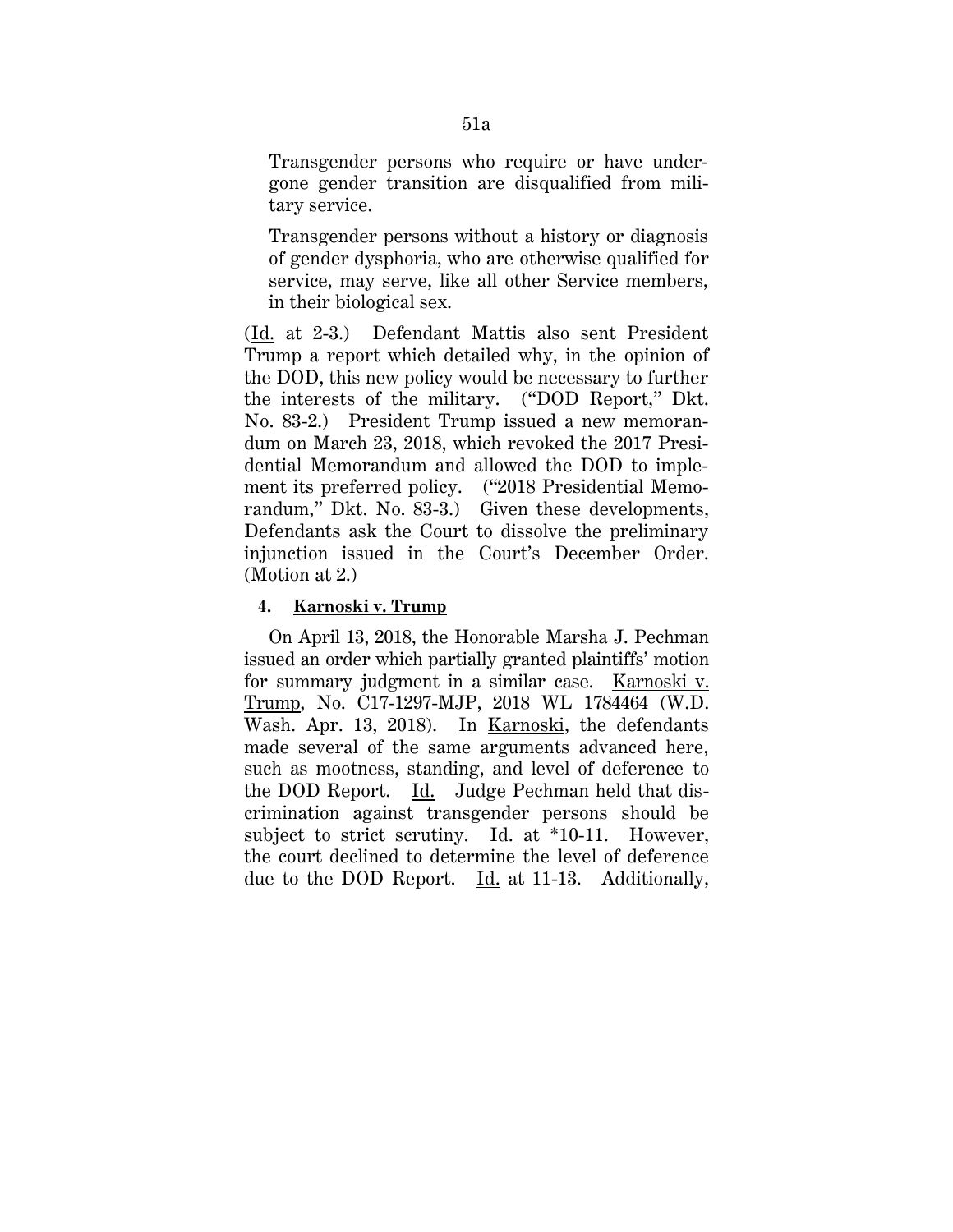the court held that the preliminary injunction already issued should remain in effect, and struck the defendants' motion to dissolve the preliminary injunction. Id. at \*14. The defendants appealed this decision, and that appeal is currently pending before the Ninth Circuit. The Ninth Circuit recently ruled that the preliminary injunction should remain in place during the pendency of the appeal in order to preserve the status quo. (Karnoski, et al. v. Trump, et al., No. 18-35347, Dkt. No. 90.) Thus, under the current legal landscape, the Ninth Circuit has begun the process of reviewing the Karnoski decision, including the order upholding the preliminary injunction and striking defendants' motion to dissolve, and has maintained the preliminary injunction while Karnoski is under review.

## **II. LEGAL STANDARD**

The basic function of a preliminary injunction is to preserve the relative positions of the parties until a trial on the merits. Univ. of Texas v. Camenisch, 451 U.S. 390, 392 (1981). To obtain a preliminary injunction, a party must either show (1) a combination of probable success and the possibility of irreparable harm, or  $(2)$  the balance of hardship tips in its favor and the party has raised serious questions. Arcamuzi v. Continental Air Lines, Inc., 819 F.2d 935, 937 (9th Cir. 1987); see also Winter v. Nat. Res. Def. Council, Inc., 555 U.S. 7, 20 (2008) (holding that, to obtain a preliminary injunction, a movant must show: (1) likelihood of success on the merits; (2) irreparable harm; (3) balance of equities tips in his favor; and (4) an injunction is in the public interest). A district court has discretion to dissolve or to modify a preliminary injunction if factual or legal circumstances have changed since the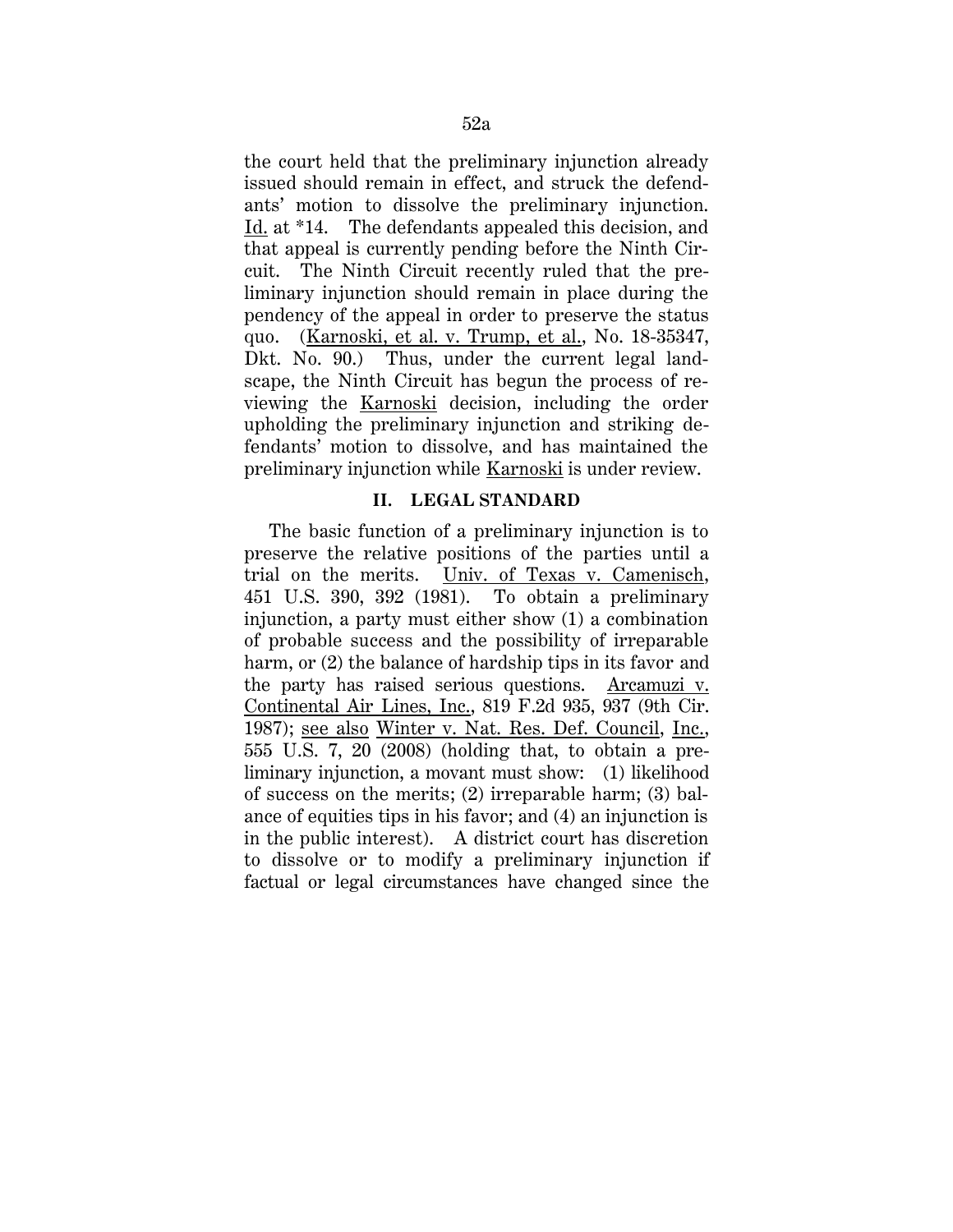issuance of the injunction. See Mariscal-Sandoval v. Ashcroft, 370 F.3d 851, 859 (9th Cir. 2004). "A party seeking modification or dissolution of an injunction bears the burden of establishing that a significant change in facts or law warrants revision or dissolution of the injunction." Sharp v. Weston, 233 F.3d 1166, 1170 (9th Cir. 2000).

### **III. DISCUSSION**

### **A. Mootness**

Defendants contend Plaintiffs' challenge is now moot because any dispute over the new policy "presents a substantially different controversy" than Plaintiffs' challenge to the 2017 Presidential Memorandum. (Motion at 8.) Defendants state the appropriate question is whether the "challenged conduct continues" or whether the policy "has been sufficiently altered as to present a substantially different controversy from the one [previously] decided." (Id. (quoting Ne. Fla. Chapter of Associated Gen. Contractors of Am. v. City of Jacksonville, Fla., 508 U.S. 656, 662 n.3 (1993)).) Defendants argue Plaintiffs' original challenge was premised on the assumption that President Trump had ordered a categorical ban excluding transgender individuals for reasons not supported by prevalent military judgment. (Motion at 8.) The new policy, Defendants argue, contains several exceptions which would allow "some" transgender individuals to serve and is the product of "independent military judgment following extensive study." (Id.) Defendants maintain this new policy turns "on the basis of a medical condition and its associated treatment," and does not implement the 2017 Presidential Memorandum. (Reply at 2.) These arguments fail.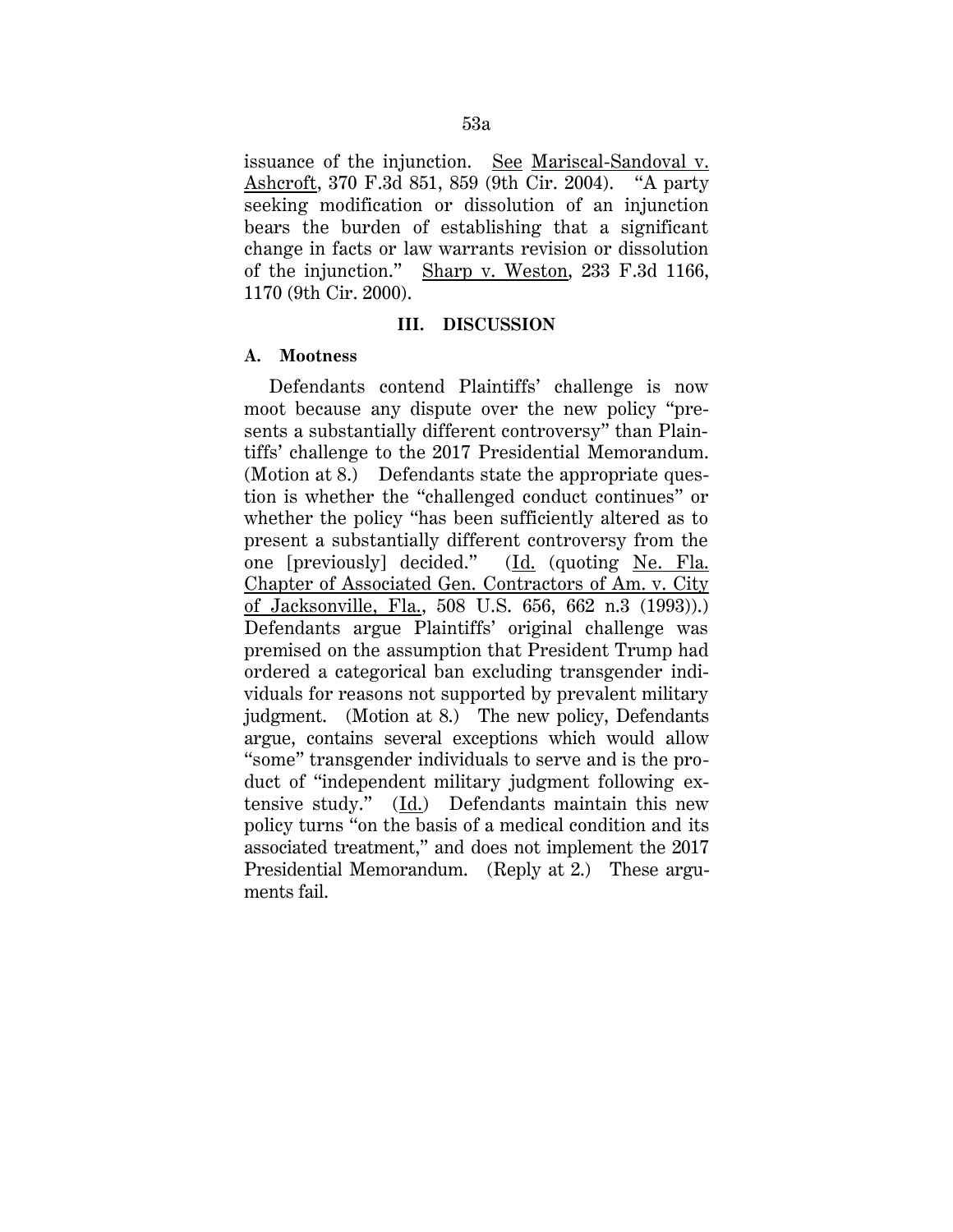The enactment of a new policy does not moot a challenge to a previous one where, as here, the new one differs little from the first. In City of Jacksonville, the city enacted an ordinance which required it to set aside a certain percentage of its money each year for "Minority Business Enterprises" ("MBE's"). 508 U.S. at 658. The plaintiff challenged this policy, and a district court entered a preliminary injunction against the city. Id. at 659. The city later repealed its MBE ordinance and replaced it with a new ordinance which had three principal differences: (1) it now applied just to women and black people, not to women and other minority groups; (2) the percentage of money set aside for these businesses became a percentage range rather than a set percentage figure; and (3) there were now five alternative methods for achieving the city's participation goals. Id. at 661. In its discussion on mootness, the Supreme Court noted:

There is no mere risk that Jacksonville will repeat its allegedly wrongful conduct; it has already done so. *Nor does it matter that the new ordinance differs in certain respects from the old one*. City of Mesquite [,455 U.S. 283 (1982),] does not stand for the proposition that it is only the possibility that the selfsame statute will be enacted that prevents a case from being moot; if that were the rule, a defendant could moot a case by repealing the challenged statute and replacing it with one that differs only in some insignificant respect. The gravamen of petitioner's complaint is that its members are disadvantaged in their efforts to obtain city contracts. The new ordinance may disadvantage them to a lesser degree than the old one, but insofar as it accords preferential treatment to black- and female-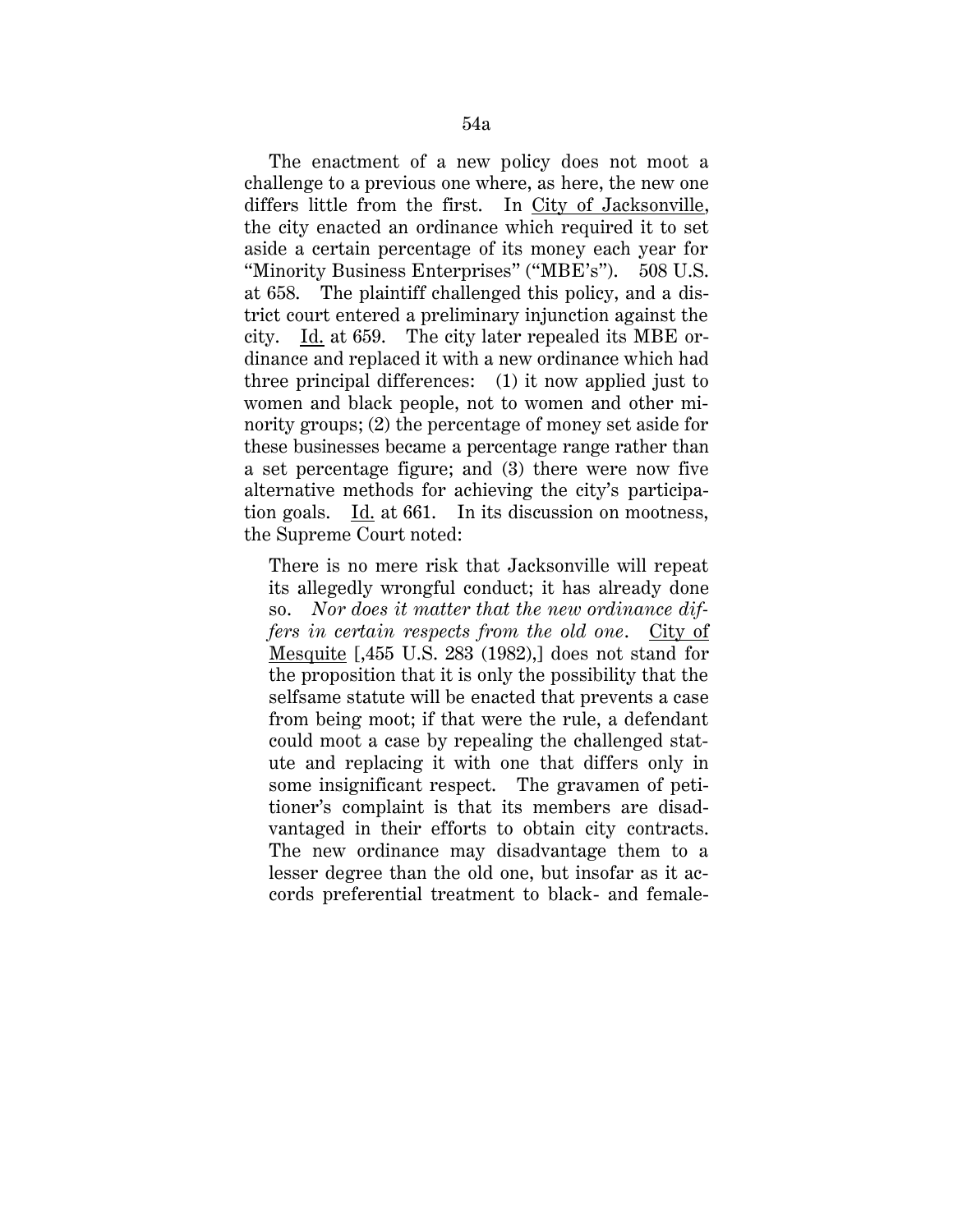owned contractors—and, in particular, insofar as its "Sheltered Market Plan" is a "set aside" by another name—*it disadvantages them in the same fundamental way*.

Id. at 669 (emphasis added). Here, President Trump stated the essence of the first policy in his Twitter proclamation: transgender people will no longer be able to serve in the U.S. military. (President Trump's Twitter Proclamation.) In keeping with that proclamation, the first policy banned the accession and retention of transgender individuals. (2017 Presidential Memorandum). The policies described in the 2017 Presidential Memorandum and the 2018 Presidential Memorandum are fundamentally the same. Indeed, President Trump specifically announced this review process along with the first policy. (2017 Presidential Memorandum). This new policy specifically bans transgender individuals from serving in the military in a manner consistent with their gender identity. (Mattis Memorandum.) It excludes anyone who requires or has undergone gender transition, and requires proof that a person has been stable in their birth sex for the last thirty-six months. (Id.) In sum, it disadvantages transgender service members "in the same fundamental way." City of Johnsonville, 508 U.S. at 669.

Defendants contend this policy has exceptions which will allow some transgender individuals to serve in the military (Motion at 5-6), yet these very exceptions expose the policy as being substantially the same as the first. To start, all transgender individuals "who require or have undergone gender transition are disqualified from military service." (Mattis Memorandum at 2-3.) Yet, transgender individuals "without a history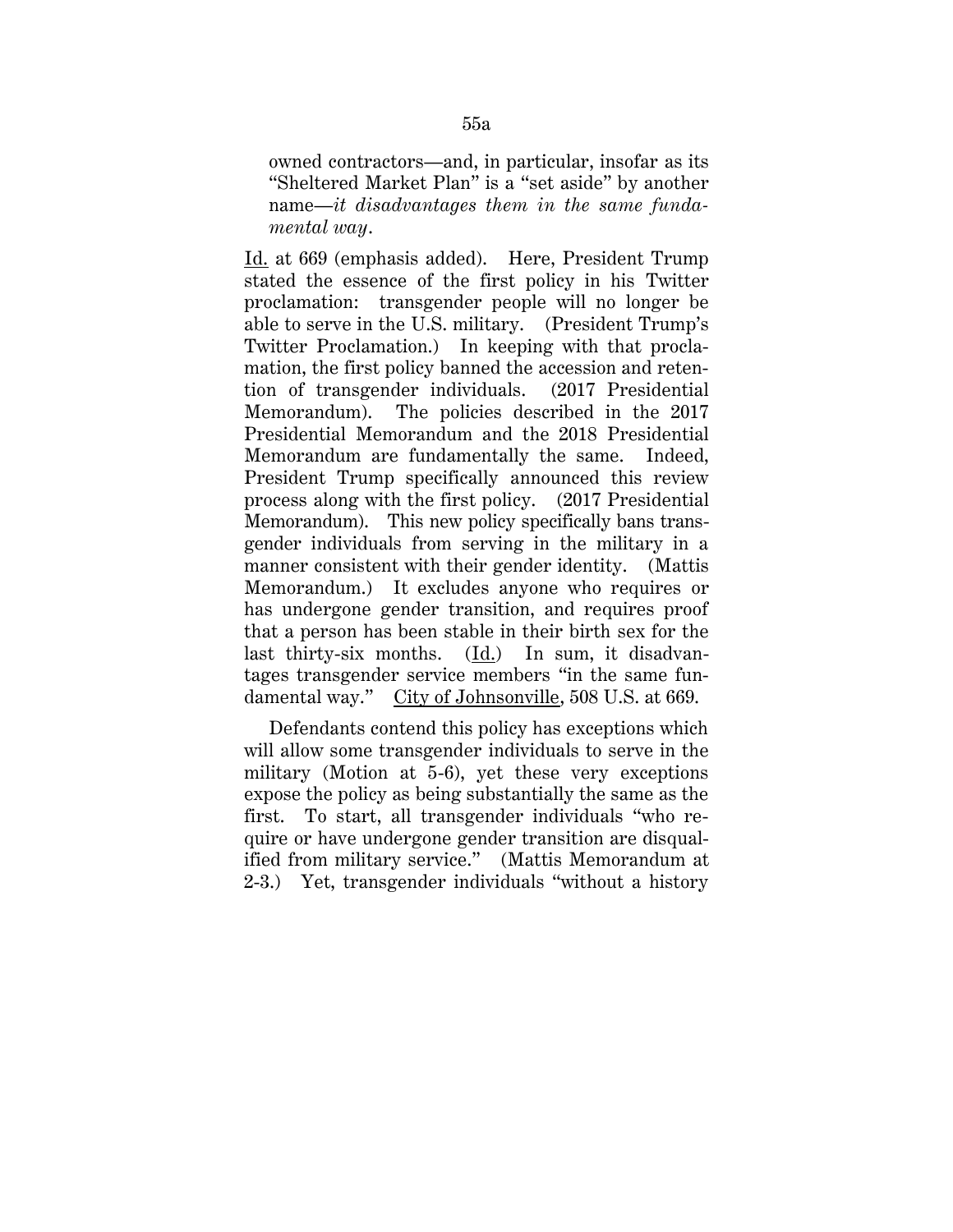or diagnosis of gender dysphoria, who are otherwise qualified for service, may serve, like all other Service members, in their biological sex." (Mattis Memorandum at 2-3.) Additionally, people *with* gender dysphoria who do not require or have not undergone gender transition are exempted from the policy as long as they are "willing and able to adhere to all standards associated with their biological sex." (Id.) Taken together, it is clear that a diagnosis of gender dysphoria is neither necessary nor sufficient to be excluded from the military under this new policy. What is both necessary and sufficient to be excluded, irrespective of a diagnosis of gender dysphoria, is a person serving consistent with their transgender identity. In short, the policy aims to eliminate a person's *trans*ness, and nothing else. See Karnoski, 2018 WL 1784464, at \*12 ("Requiring transgender people to serve in their biological sex does not constitute open service in any meaningful way, and cannot reasonably be considered an exception to the Ban. Rather, it would force transgender service members to suppress the very characteristics that defines them as transgender in the first place.") (internal quotation marks omitted); see also Christian Legal Soc'y v. Martinez, 561 U.S. 661, 689 (2010) (rejecting purported distinction between targeting same-sex intimate conduct and discriminating against gay people).

For the purpose of mootness, the controversy presented by the new policy is substantively the same as the controversy presented by the old policy. Transgender individuals will be disadvantaged "in the same fundamental way." City of Jacksonville, 508 U.S. at 669. Defendants have appropriately informed the Court that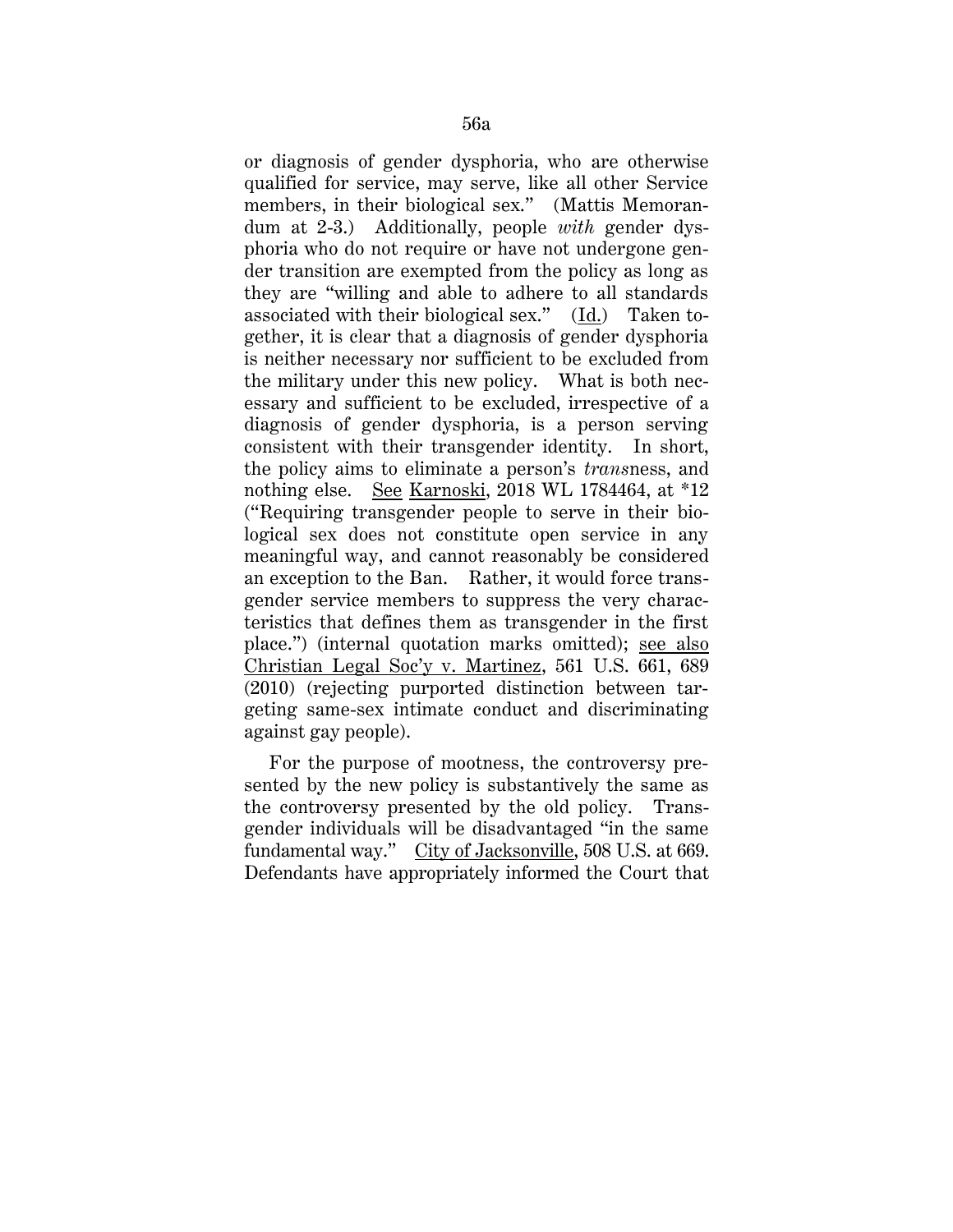it must decide whether the challenged conduct continues. (Motion at 8.) It clearly does.

### **B. Constitutional Review**

### **1. Military Deference and Rational Basis Review**

Defendants argue this new policy triggers rational basis review because it "draws lines on the basis of a medical condition (gender dysphoria) and an associated treatment (gender transition), not on transgender status." (Motion at 10.) This characterization, however, does not match reality. As noted above, a diagnosis of gender dysphoria is neither necessary nor sufficient for a person to be excluded from the military under this new policy. Yet the discussion does not end here, as Defendants also argue they are entitled to deference becasue the new policy is a military decision. (Id. (citing, e.g., Rostker v. Goldberg, 453 U.S. 57, 67 (1981) ("Congress is [not] free to disregard the Constitution when it acts in the area of military affairs . . . but the tests and limitations to be applied may differ because of the military context"); Goldman v. Weinberger, 475 U.S. 503, 507 (1986) ("Our review of military regulations challenged on First Amendment grounds is far more deferential than constitutional review of similar laws or regulations designed for civilian society.")).) This deferential review is most appropriate when the military acts with measure, and not "unthinkingly or reflexively." Rostker, 453 U.S. at 72.

In the Court's December Order, it noted "the only serious study and evaluation concerning the effect of transgender people in the armed forces led the military leaders to resoundingly conclude there was no justification for the ban." (December Order at 18.) Fol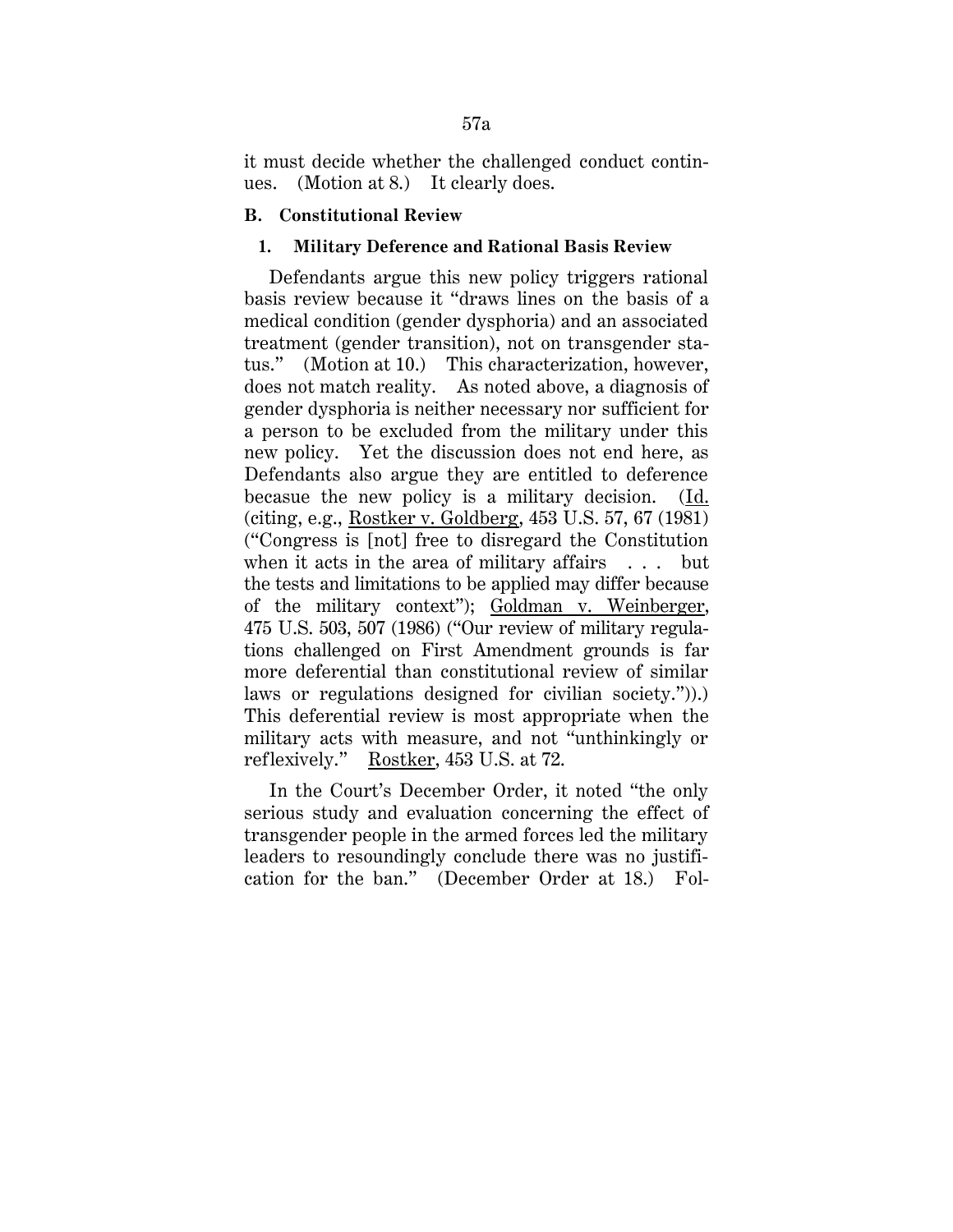lowing the promulgation of this Order, Defendants conducted their own study and have submitted their own report. (DOD Report; Mattis Memorandum.) The DOD has concluded that "accommodating gender transition would create unacceptable risks to military readiness; undermine good order, discipline, and unit cohesion; and create disproportionate costs." (Motion at 15 (citing Mattis Memorandum at 2).) However, there are several reasons why the DOD Report and the new policy are not entitled to military deference.

First, the new policy and DOD Report represent after-the-fact justifications for the military ban on transgender service members. The relevant timeline is as follows: On July 26, 2017, President Trump announced that "*After consultation with my Generals and military experts*, please be advised that the United States Government will not accept or allow Transgender individuals to serve in any capacity in the U.S. Military." (President Trump's Twitter Proclamation (emphasis added).) With this statement, President Trump made two things clear: (1) he had already consulted the relevant military experts who presumably provided information on how to proceed; and (2) the decision had been made to ban transgender individuals from serving in the military. The Interim Guidance and 2017 Presidential Memorandum formalized the policy announced in the initial proclamation. Following a series of defeats in the courts, including specific rebukes for not having an adequate military record to justify the ban, the DOD now, in 2018, has conducted a study which attempts to rationalize a decision made on July 26, 2017—a decision which, purportedly, already followed such a consultation with military experts.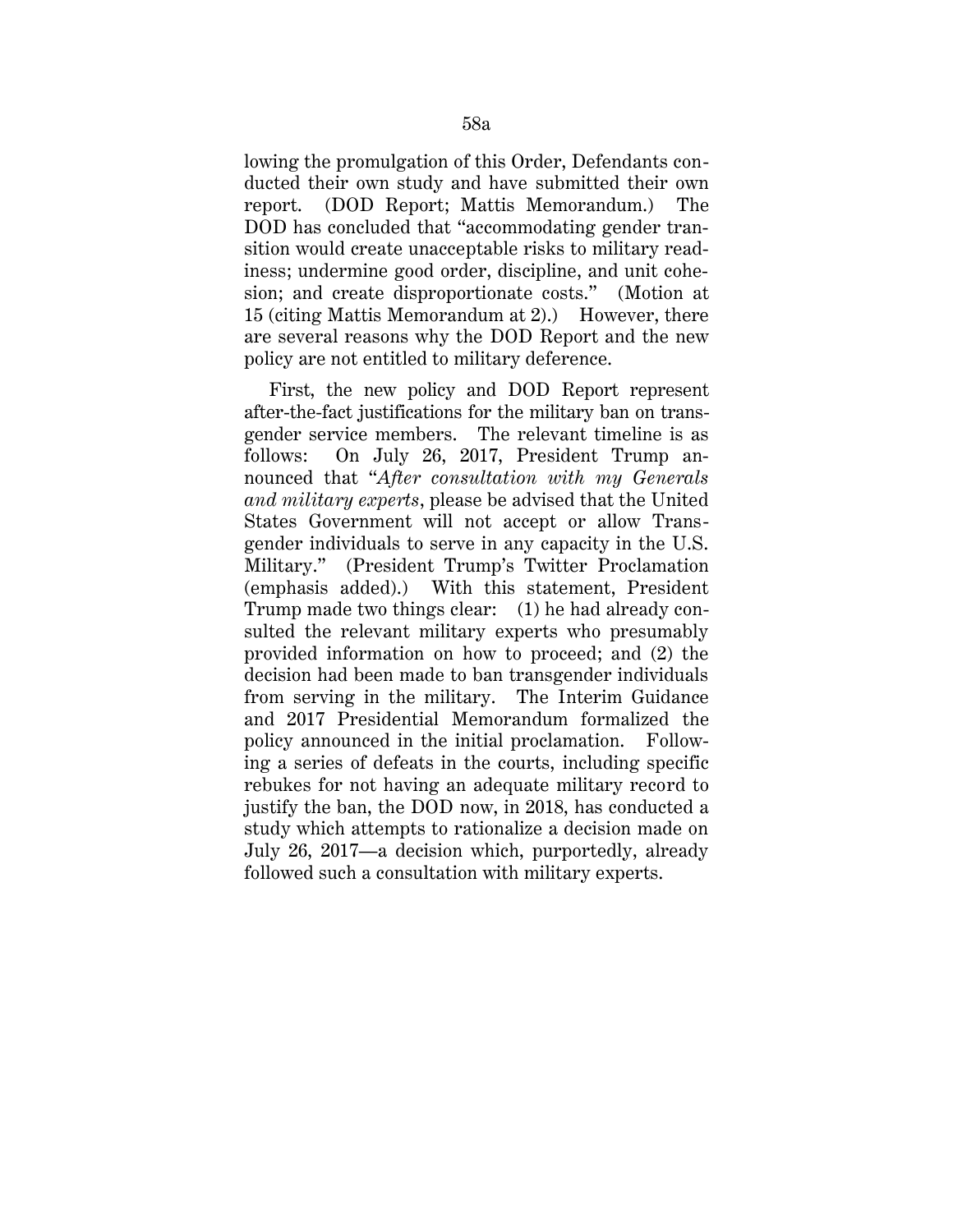As noted above, the new policy is essentially the same as the first policy, which distinguishes this case from Trump v. Hawaii, 138 S. Ct. 2392 (June 26, 2018). There, the Supreme Court upheld President Trump's authority to restrict entry of nationals from seven countries "whose systems for managing and sharing information about their nationals the President deemed inadequate." Id. at 2404. The immigration policy at issue underwent two substantive revisions before being squarely presented to the Supreme Court. Id. at 2403-04. In that case, there were serious allegations of religious animus levied at President Trump due to pronouncements, on multiple occasions, that he sought to implement a "Muslim ban." Id. at 2435-38 (Sotomayor, J. dissenting) (noting that President Trump, as a candidate, was "calling for a total and complete shutdown of Muslims entering the United States," which progressed to a characterization of his policy as "a suspension of immigration from countries where there's a proven history of terrorism") (internal quotation marks omitted) . Notably, the final immigration policy before the Supreme Court did not concern a total Muslim ban as originally called for by then-Candidate Trump. Instead, the policy before the Supreme Court concerned seven specific countries, only five of which contained Muslim-majority populations. Id. at 2421. This, then, would cover only 8% of the world's Muslim population. Id. Additionally, three Muslim-majority countries were specifically removed from an earlier iteration of this immigration policy. Id. at 2422.

This case is distinguishable from Hawaii. Here, Trump specifically announced that he was banning transgender people from the military. This second iteration of the policy continues to do exactly that.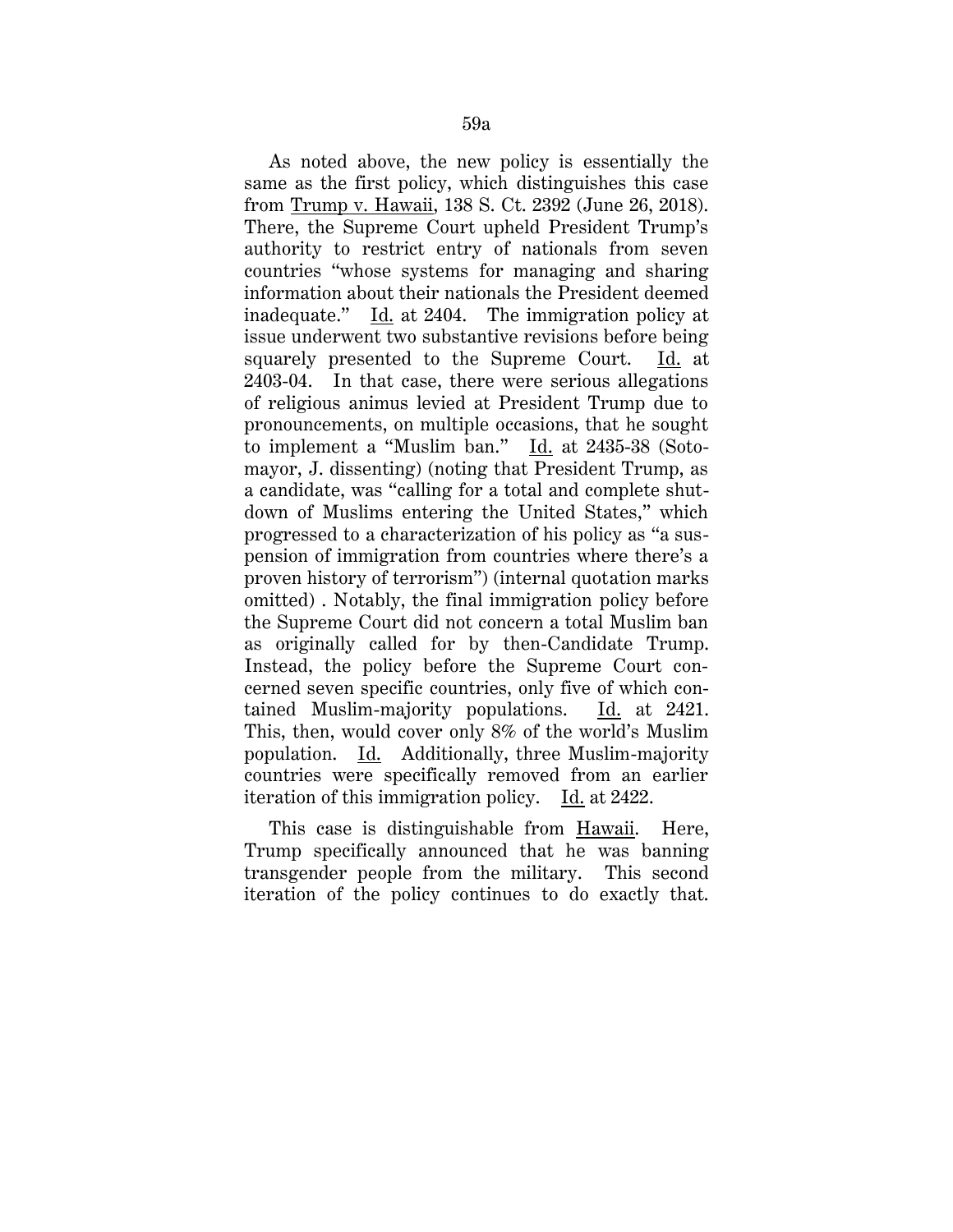The evolving limiting principles present in the Hawaii immigration policy revisions are absent here. Additionally, then-Candidate Trump specifically called for a Muslim ban at some point in the future. Here, President Trump announced the United States Government will not accept or allow transgender individuals, a decision which had followed military consultation. This language directly implies the necessary study has already concluded. For these reasons, Hawaii is inapposite to the present discussion.

Perhaps conceding the DOD Report represents an after-the-fact justification for the original transgender ban, Defendants argue Schlesinger v. Ballard, 419 U.S. 498 (1975), offers an example of when the Supreme Court accepted such a justification. (Motion at 11.) There, the Court upheld a statutory scheme under which male naval officers who failed to be promoted were subject to a shorter mandatory discharge schedule than female officers under the same circumstances. Schlesinger, 419 U.S. at 499-505. In discussing the rationale behind this difference in treatment, the Supreme Court noted that "Congress may thus quite rationally have believed that women line officers had less opportunity for promotion than did their male counterparts . . . ." Id. at 577. Defendants note that the dissent criticized the majority for "conjur[ing] up a legislative purpose." Id. at 500 (Brennan, J. dissenting). Plaintiffs contend the Supreme Court looked to whether a sufficient justification for the law existed at the time of its enactment. (Opposition at 12.) Upon review of this case, it is unclear whether the language Defendants quote represents an acceptance of an after-the-fact justification. However, language in other Supreme Court cases is not so ambiguous. See United States v. Virginia,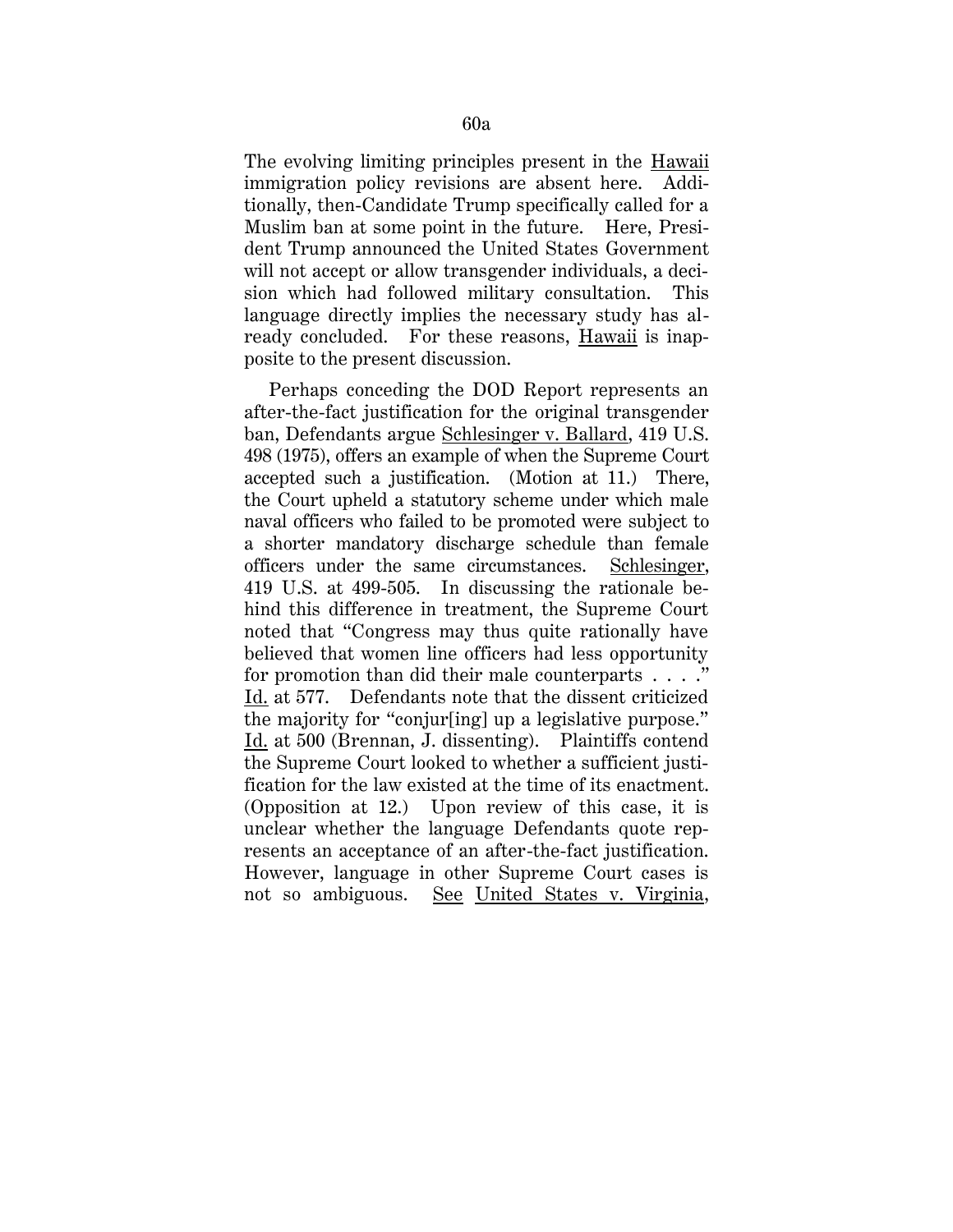518 U.S. 515, 531 (1996) (noting that the government must proffer a justification which is "exceedingly persuasive," "genuine," "not hypothesized," not "invented *post hoc* in response to litigation," and "must not rely on overbroad generalizations"); Sessions v. Morales-Santana, 137 S. Ct. 1678, 1696 (2017) ("It will not do to hypothesize or invent governmental purposes for gender classifications *post hoc* in response to litigation.") (internal quotations omitted).

For these reasons, the Court finds Defendants are not entitled to rational-basis review pursuant to the doctrine of military deference. Although Karnoski explicitly found that transgender discrimination should be subject to strict scrutiny, this Court has already found that intermediate scrutiny is appropriate. (December Order at 19 (citing Schwenk v. Hartford, 204 F.3d 1187, 1201-02 (9th Cir. 2000) ("both [the Gender Motivated Violence Act and Title VII] prohibit discrimination based on gender as well as sex. Indeed, for the purposes of these two acts, the terms 'sex' and 'gender' have become interchangeable." Additionally, sex-based discrimination can include discrimination based on someone failing "to conform to socially-constructed gender expectations."); Norsworthy v. Beard, 87 F. Supp. 3d 1104, 1119 (N.D. Cal. 2015); Olive v. Harrington, No. 115CV01276BAMPC, 2016 WL 4899177, at \*5 (E.D. Cal. Sept. 14, 2016)).)

## **2. Intermediate Scrutiny**

"A party seeking modification or dissolution of an injunction bears the burden of establishing that a significant change in facts or law warrants revision or dissolution of the injunction." Sharp v. Weston, 233 F.3d 1166, 1170 (9th Cir. 2000). Under intermediate scru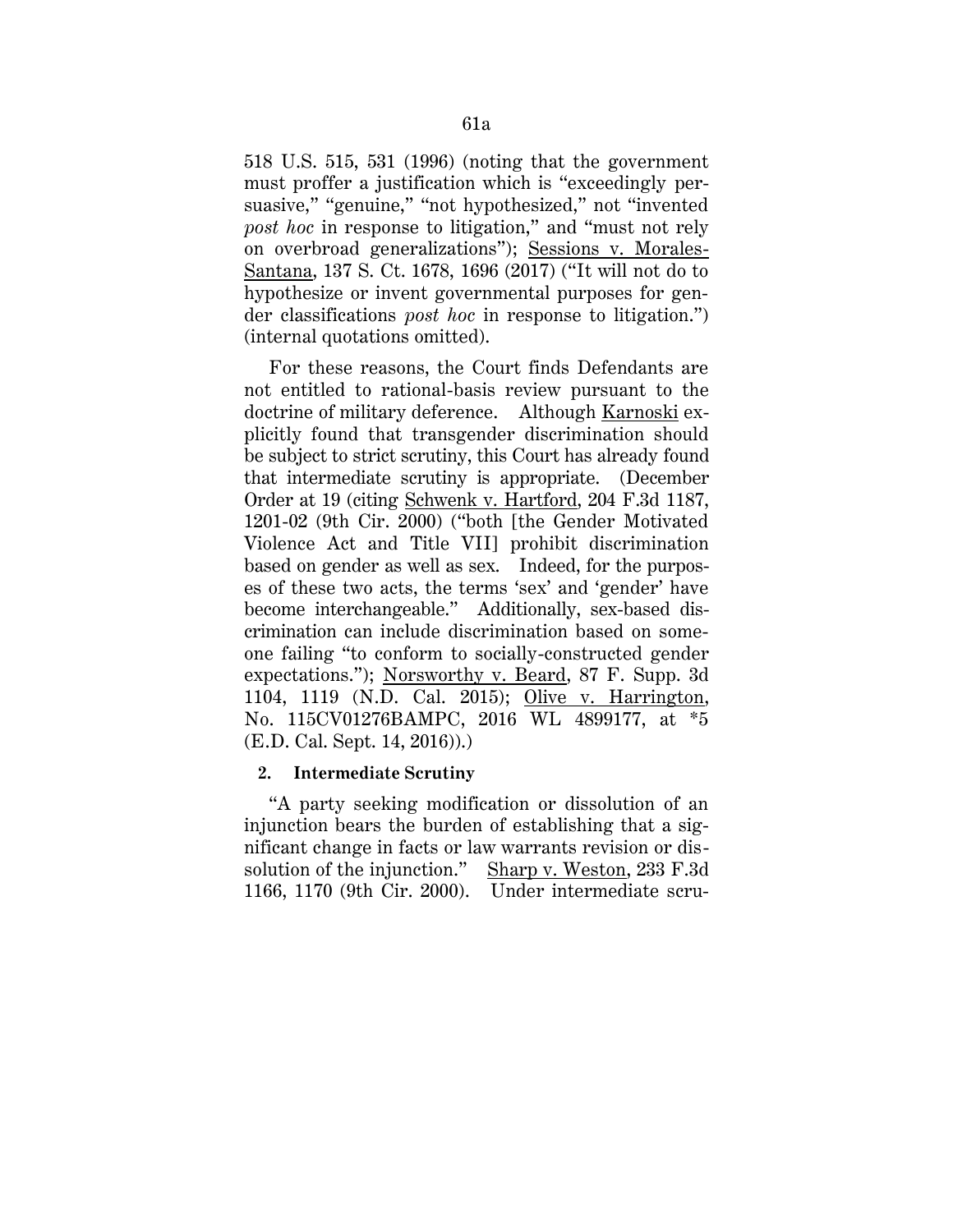tiny, Defendants must proffer a justification for this new policy which is substantially related to an exceedingly persuasive justification. Virginia, 518 U.S. at 533. Defendants state the transgender ban advances three separate interests: (1) promoting military readiness based on deployability; (2) promoting unit cohesion based on concerns about maintaining sex-based standards; and (3) lowering costs. (Motion at 14-23.) The Court previously considered and rejected Defendants' third argument. (December Order at 19 ("[Defendants'] reliance on cost is unavailing, as precedent shows the ease of cost and administration cannot not survive intermediate scrutiny even if it is significant. Frontiero v. Richardson, 411 U.S. 677, 688-91 (1973)").) Accordingly, the Court will focus on Defendants' first two arguments.

# **i. Military Readiness**

Notably, Defendants continue to assert the operative question is whether a person suffers from gender dysphoria. (Motion at 15.) However, as discussed above, this focus misses the mark, as a diagnosis of gender dysphoria is neither necessary nor sufficient to be excluded from the military under this policy. Consequently, the Court is not persuaded by Defendants' fears of increased mental instability for those who suffer from gender dysphoria. (Id. at 14-16.) People with gender dysphoria are explicitly exempted from this new policy as long as they do not present as transgender. (Mattis Memorandum at 2-3.) Likewise, Defendants' concern that those who undergo gender transition surgery could negatively affect deployability is not substantially related to the actual effect of this policy. Defendants state the majority of current trans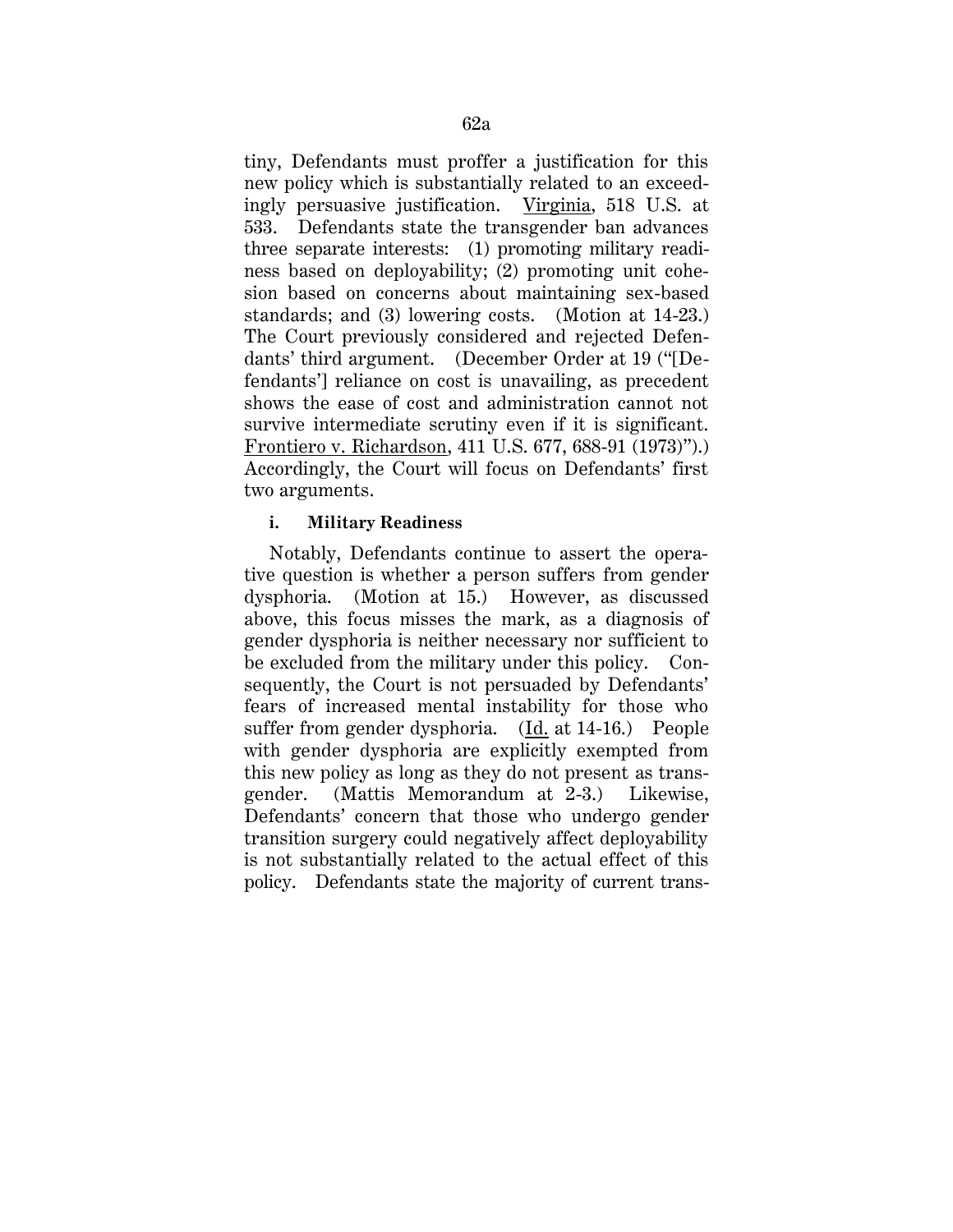gender service member treatment plans include a request for gender transition surgery. (Motion at 22-23.) However, the Mattis Memorandum bans all individuals who present as transgender from the military, not only those who have undergone gender transition surgery. (Mattis Memorandum at 2-3.) The decision to ban the accession of people who have undergone gender transition surgery is thus one part of the whole policy, and the purported rationalization for this decision, though contested by Plaintiffs, cannot be used to justify the whole policy even if assumed to be valid. In sum, the concerns voiced by Defendants are not substantially related to the effect of the policy, nor are these concerns exceedingly persuasive.

## **ii. Unit Cohesion**

Defendants first argue that any transgender service member accommodation policy which "does not require full sex-reassignment surgery could 'erode reasonable expectations of privacy that are important in maintaining unit cohesion, as well as good order and discipline.'" (Motion at 18 (quoting DOD Report at 37).) Defendants premise their argument by stating the only feasible way for transgender service members to serve in the military would involve requiring them to submit to sex reassignment surgery. (Id. at 18-19.) Defendants then state that allowing service members "who have developed . . . the anatomy of their identified gender to use the facilities of either their identified gender or biological sex would invade the expectations of privacy of the non-transgender service members who share those quarters."  $(Id. at 19 (citing DOD Re$ port at 37) (internal quotations omitted).) Thus, Defendants argue the military faces two choices: create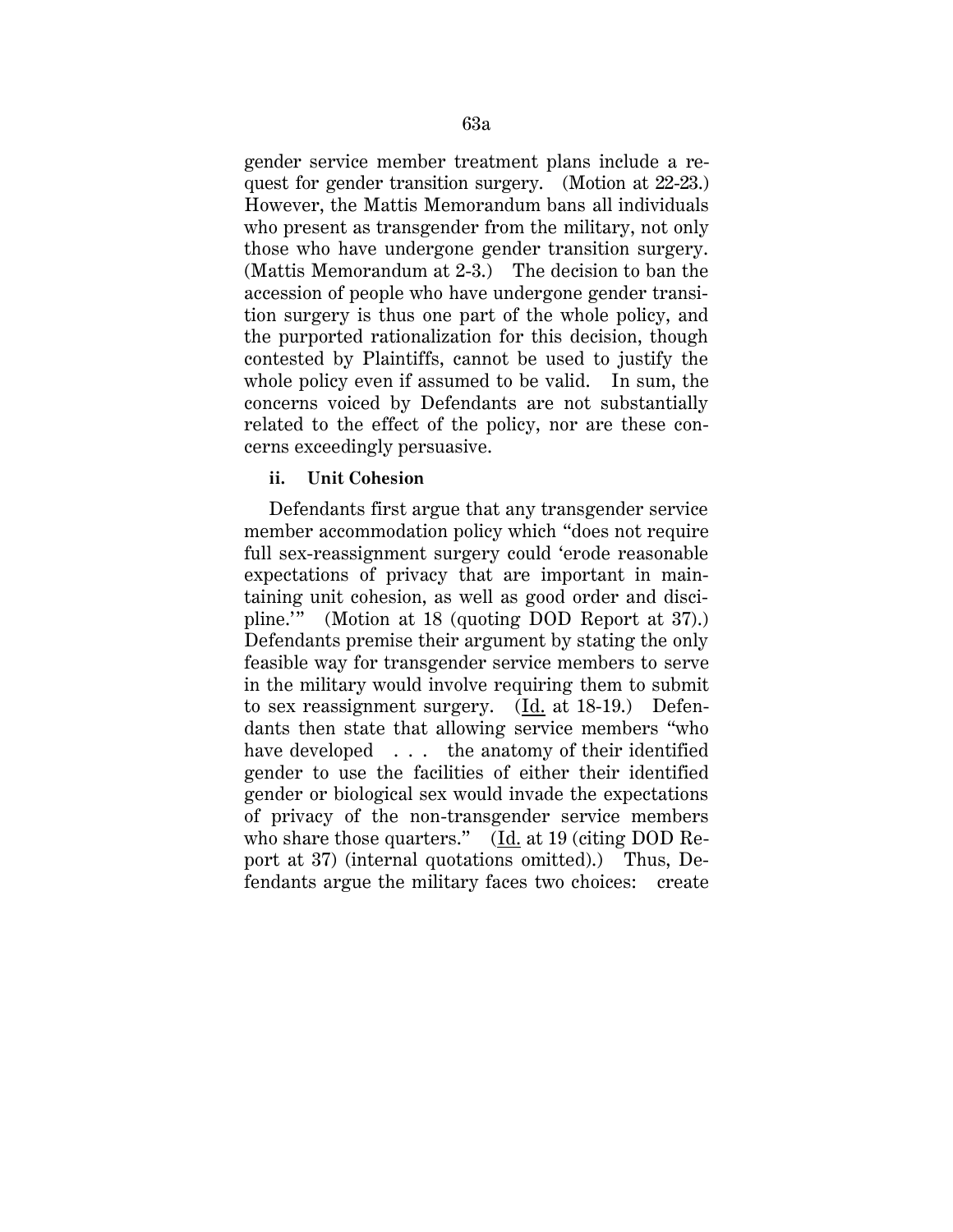separate facilities for transgender service members, which is deemed "logistically impracticable," or be presented with "irreconcilable privacy demands." (Id. (citing DOD Report at 37).) Additionally, Defendants cite to a specific instance where a commanding officer faced dueling equal opportunity complaints—one from a transgender woman with male sex organs who wanted to use the female shower facilities, and one from the other female service members in the unit. (Id.)

In response, Plaintiffs cite to a litany of non-binding cases to support their contention that Courts across the country have held that allowing transgender individuals to live in accord with their identity does not threaten the privacy or safety interests of others. (Opposition at 7 (citing, e.g., Whitaker By Whitaker v. Kenosha Unified Sch. Dist. No. 1 Bd. of Educ., 858 F.3d 1034, 1046-47 (7th Cir. 2017); M.A.B. v. Bd. of Educ. of Talbot Cty., 286 F. Supp. 3d 704, 724-26 (D. Md. 2018)).) Defendants note that none of Plaintiffs' cited cases concern the military context. (Reply at 10.)

The military has often used concerns regarding unit cohesion to contest permitting open service by individuals in minority groups. In Log Cabin Republicans v. U.S., the court ruled that that the military's "don't ask, don't tell" policy ("DADT"), which banned open service by gay persons, violated the First Amendment of the Constitution. 716 F. Supp. 2d 884 (C.D. Cal. 2010).<sup>1</sup> The court made this determination despite the government's argument that DADT "is necessary to protect

 $\overline{a}$ 

 $<sup>1</sup>$  A subsequent opinion vacated this decision on the grounds that</sup> the original case had become moot due to Congress voluntarily enacting the Don't Ask, Don't Tell Repeal Act of 2010. Log Cabin Republicans v. U.S., 658 F.3d 1162 (9th Cir. 2011).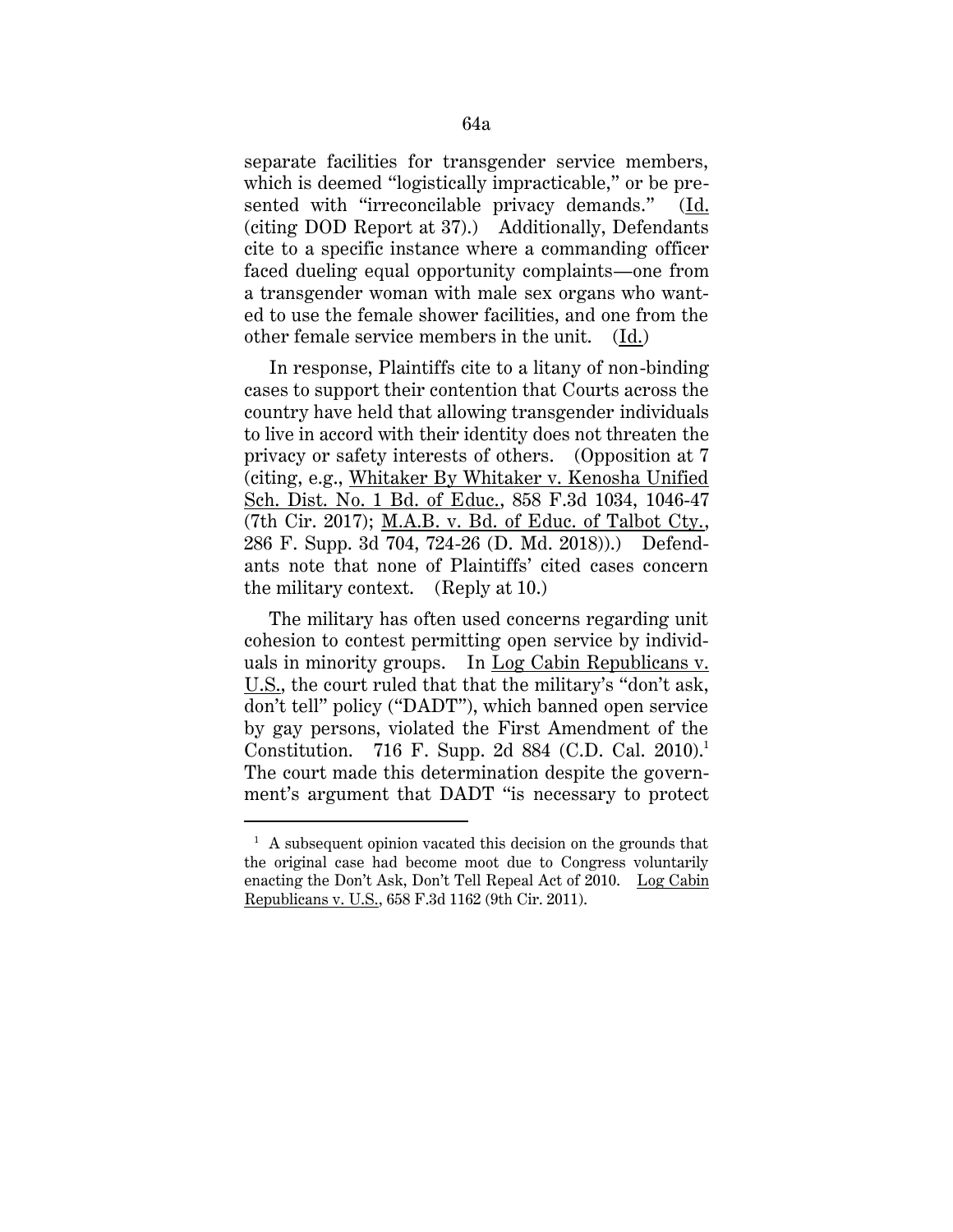unit cohesion and heterosexual service members' privacy." Id. at 920. In finding DADT "is not necessary to protect the privacy of service  $[]$  members," id. at 923, the court relied upon testimony given by various officers in the military who attested there was no nexus between DADT and a loss of unit cohesion. Id. at 921-22; see also Witt v. U.S. Dep't of Air Force, 739 F. Supp. 2d 1308, 1315 (W.D. Wash. 2010) (finding that open gay service would not affect unit cohesion, and noting that the "men and women of the United States military have over the years demonstrated the ability to accept diverse peoples into their ranks and to treat them with the respect necessary to accomplish the mission, whatever that mission might be. That ability has persistently allowed the armed forces of the United States to be the most professional, dedicated and effective military in the world."). Notably, these concerns were also present in "past efforts to stop the integration of blacks and women into the armed forces; efforts bolstered by arguments that history and common sense proved wrong." Witt v. U.S. Dep't of Air Force, 444 F. Supp. 2d 1138, 1143 (W.D. Wash. 2006), aff'd in part, rev'd in part sub nom. Witt v. Dep't of Air Force, 527 F.3d 806 (9th Cir. 2008); see also Dahl v. Sec'y U.S. Navy, 830 F. Supp. 1319 (E.D. Cal. 1993) (citing a DOD report as stating "Most of the issues raised regarding the effect that admitting declared homosexuals would have on unit cohesion . . . are also reminiscent of the arguments advanced against the 1948 order to desegregate military establishments, and later the arguments that sought to minimize the role of women Armed Forces. Those who resist changing the traditional policies support their position with statements of the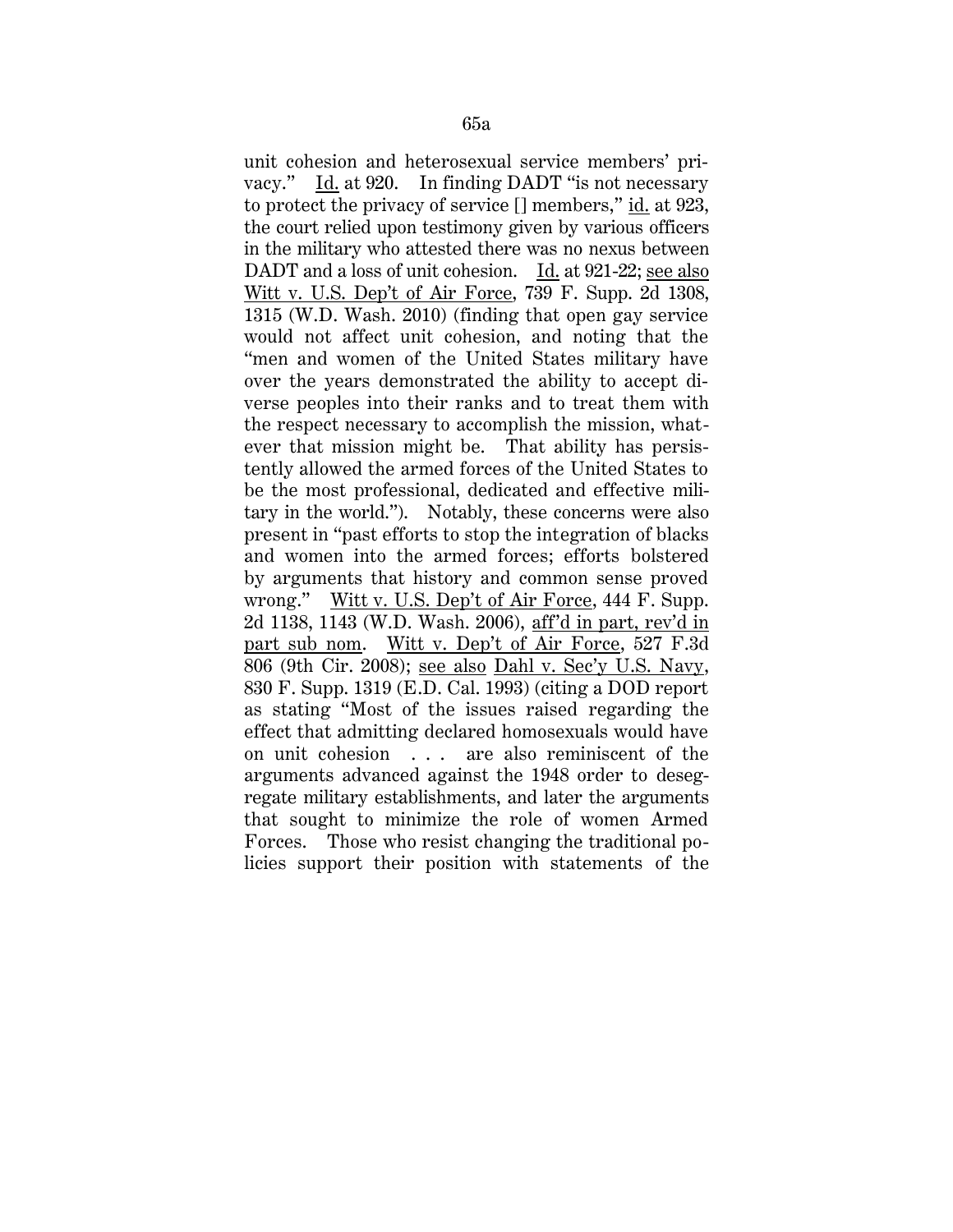negative effects on discipline, morale, and other abstract values of military life.").

In the history of military service in this country, "the loss of unit cohesion" has been consistently weaponized against open service by a new minority group. Yet, at every turn, this assertion has been overcome by the military's steadfast ability to integrate these individuals into effective members of our armed forces. As with blacks, women, and gays, so now with transgender persons. The military has repeatedly proven its capacity to adapt and grow stronger specifically by the inclusion of these individuals. Therefore, the government cannot use "the loss of unit cohesion" as an excuse to prevent an otherwise qualified class of discrete and insular minorities from joining the armed forces. The Court finds this justification of the transgender ban is not exceedingly persuasive and cannot survive intermediate scrutiny.

## **IV. CONCLUSION**

For the foregoing reasons, the Court DENIES Defendants' Motion to Dissolve the Preliminary Injunction.

**IT IS SO ORDERED.**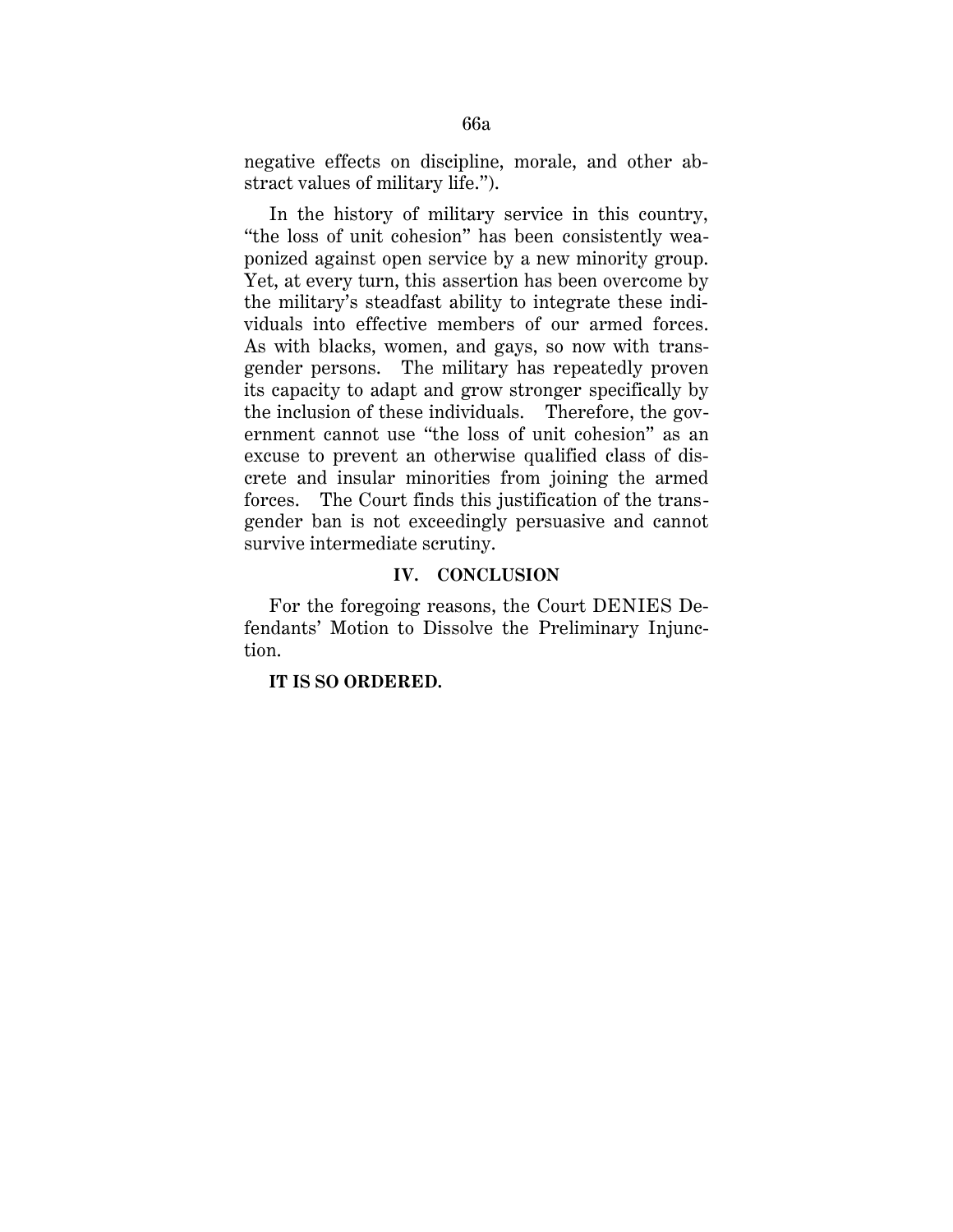#### **APPENDIX C**

UNITED STATES DISTRICT COURT FOR THE CENTRAL DISTRICT OF CALIFORNIA

## CASE NO. 5:17-CV-01799 (JGB )

AIDEN STOCKMAN; NICOLAS TALBOTT; TAMASYN REEVES; JAQUICE TATE; JOHN DOES 1-2; JANE DOE; AND EQUALITY CALIFORNIA, PLAINTIFFS

*v.*

DONALD J. TRUMP, ET AL., DEFENDANTS

STATE OF CALIFORNIA, PLAINTIFF-INTERVENOR

*v.*

DONALD J. TRUMP, ET AL., DEFENDANTS

Filed: Nov. 16, 2018

# **DEFENDANTS' NOTICE OF APPEAL— PRELIMINARY INJUNCTION APPEAL**

Notice is hereby given that all Defendants appeal to the United States Court of Appeals for the Ninth Circuit from this Court's Order of September 18, 2018, ECF No. 124, denying Defendants' motion to dissolve the preliminary injunction.

#### 67a